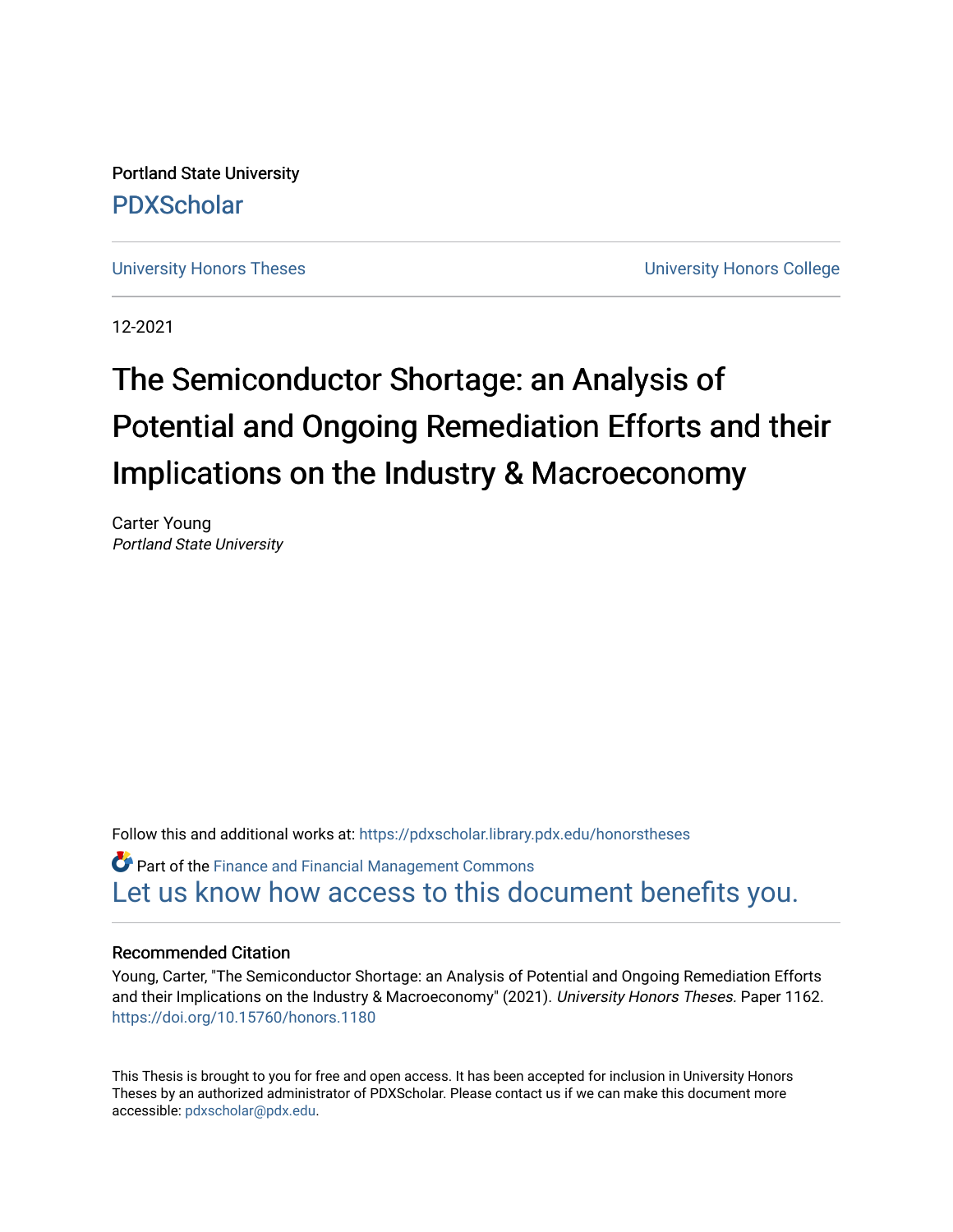The Semiconductor Shortage:

An Analysis of Potential and Ongoing Remediation Efforts and their Implications on the Industry & Macroeconomy

by

## Carter Young

An undergraduate honors thesis submitted in partial fulfillment of the

## requirements for the degree of

Bachelor of Science

in

University Honors

and

Accounting and Finance

Thesis Adviser

Ted Khoury

Portland State University

2021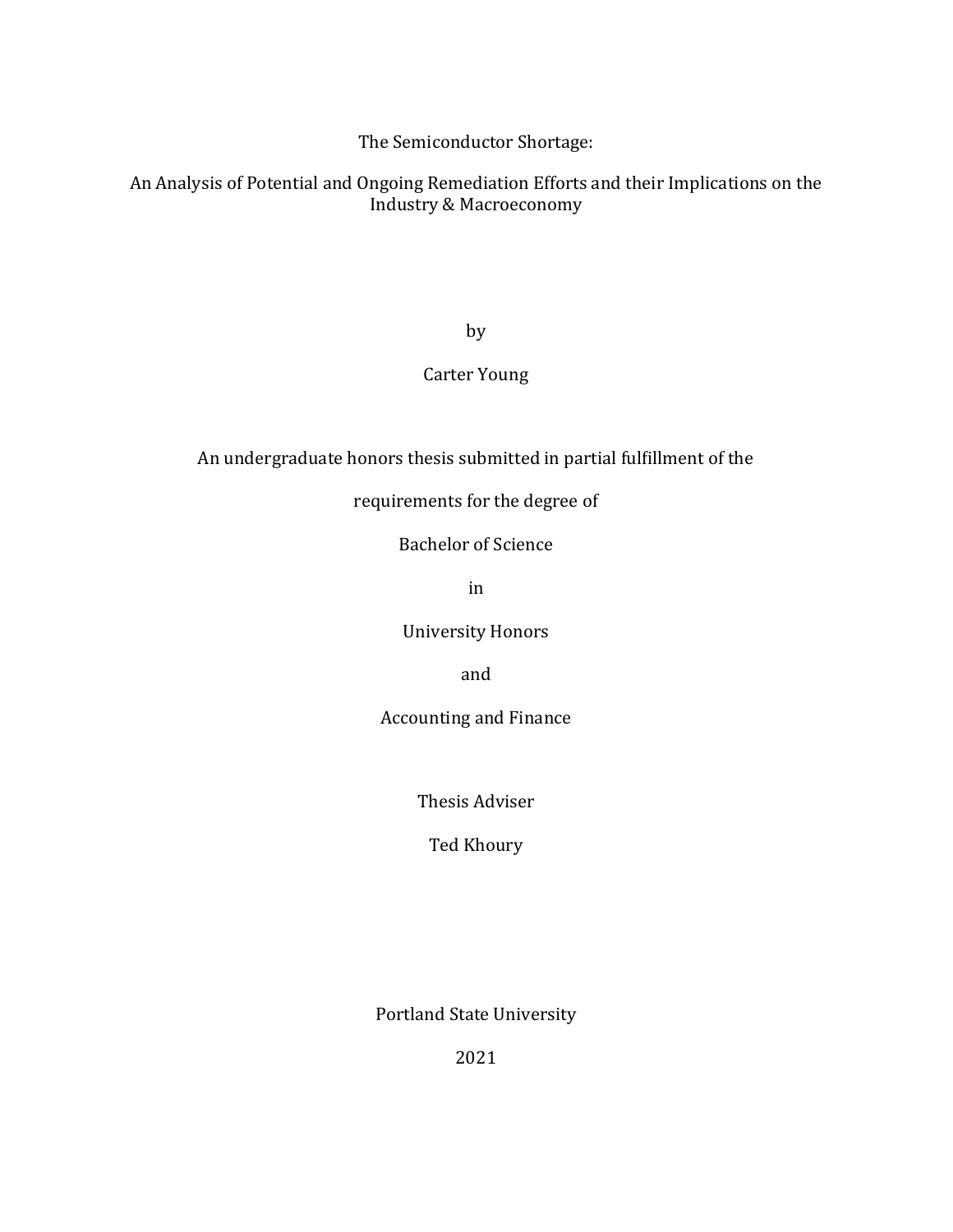#### *Abstract*

In recent months, the health of the macroeconomy has suffered due to logistical issues, inflation, and the labor market. Specifically, supply-side shocks within the semiconductor industry have dramatically affected firms' ability to produce chipsets. The resulting destabilization is felt across innumerable downstream sectors which rely on these products for implementation into their own finished goods. This paper examines the exact impacts of these recent developments within the semiconductor industry, utilizing what-if and historical analysis to gauge how logistical issues, inflation, and increased capital expenditures will financially impact both firms within the industry and those which depend on their production. Additionally, it will utilize general hypothetical scenarios to discover what firms can do, if anything, to abate the current shortage and assuage concerns regarding future issues. The most common financial decisions, such as the allocation of funds for capital expenditure and research & development, are analyzed in-depth to ascertain how budgeting for these items must be shifted in response to widespread component and production shortages. Given vertical integration within this industry, the response of any one firm will differ greatly, as will their interactions with the supply chain. However, generalizable analysis can provide context for firm decisions regardless of the current health of the industry, leading to a more rigorous and logical examination of trends affecting both this market and the macroeconomy.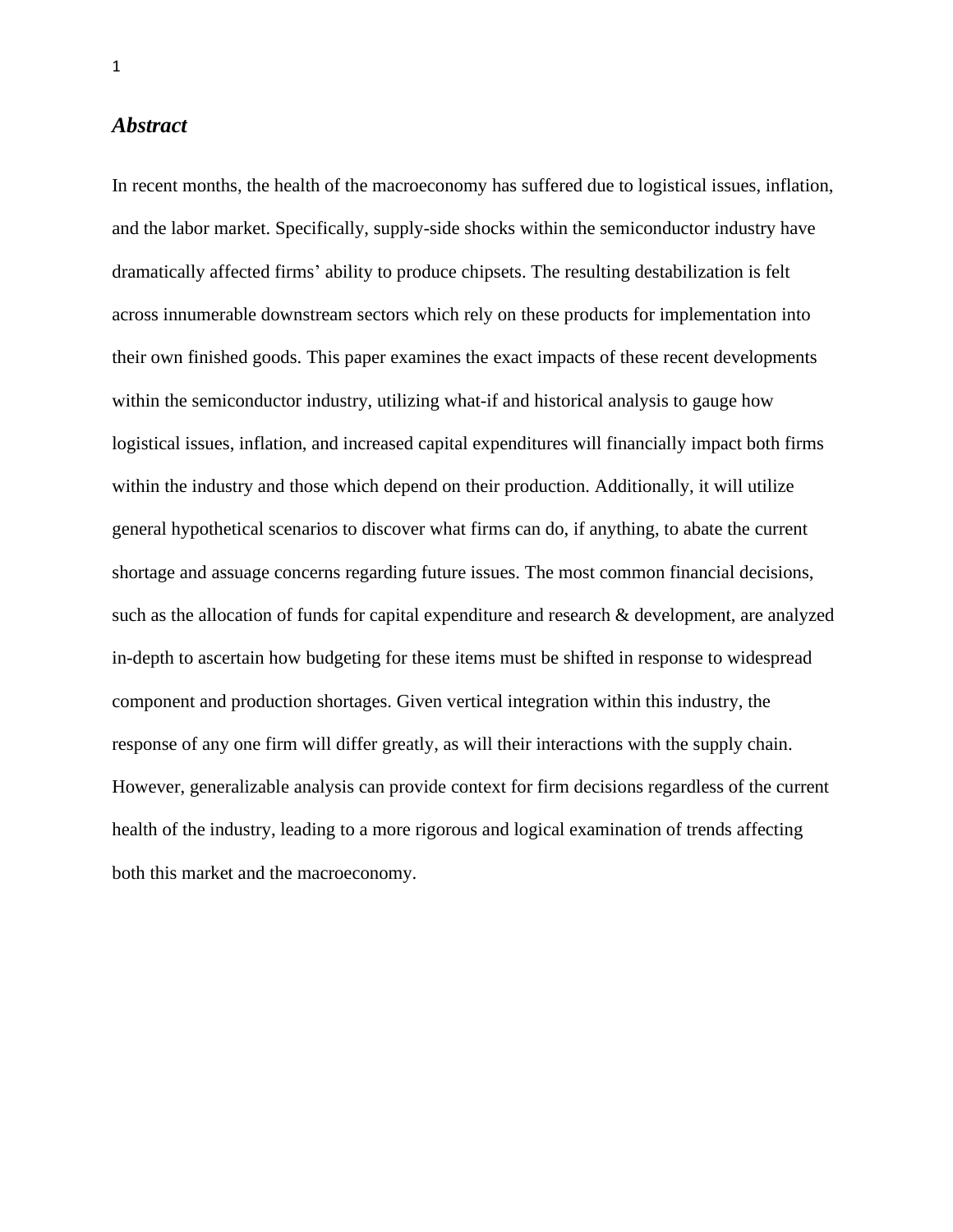## *Introduction*

In recent months, significant macroeconomic and political trends have dramatically affected equity markets. The ongoing pandemic, the labor market's corresponding road to recovery, and various concerns regarding supply chain issues and inflation have all caused severe volatility in numerous markets.

Specifically, the information technology sector has been severely weakened by these developments. The sector has performed feebly year-to-date, only recently rebounding and showing signs of life.<sup>1</sup>This is in stark contrast to how the industry fared at the beginning of the pandemic in March 2020. Most companies in the industry did well throughout the beginning of the pandemic as other sectors and industries relied on technological hardware, services, and digitization to enable remote learning and working. Meanwhile, consumer-related sectors, healthcare, and energy all struggled significantly more.

Now that the economy is slowly recovering, analysts expect information technology companies will be unable to match last year's high growth. Conversely, as individuals gain the ability to spend freely, consumer spending on both staples and discretionary goods will increase exponentially. Moreover, supply chain issues caused by low levels of manufacturing during the pandemic continue to impact the sector holistically, as well as other industries which depend on their production. Additionally, these supply chain issues have direct economic impact in the form of prolonging already severe inflation. On September 30<sup>th</sup>, 2021, Federal Reserve chairman Jerome Powell noted that factory shutdowns caused by supply issues directly boost inflation due to the limited production of finished goods. Unfortunately, monetary and fiscal policy is relatively powerless to remedy these supply-side shocks, only the direct effects of these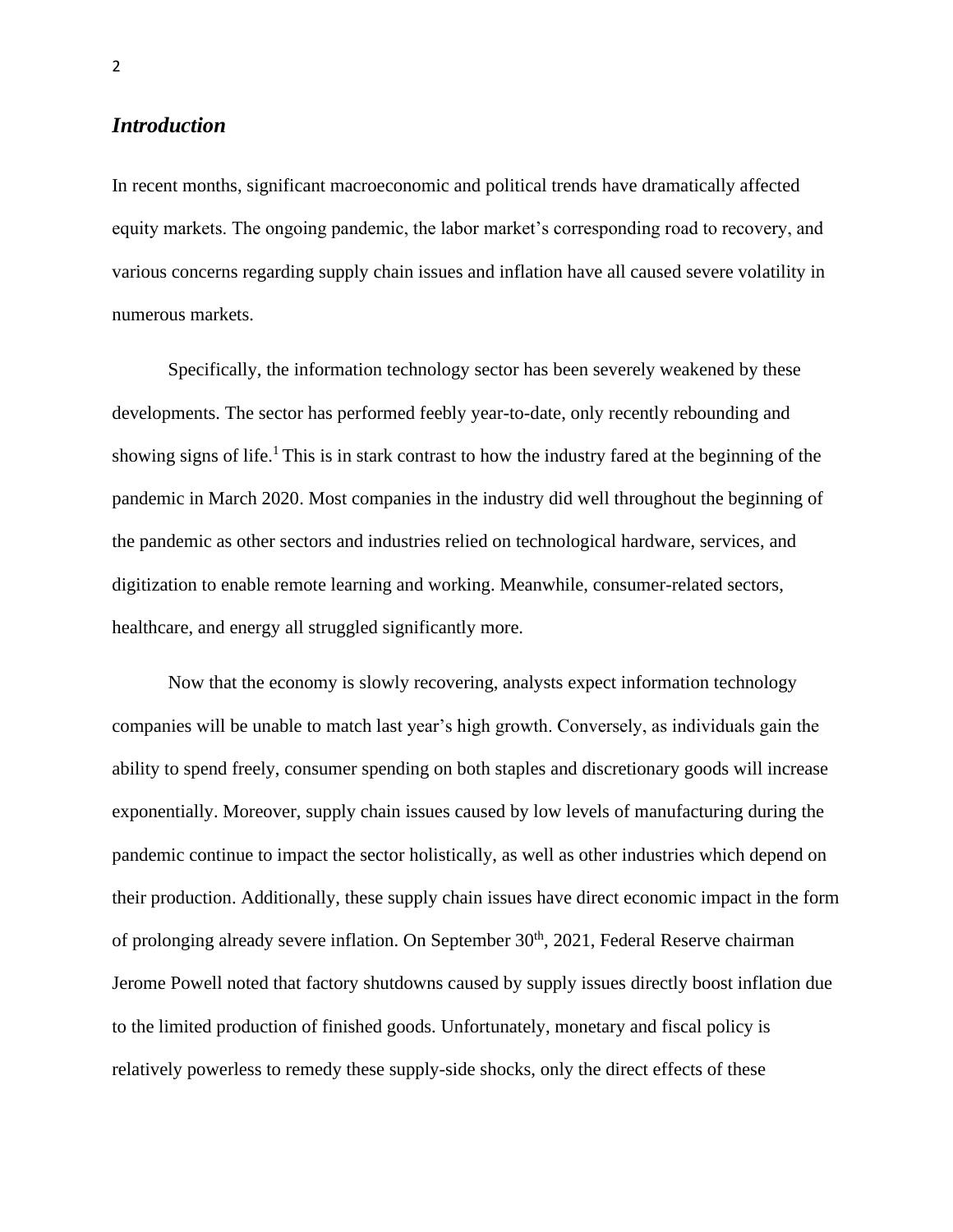shortages can be mitigated.<sup>2</sup> While these supply chain issues affect nearly every industry, their impacts on the semiconductor industry have cascaded to devastate dozens of other sectors and are therefore exceedingly disruptive.

The logistical obstacles the semiconductor industry faces coincide, unfortunately, with numerous other issues. Primarily, heightened demand has led to the manufacturing, design, and retail of semiconductors becoming increasingly attractive, thereby boosting competition dramatically. The resulting shifts in market share have lowered marginal returns for nearly all firms, motivating many to undercut competitors by lowering the prices of their products. Coupled with inflation and a need for more rapid innovation, this altogether results in quicker product cycles but a stifled ability to manufacture the required quantity of products. Of course, because of lower unit prices and less production, returns lower even more dramatically. As a result, the amount of available funds that manufacturing and design firms have to reinvest in and improve their capital assets is drastically reduced, prolonging supply chain issues, financial hardship, and macroeconomic inflation. This most severely impacts companies like Nvidia Corp., Intel Co., and American Micro Devices. These firms specialize in the design and retail of chips, but not always their manufacturing. Meanwhile, manufacturing firms like Taiwan Semiconductor Manufacturing Company and GlobalFoundries are maxing out capacity and reinvesting heavily in production efforts to catch more downstream revenue.

This thesis will attempt to examine the exact impacts of these recent developments within the semiconductor industry, utilizing what-if and historical analysis to gauge how logistical issues, inflation, and increased capital expenditures will financially impact both firms within the industry and those which depend on their production. Additionally, it will utilize general hypothetical scenarios to discover what firms can do, if anything, to abate the current shortage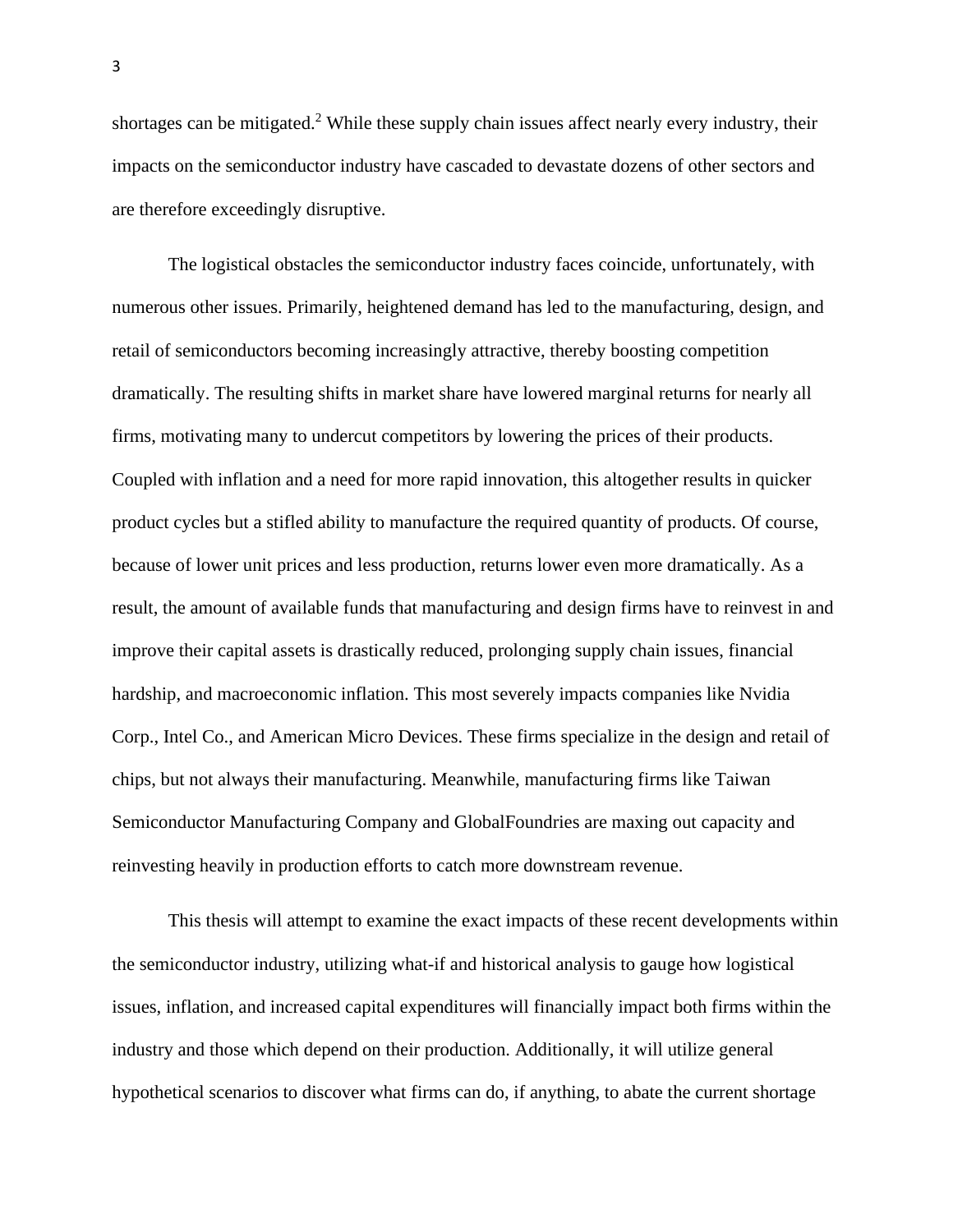and assuage concerns regarding future issues. While the utilization of pro-forma financial statements and DCF valuation techniques appears logical, the analytical models used to gauge the severity of supply chain issues within this industry focus mostly on technical data. Therefore, estimating the quantitative economic effect of supply chain changes or technical development becomes exceedingly difficult.

#### *Semiconductor Shortage and its Implications*

In the early 2000s, the proliferation of the internet and the increasing popularity of PCs boosted demand for semiconductors and the products they constituted dramatically. Ethernet equipment, network processors, and other devices all rely heavily on the production of semiconductors.<sup>3</sup> Firms now utilize microprocessors for a wide array of applications. As technological innovation intensifies, demand has rapidly increased. According to Price Waterhouse Coopers' 2018 forecast, semiconductor market growth was estimated to increase by 94% between 2016 and 2022, with the logic and memory segments seeing the largest growth (see Fig. 1).



Figure 1: Semiconductor Market Growth by Segment (*source: PwC Research*)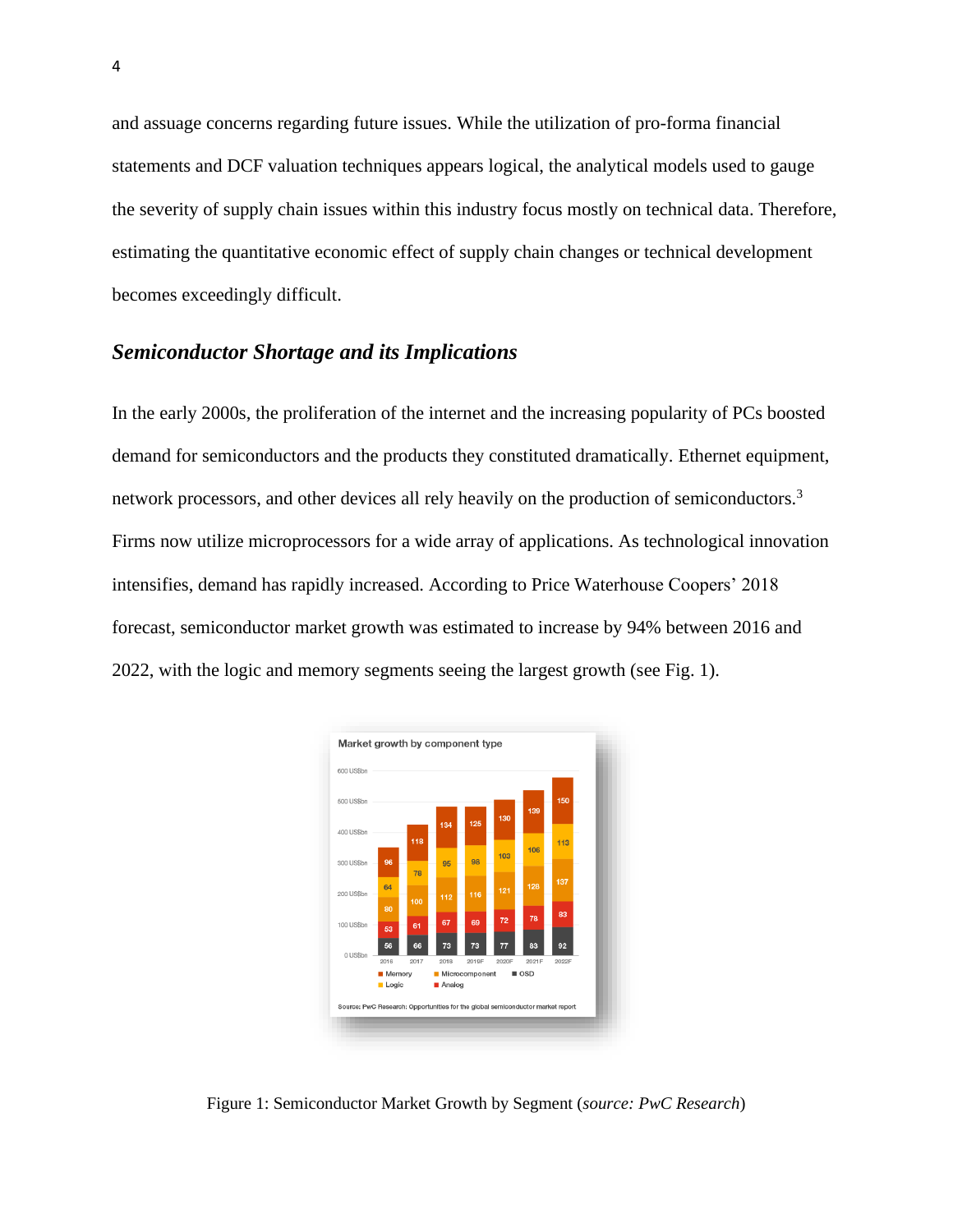This significant growth of the semiconductor market is attributable directly to the proliferation of artificial intelligence in vehicles, an increased emphasis on immersive technology, and the continued integration of semiconductors into everyday products like toothbrushes and scales. In the automotive market, semiconductors have allowed firms to make their vehicles safer and more efficient, but their implementation coupled with the prolonged effects of the COVID-19 pandemic has drastically slowed the production of some cars.<sup>4</sup>

During the first months of the pandemic, automakers reacted to global lockdowns by deprioritizing production and severely decreasing their chip purchases. In response to this, semiconductor retailers shifted their focus to producing PCs and mobile workstations to support workers who had to remain at home and enable remote healthcare. However, automotive firms' demand for semiconductors recovered much faster than chip manufacturers had estimated (see Fig. 2). Unfortunately for much of the market, chip manufacturers historically take a very



Figure 2: YoY Monthly Sales Growth in Automotive Chipsets 2019-20 (*source: World Semiconductor Trade Statistics Bluebook Sales Data. 2020-2019*) 5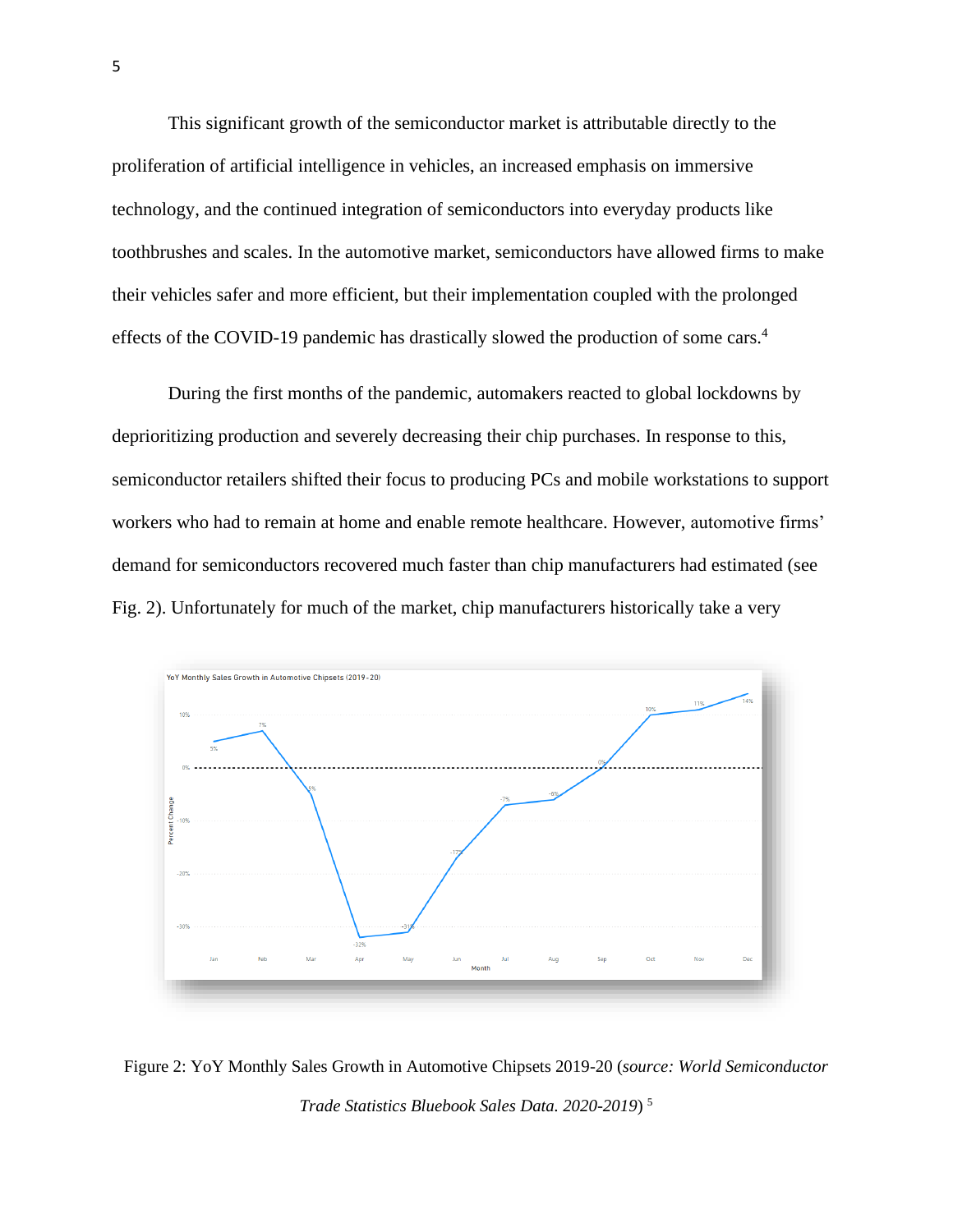long time to ramp up production. This quality is made worse by the fact that many firms are expanding production simultaneously, pinching the overall supply of raw materials and resources (see Fig. 3). Specifically, manufacturers suffer the effects of reduced supplies of glass substrates and Ajinomoto Build-up Film (ABF), severely restraining the production of GPUs and CPUs. <sup>6</sup>



Figure 3: Chip lead times 2018-21 (*source: Bloomberg.com*) 7

Due to these increasing lead times, the semiconductor industry and its economics can be viewed as a lagging indicator. Depending upon the willingness of individuals to spend money on consumer good that utilize chipsets, firms within the industry see highly fluctuating profitability. Because of this inextricable tie to the macroeconomy, the industry is highly volatile, and booms of demand follow busts with remarkable rapidity. Due to shifting prioritization as the pandemic fades, demand for semiconductors has revived suddenly and intensely. While the pandemic introduces unsystematic and irregular variables, conditions are unpredictable even during normal times. For instance, three of the most recent downturns in the industry can be directly attributed to oil shocks in 1975, 1982, and 1991 (see Fig. 3).<sup>7</sup> Meanwhile, the Asian recessionary crisis of 1998 and the .com bubble also led to considerable turmoil within the industry.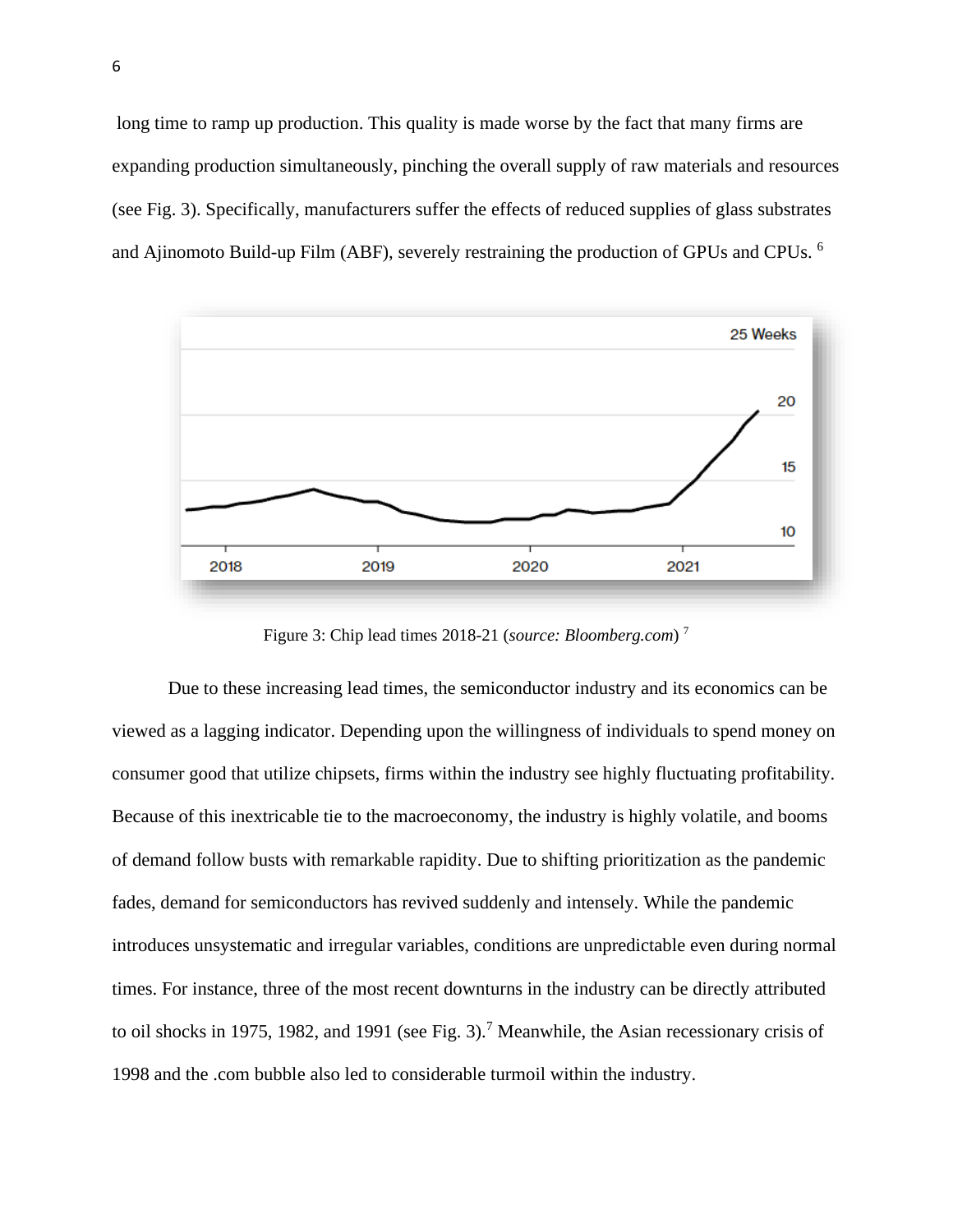

## Figure 3: Semiconductor shipments compared to macroeconomic recessions (*source: World*

#### *Semiconductor Trade Statistics*)

The sector's strong ties to the macroeconomy are exactly why a shortage is currently occurring. In March 2020, semiconductor firms reacted to the crash of the stock market by deprioritizing production, assuming demand for consumer goods would rapidly decline alongside the economy at large (see Fig. 4).<sup>8</sup> It is paramount for these firms to cut expenses and survive these crashes, as the fabs and equipment necessary to produce chipsets come with high fixed costs and overhead. However, the stimulus packages dispersed in response to the pandemic led to the economy recovering rapidly. As perceived demand fell, then consequently surged, fabs needed to quickly raise capacity to meet recovering consumer good demand.

Importantly, the high fixed costs of fabs and factories require manufacturing firms to continue producing as much as possible once capital investments are made. The priority for these businesses will always be to raise whatever profit they can to amortize their high fixed costs. In the current environment, demand is high enough for these firms to earn returns. However, given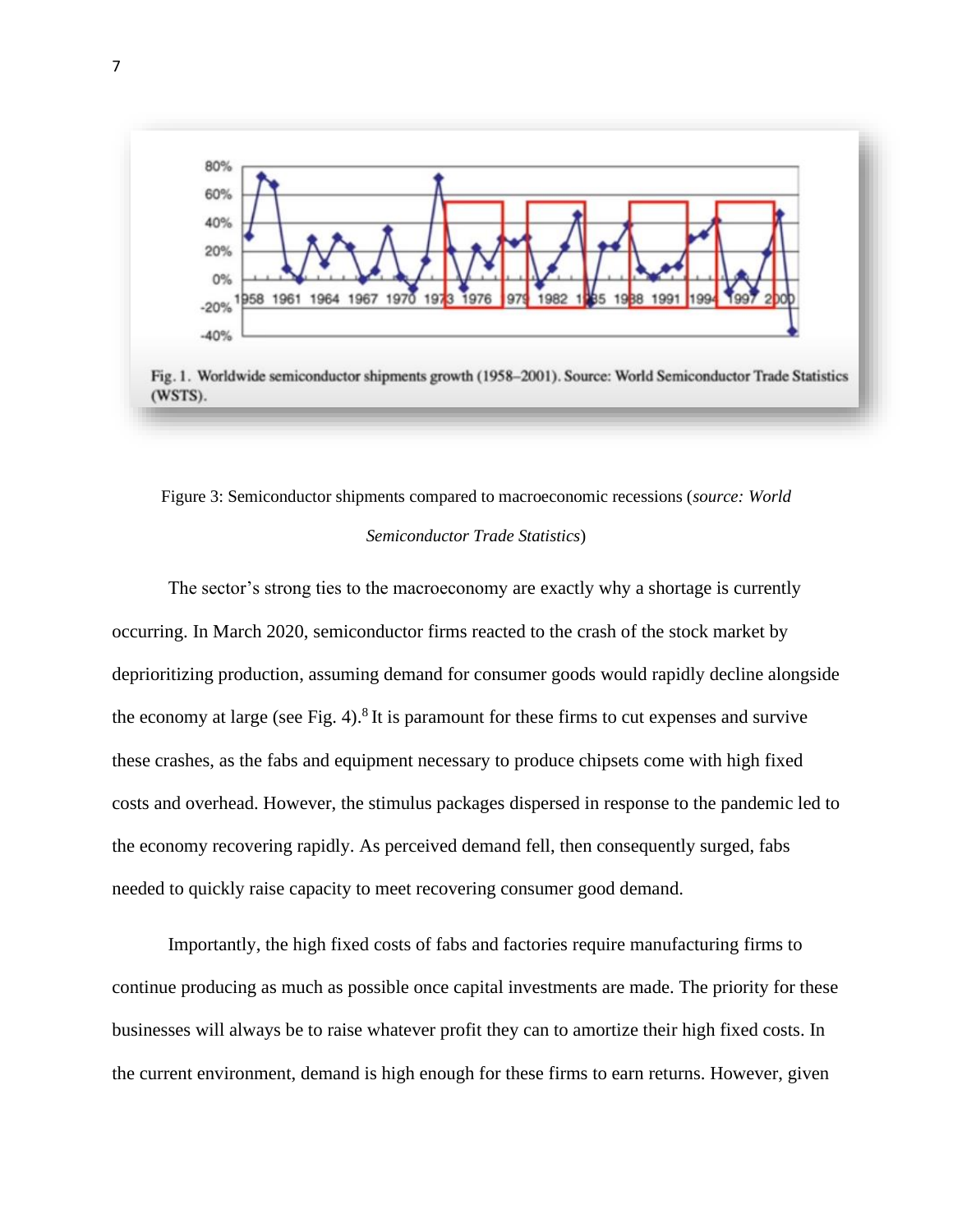

Figure 4: Semiconductor Index compared to S&P500 and S&P500 Tech Indices (*source:* 

#### *Bloomberg.com)*

a glut in supply, they are forced to sell chips at what is effectively a survival cost. Moreover, the simultaneous construction of fabs by numerous firms is characterized by supply chain constraints and demand imbalances. Numerous foundries will fight over access to the best construction and engineering talent as these facilities ramp up. These trends in capacity, just as much as demand, are the determinants of the semiconductor industry's business cycle.

As explained above, the semiconductor business cycle and the shocks it experiences are determined largely by capacity. While the current concern of the market is that of a severe and sudden chip shortage, it may just as quickly develop into overproduction depending on the state of the economy. Because shortages have so badly scarred the industry, foundries and fabs such as Intel and TSMC are becoming more willing to raise the inventory levels of certain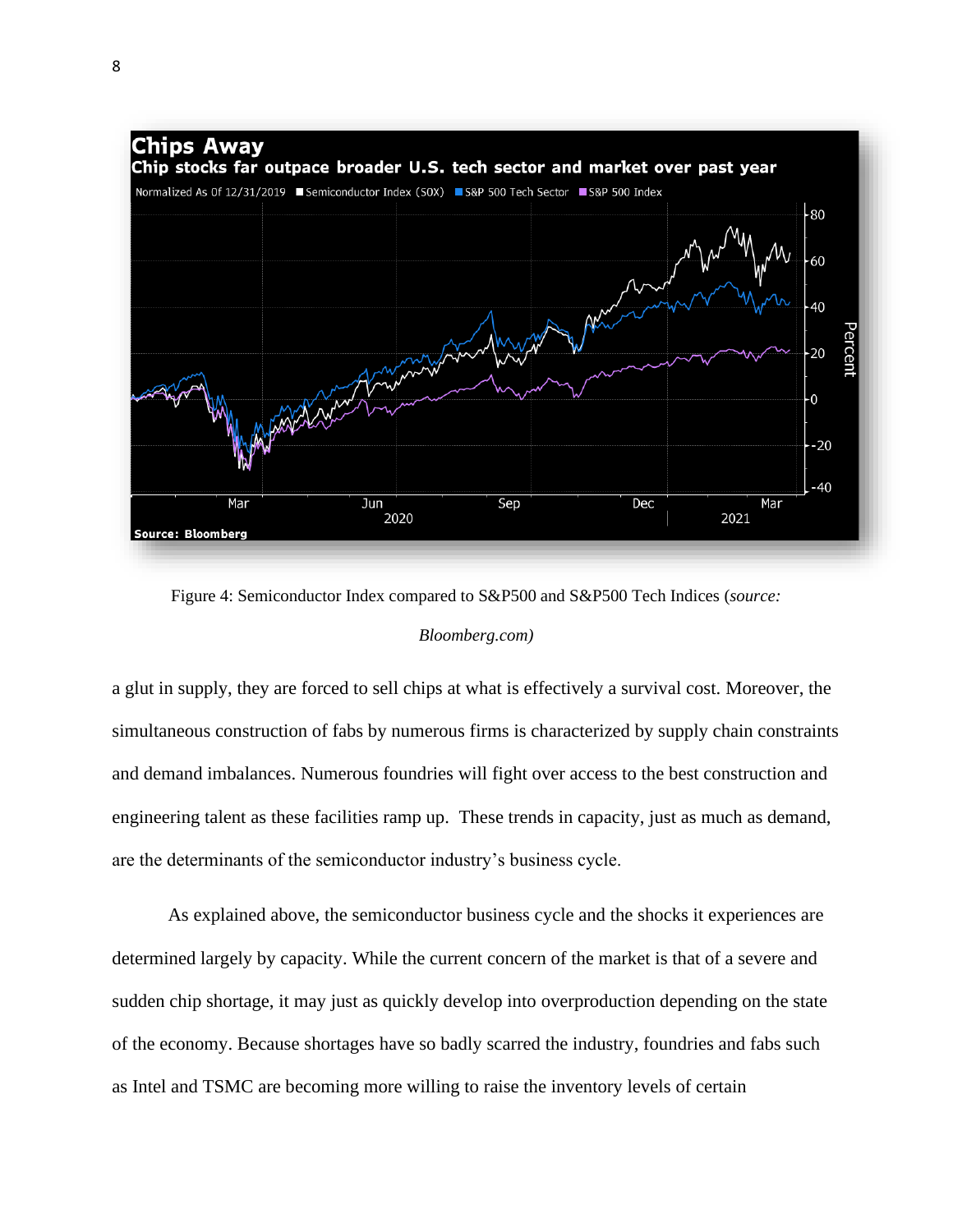components and end products. Additionally, because supply chains can be thrown into disarray by one missed shipment, just-in-time inventory methods are no longer viable for the industry. Due to demand and supply imbalances, chip manufacturers have rapidly shifted priority to constructing new fabs and factories to boost capacity. Firms such as AMD and Apple, two of TSMC's largest customers, have had severe issues with product rollouts resulting from the current lack of capacity. Missing these launch cycles or releasing an obsolete chipset can have dire consequences in such a competitive industry. Companies like these have proper precautions to dilute the impact of these shortages to their bottom line, and so while the negative effects are limited, they are non-zero. $9$ 

The more difficult and severe issue for these companies is forecasting when capacity will be able to meet current demand, and whether that demand will persist. End consumers do not directly purchase semiconductors, but the finished goods they contribute towards. This degree of separation adds a layer of complexity to forecasting where supply and demand will intersect, an issue exasperated by heightening lead times. Moreover, this calculation must consider the evershortening shelf life of chipsets. As the industry grows more competitive, the rate at which firms must roll out and refresh their product line is growing perpetually shorter. Because fabless firms are the most product-oriented and technologically intensive part of this industry, the nuanced and purposeful use of their capital assets is the most intriguing and relevant. Due to the degree of their capital investments and the necessity of consistent product rollouts, fabless firms must prioritize securing stock and ensuring capacity is high enough to meet their demands. While it is simple for speculators and investors to demand a higher degree of investments go towards increasing capacity, the unpredictability of the business cycle and the cost of these facilities precludes snap judgment and can drastically extend shortages. It is estimated that a state-of-the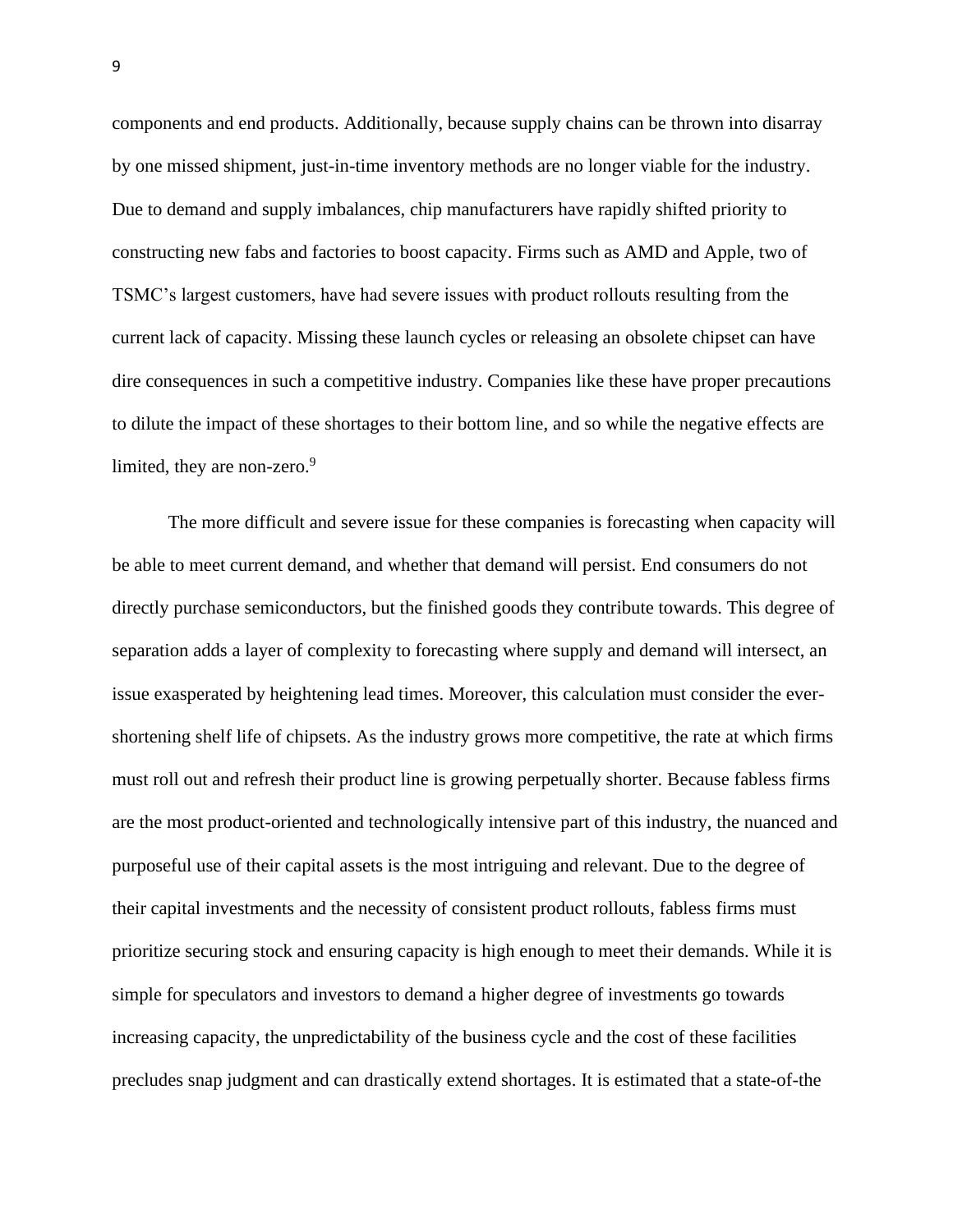art fab built in the United States has an average cost of \$3B.<sup>10</sup> Given intense fluctuations in the industry's wellbeing as seen in figure 4, outlaying this money with no insight to the industry's likely cycles may prove disastrous.

Therefore, estimating the trends the industry will go through and to what degree they will affect demand is exceedingly important. To do this, trade journals and industry experts consider two disparate analyses. First, many experts judge the industry to follow a traditional cycle with its troughs and peaks lasting roughly five years. However, the growth experienced during those peaks varied widely.<sup>11</sup> This degree of analysis alone cannot explain why, from 1970 to 1995, the industry grew at a compound annual rate of 16%, while from 1995 to 2000, it grew at an annual rate of only  $6\%$ <sup>12</sup>

Meanwhile, the second traditional method of analysis incorporates what downstream and macroeconomic effects impact demand for semiconductors. As mentioned above, major recessions are enough to dramatically affect demand. Additionally, though, an oversupply of chips can effectively crash the industry due to imbalances. If intermediate consumers such as automakers and computer component manufacturers have too large of inventories, their demand the following year will necessarily struggle to match the consistent stream of chips that manufacturers produce. Because the fundamental structure of semiconductor manufacturers incentivizes them to produce as many chips as possible to lower the impact of high fixed costs, just one year of this imbalance is enough to damage firms and the industry for years.<sup>13</sup> According to Liu's 2005 article, a block exogeneity test shows that 24.678% of the industry's global variation in revenue is due to the efficacy of inventory management. Meanwhile, the number of semiconductors produced by both U.S. firms and global firms accounts for roughly 34% of the industry's global revenue variation.<sup>14</sup> These empirical findings are consistent with the basic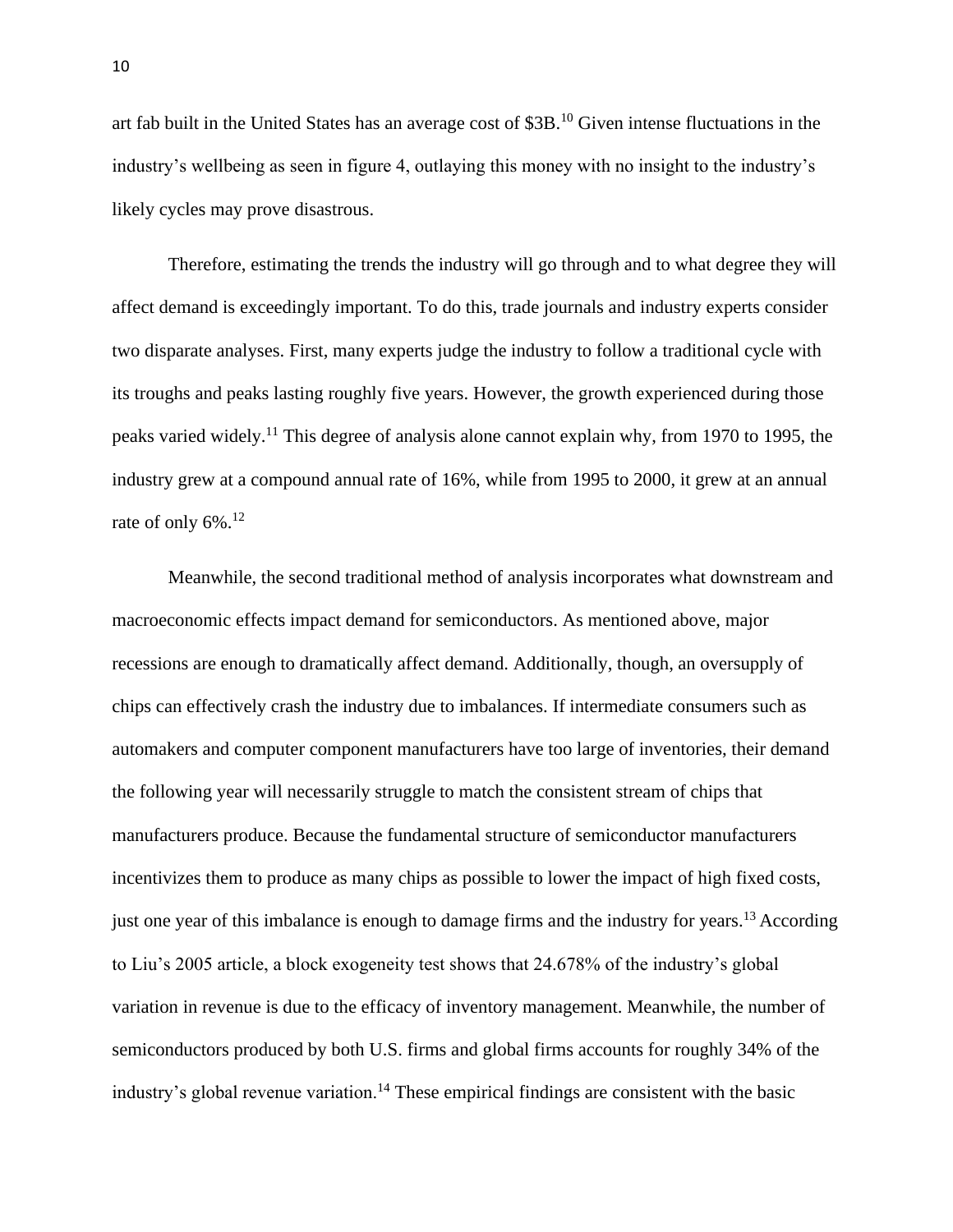functions and characteristics of the semiconductor industry. With high degrees of R&D and capital investment, companies with short product cycles and a demand for manageable lead times, many manufacturers focus on expanding capacity as quickly as possible by increasing efficiency and advancing the sophistication of their machinery. This, to many, may seem the only way to guarantee growth in market share.

Given these characteristics, managing the supply of semiconductors and finding where production and forecasted demand will coincide is the primary solution for developing consistent business cycles. Troughs come about due to regular overcapacity across the industry, leading to bulging inventories which oversaturate the market and incentivize downstream customers to stop buying chips. In turn, the largest semiconductor manufacturers can continue selling whatever paltry amount the market still necessitates at their survival cost, just enough to cover costs. Meanwhile, smaller and newer firms are forced to match that low sales price which, in most cases, cannot sufficiently amortize their higher and less refined cost systems, leading to acquisition or outright liquidation. Most often, this results in a degree of technology transfer and competition consequently suffers. Subsequently, the cycle continues. Because larger firms face relatively little consequences, their prognostications regarding the positive impacts of capacity expansion outweighs the negative implications of oversupply, feeding into the dramatic fluctuations that characterize the industry.

## *Capital Investment and Asset Management in the Semiconductor Industry*

To assuage the effects of chip shortages and a lack of capacity due to sudden demand, chip foundries and manufacturers have intensely increased their investment in new fabs and factories.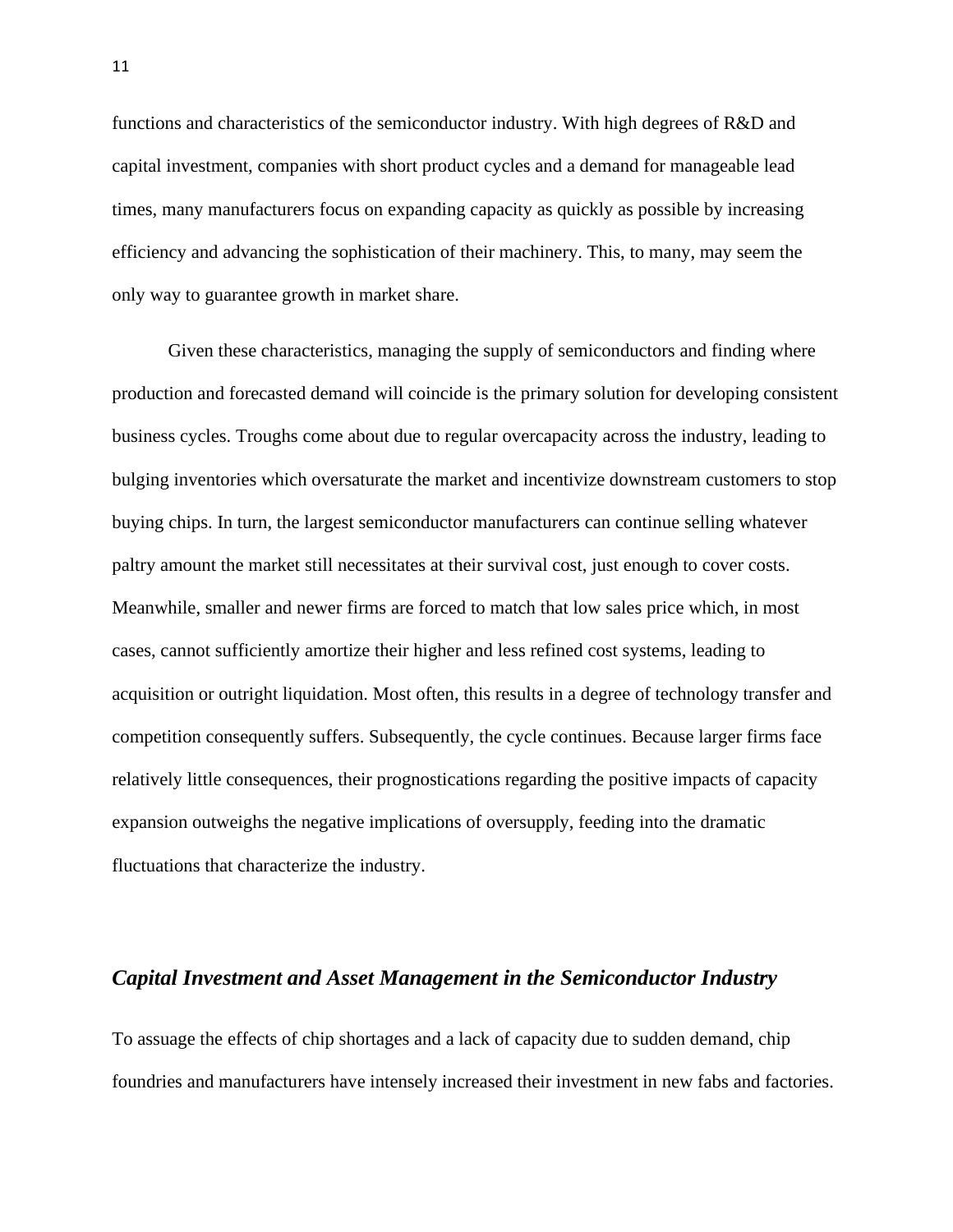Over three years, TSMC plans to spend over \$100B to expand capacity and build new fabs in Arizona, an unprecedented step for the Taiwanese company.<sup>15</sup> Intel has vowed to match this with a \$20B investment in their own Arizonan fabs.<sup>16</sup> While these investments are significant and implicative for the future of semiconductor manufacturing capacity, the actions of individual fabless manufacturers are just as profound. Although capacity and its relationship to demand has been proven to be the most significant determinant of the semiconductor industry's business cycle, the degree to which fabless manufacturers invest in new and diverse sets of equipment also dictates the state of the industry and its firms.

The financial performance of fabless manufacturers relies heavily on how efficient they can make their processes while still emphasizing technological advancement. The hypercompetitive and increasingly complex nature of the industry necessitates that these firms prioritize new product development (NPD) via both technological depth and breadth.<sup>17</sup> Due to the state of the industry, firms are now unable to rely on existing technologies as their growth driver. Instead, they must invest into making continual innovations and improvements to eke out more growth than competitors. Meanwhile, offering a wide array of products and solutions for customers ensures their mix is diversified and shielded against volatility, providing a path for consistent and growing profitability.

NPD requires numerous intentional business and financial decisions, chief among them being an efficient and realistic research and development process. This R&D process and the consistent expansion of technological capability necessitates repeated investments in capital assets and infrastructure. The sophistication of these capital assets highly affect a firm's lead time and ability to change the industry's standards via technological advancement.<sup>18</sup> Another key component of technological advancement is designing a product platform which makes fabless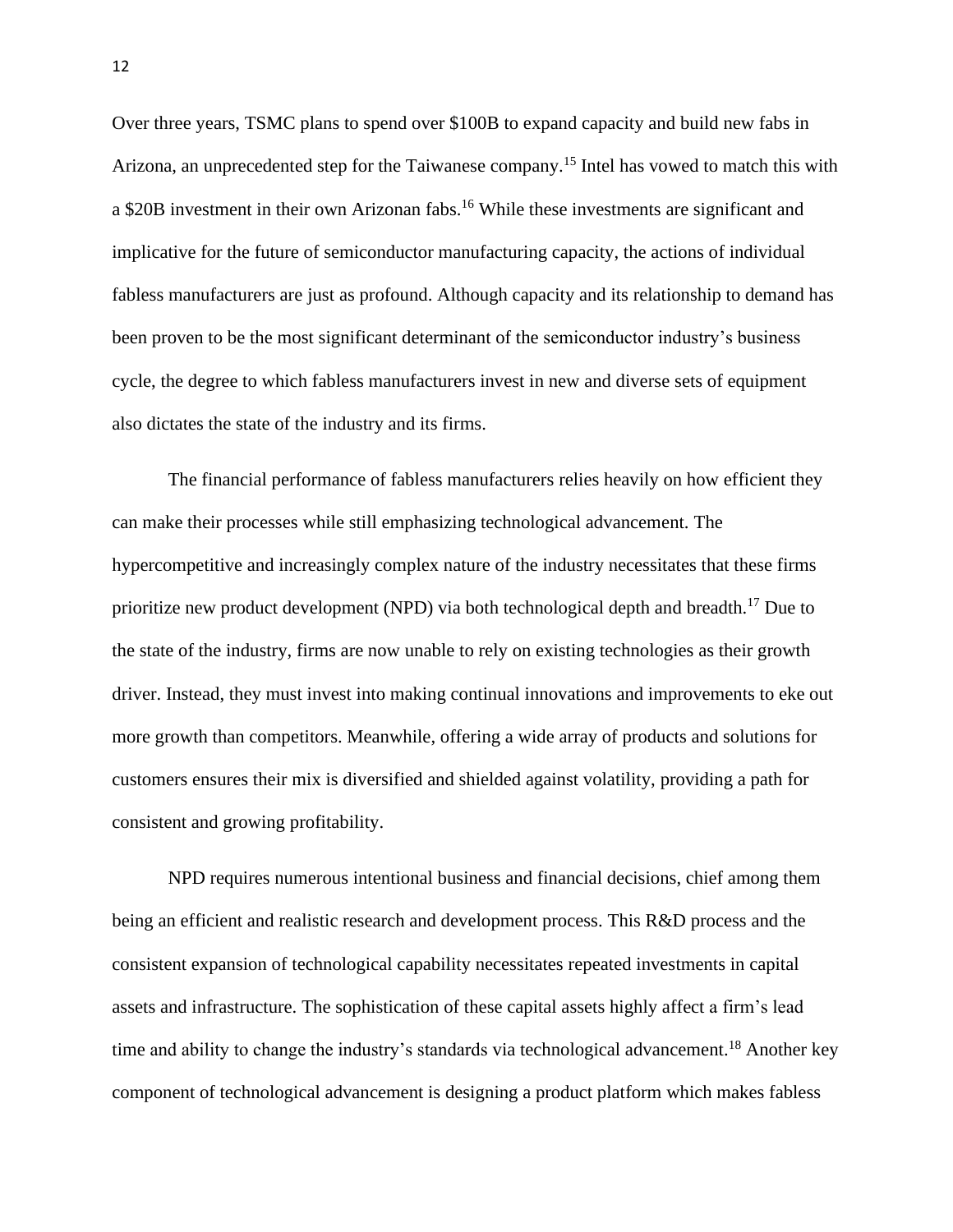firms more efficient and reliable. To build economies of scale and make sufficient use of expensive capital equipment, firms ensure their product platforms are adaptable and fit for a variety of uses. The products derived from these platforms can be quickly adjusted based on demand while new technologies can be developed efficiently and accurately. This product differentiation can be used as a basis to enter new market segments and efficiently add growth to a company's portfolio.<sup>19</sup>

As identified above, the two most significant drivers of profitability and growth via innovation is a purposeful and strategic investment in efficient capital assets and product platforms. For technological-intensive firms, being able to iterate on past advancements with new, ground-breaking techniques is the most impactful intangible asset possible. Not only does it positively affect their financial performance, but it also bolsters their market share and supports the maintenance of their portion of that industry. Because fabless manufacturers are largely removed from the acquisition and supply of raw materials, these capital investments enable them to derive the maximum value from the supply chain.<sup>20</sup>

Because the market now must cater to highly diverse and unique needs depending on the customer, the development of rigorous and efficient product platforms becomes more expensive, and the process lengthier. Much like forecasting capacity, the construction of product platforms requires a certain amount of inference alongside competitive strategy. Additionally, these wagers on future trends are made riskier and more speculative by just how long it takes to ramp development of new platforms. A fabless manufacturer may make a bet regarding the future of the market which takes effect 5-7 years later, only for the market to have moved in an entirely different direction.<sup>21</sup> However, accurate prognostication of future trends represents an incredible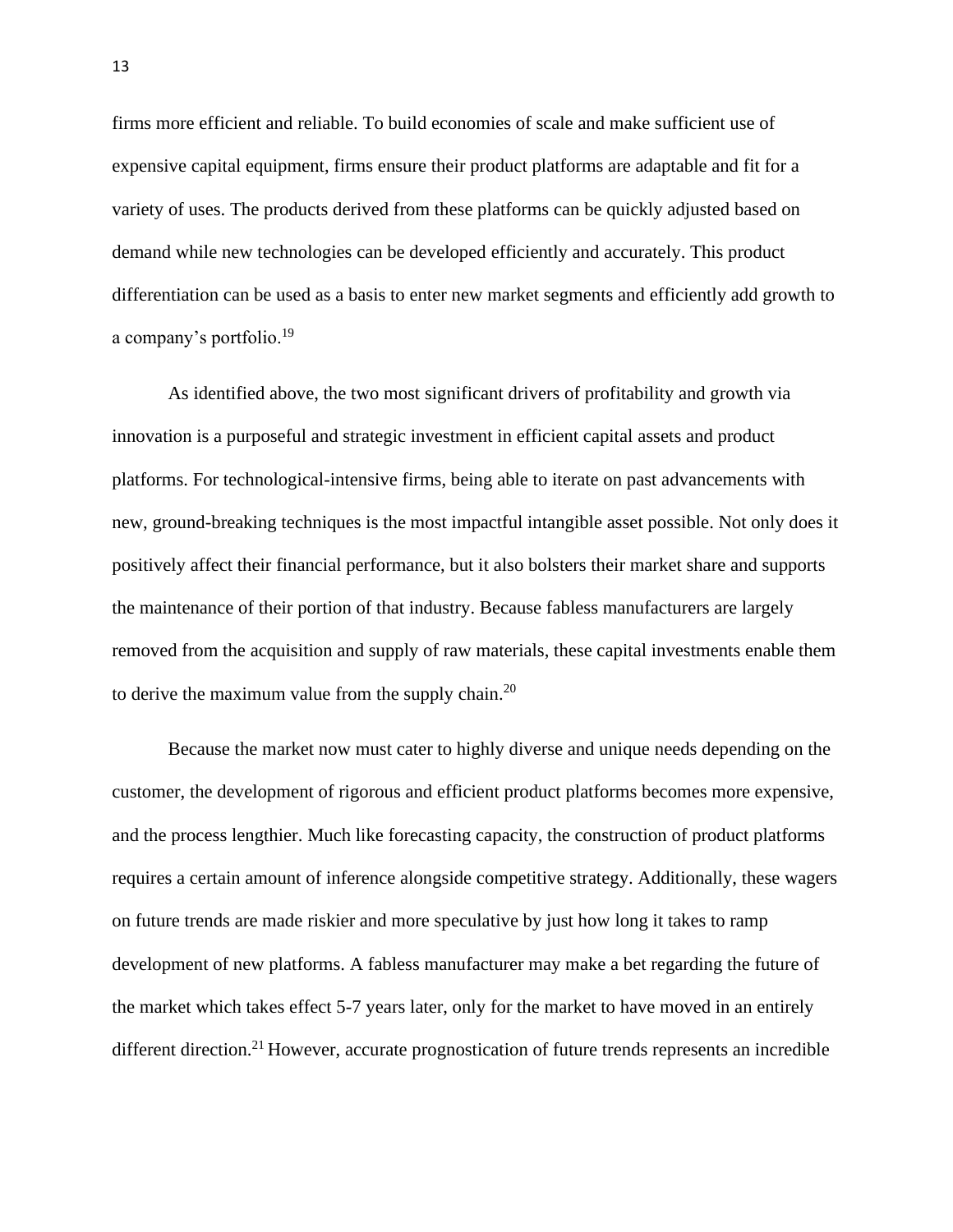competitive advantage which can provide a firm with long-term growth opportunities, thereby enabling them to be even more speculative with their future development.

Just as important to a firm as their technological capability and product platforms is the efficiency of their innovations and the potential impacts they have. Measuring the efficiency of innovations made by a firm has historically been done using stochastic frontier analysis (SFA) or data envelopment analysis (DEA) to measure innovation based on inputs and outputs.<sup>22</sup> SFA allows firms to analyze single output scenarios. It can be used to measure the use of financial resources, via cost and profit efficiency analysis, or be applied to more abstract cases, such as the efficiency and efficacy of R&D. Conversely, DEA can account for numerous outputs and inputs since it is "non-parametric", meaning the data are not assumed to come from predefined models. <sup>23</sup> While DEA excels at examining relationships between inputs and outputs, it fails to consider non-operational or unsystematic factors. Therefore, numerous stages must be implemented to form context. While traditional forms of DEA can be used for self-assessment, they are not capable of gauging a firm's impact on the industry or surrounding communities.

To be deemed successful, innovation must return real and quantifiable financial and technical benefits to a firm. Both inputs and outputs are variable dependent on the exact scenario, but inputs generally involve labor, capital expenditures, and in this case, patent management. Meanwhile, outputs would be represented by the sales or profits a firm enjoys, as well as the patent applications they file. In the semiconductor industry specifically, the degree of capital and talented labor personnel required to achieve adequate outputs increases exponentially.<sup>24</sup>

Importantly, the labor input catches both lab technicians who help manufacture chips, as well as researchers and other personnel involved in R&D and associated activities. Additionally, due to the competitiveness of the industry and the importance of unique products, patent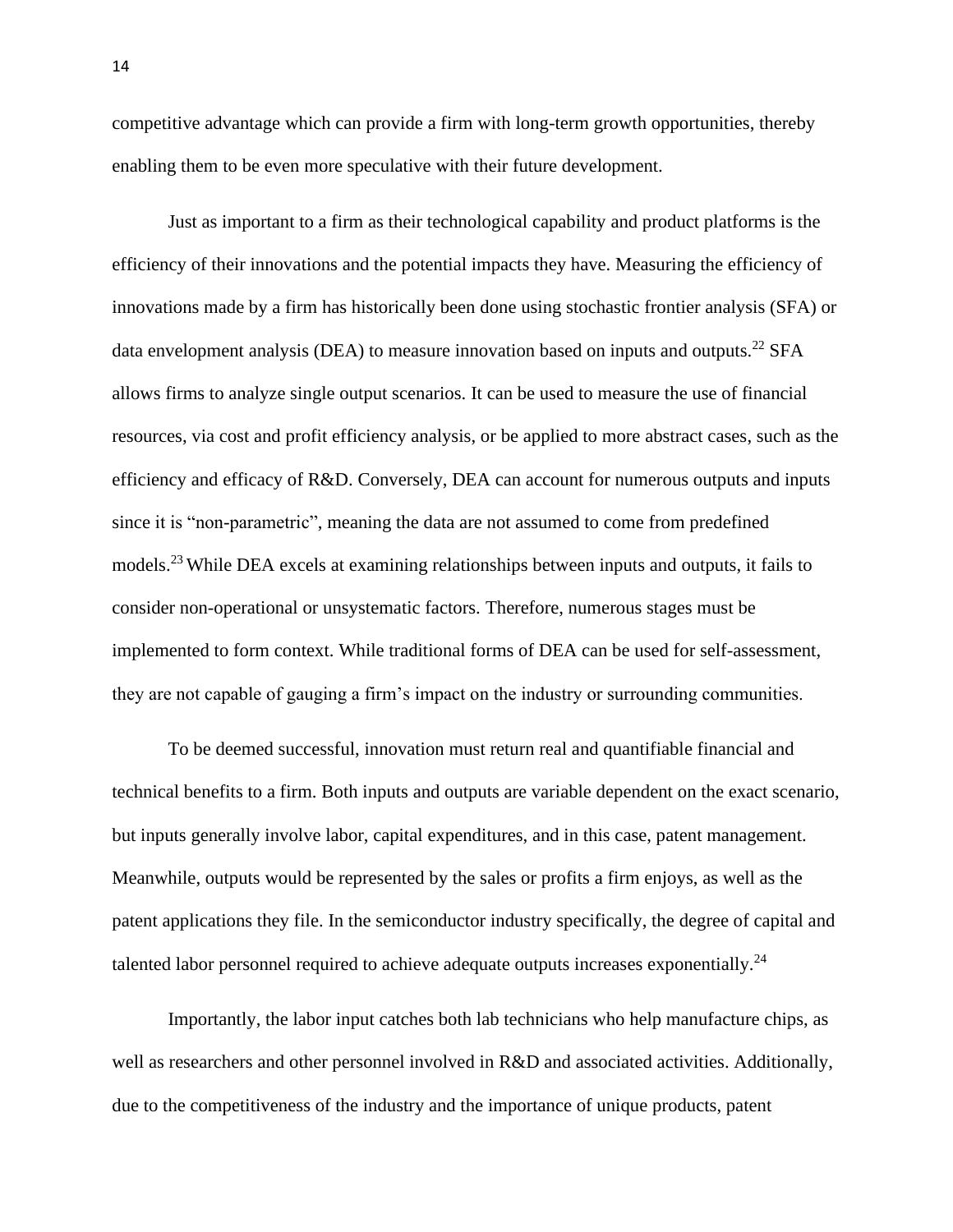management and the associated degree of intellectual capital a firm has is essential to consider.<sup>25</sup> Outputs for this model are comprised of sales and patents. While patents are the most important and direct indicator of innovation output, the profitability of the firm depends on whether the sales generated from pre-existing innovations outweigh the capital expenditures and labor costs a firm creates today. Importantly, not all innovations are patentable, or the ability to patent them may fluctuate according to legislature. And while patent applications are paramount when advancing technologically, their value to the business is accomplished only through commercialization. The ability of a firm to iterate on past technology entirely depends on previous innovations achieving commercial success. Therefore, the sales and profits generated from innovation via development is the most appropriate indicator for economic viability. The degree of temporal separation between inputs and outputs is also exceedingly important to consider. The semiconductor industry experiences rapid and dramatic levels of technological iteration according to Moore's Law. Because of this, the time lag between inputs and outputs is generally accepted as just one year, much lower than other industries.<sup>26</sup> To remain viable within the industry, a firm must ensure that their innovation is done efficiently by using a combination of in-depth forecasting and DEA.

It has been established that to be performant, both technologically and economically, a fabless firm must consistently roll out new products and design product platforms which are efficient, scaling, and multi-use. All these targets must be accomplished within an exceptionally narrow time frame, quick enough to either set the pace of the industry or match competitors' cadence, while simultaneously ensuring that meaningful technical advancements have been made. While the exact relationships between economic fluctuations and innovative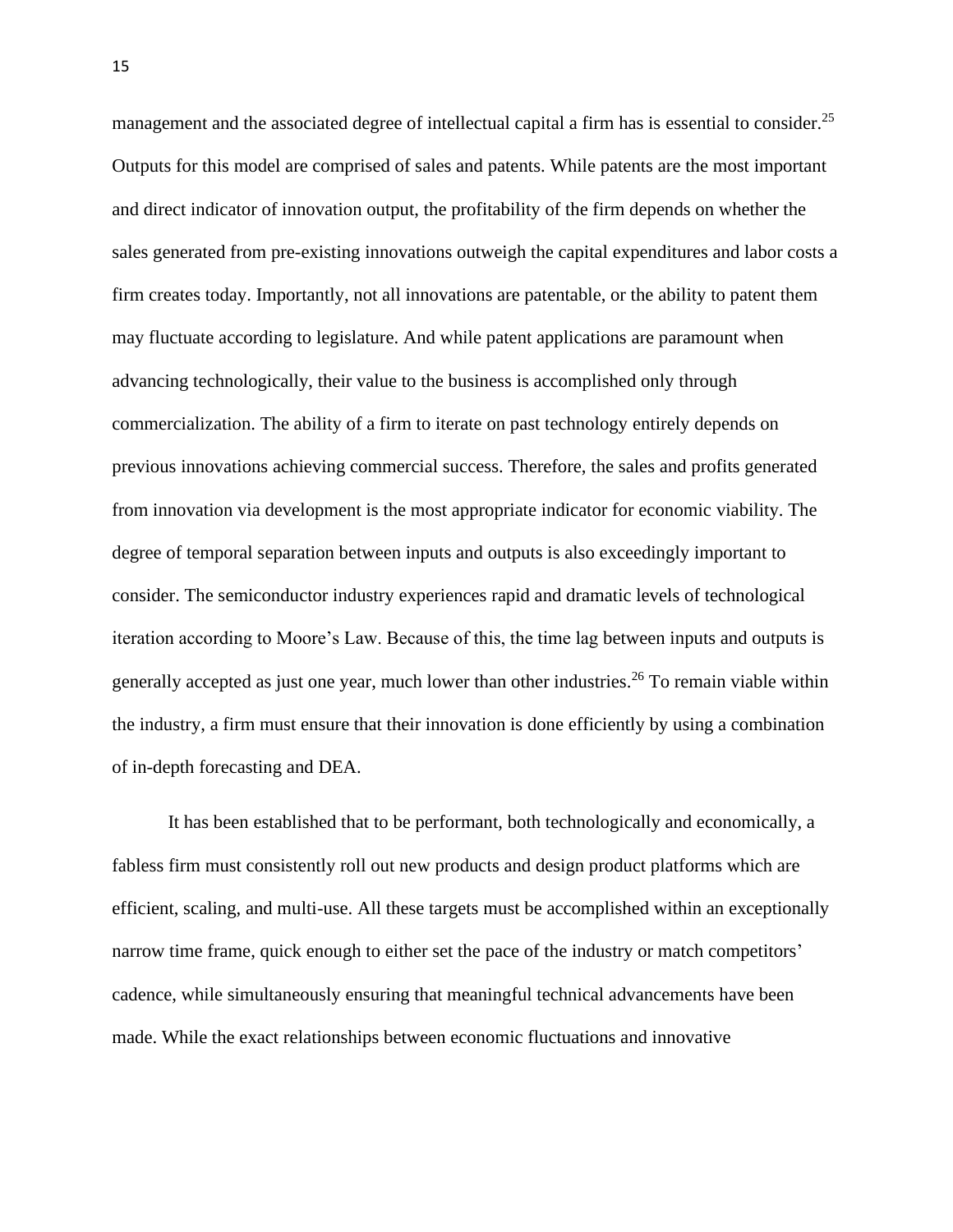breakthroughs is difficult to track, there is little doubt that a firm's ability to iterate on their base technologies will directly determine their degree of financial success.

Recent federal incentives for innovation in both China and the United States have spurred many researchers to examine exactly what effect technical advantages have on the business cycle and vice versa. Generally, there are two perspectives for when a business should innovate. Some argue that the relationship is countercyclical, meaning that a firm will hesitate to devote resources to R&D and associated activities when in a period of high production, and will only transition their resources once production slows. Alternatively, the procyclical hypothesis argues that periods of high production are the best time to begin product development. Because these periods are when firms can accurately estimate the degree of their cash inflows, they lend the most data and context to the decision-making bodies.<sup>27</sup>

For the semiconductor industry, the correlation between business cycle and technological iteration is blurred. As product cycles narrow, product development also becomes more rapid. Per year, any given firm will roll out 1-3 products per segment which have been developed over the course of 5-7 years. The advantage previous innovations have provided seldom last very long until competitors are able to render them obsolete or match them. This incentivizes firms to target the short boom period following product launches to begin exploring new conceptual breakthroughs and achieve competitive advantages, thereby following a procyclical model.<sup>28</sup> The competitiveness within the industry and the short ramp times it necessitates ubiquitously impacts both the financial and technological decisions of firms.

While a major part of the current semiconductor shortage has to do with shifting quickly back to max production, the direst consequences of the shortage have to do with simple products, not technologically advanced ones. While a lower capacity for high-end chips drastically affects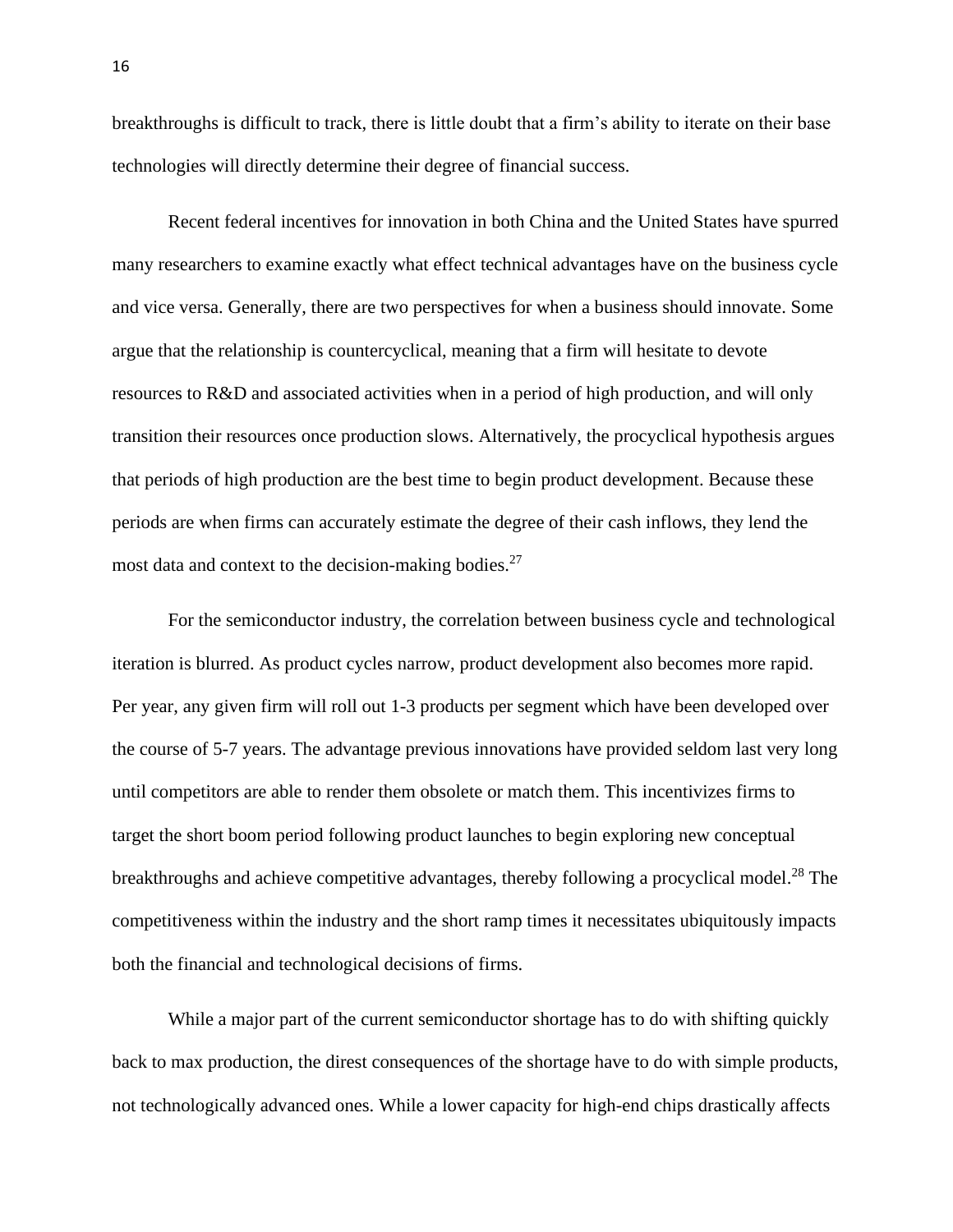fabless firms, the health of the macroeconomy and downstream consumers is more accurately gauged by how effectively a firm can produce 10- or 14-nanometer chipsets. However, the demand of major fabless firms like Apple and AMD for performant, 5- or 7-nanometer chips outweighs the demand of downstream consumers for semiconductors used in everyday products.<sup>29</sup> Because product platforms are often designed to be used for a diverse set of products, these sets of demand necessarily interfere. Thereby, the flow and supply of less complex, more ubiquitous chips is affected drastically by both capacity and raw material shortages.

Both innovation via product development and the expansion of overall production capacity can be suggested as ways to remediate the chip shortage. Ensuring that product platforms are efficient, that resources are used effectively to pursue innovations, and that research and development is done at an appropriate time in the business cycle are all ancillary but essential facets of shortage remediation. While these numerous financial and technical decisions are productive and can help firms to cope with shortages, the external dependencies within the industry are numerous and drastic, making it an exceedingly fragile ecosystem. Despite many interfirm solutions, the multi-faceted issues continue to elongate the shortage and individual firms can do very little but cushion themselves and wait. Whilst foundries like TSMC and Intel construct new facilities to increase capacity, the macroeconomic imbalances between constrained supply and ever-increasing demand continues to pressure every firm within the industry, as well as their direct consumers. However, the importance of the semiconductor industry to other sectors within the economy and to national security has prompted numerous world governments to involve themselves in these shortage concerns, assisting the firms financially and subsidizing their production.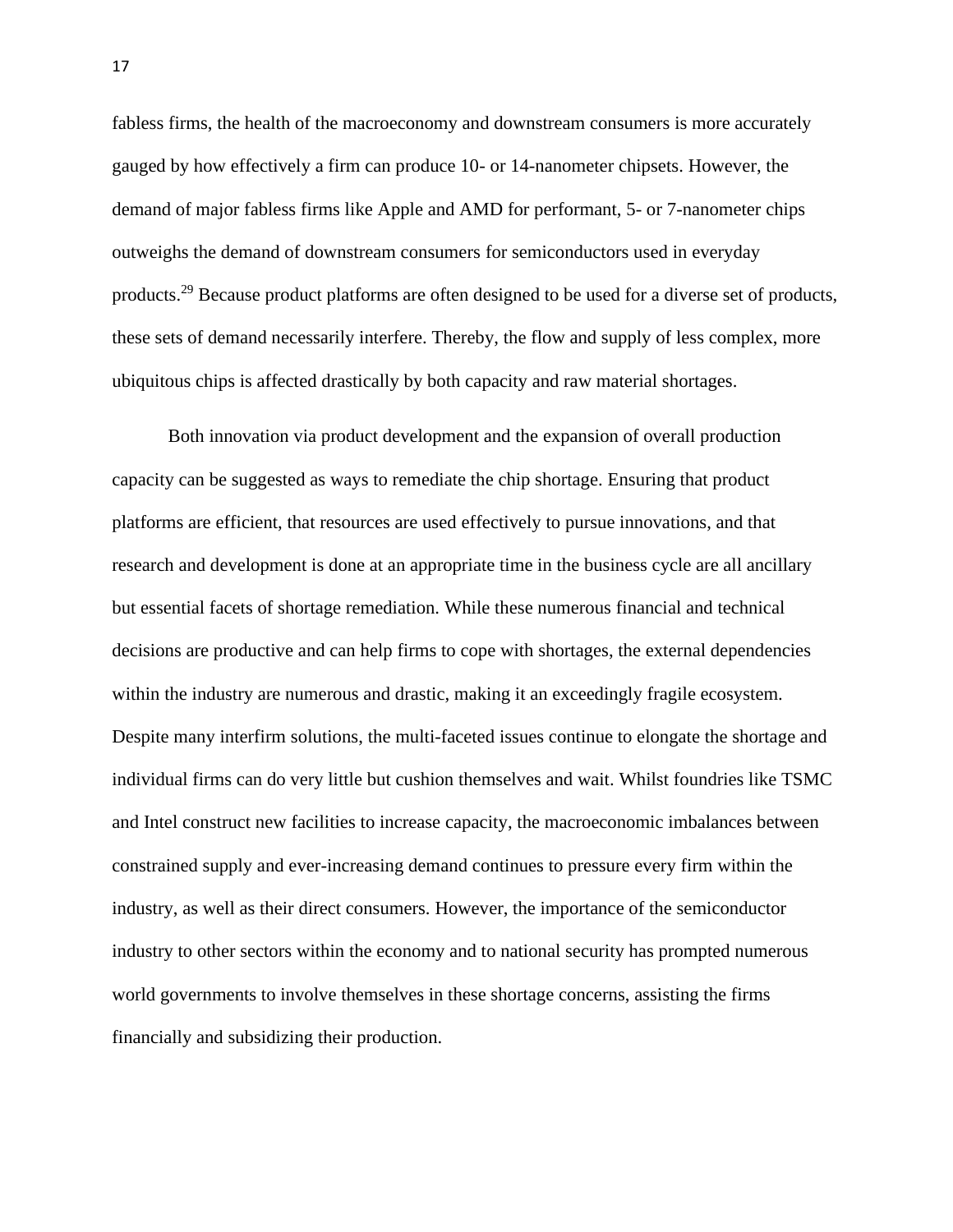## *Legislative Remediation and Subsidization*

Legislative actions and policy tinkering have been suggested as a method to remedy chip shortages and ensure that production resumes as soon as possible. Much of this discussion focuses on the domestic production within either the United States or Taiwan. Local companies such as Intel argue that the production of semiconductors within the United States is an essential aspect of national security. Since 2015, U.S. sales of semiconductors have increased by only 34.2%, while sales by Chinese firms have increased by 83.25%, with other regions also experiencing high increases in sales. (see Fig. 5) The catalyst for American subsidies within the industry came in May of 2020, only two months after the beginning of the pandemic.



Figure 5: Global Semiconductor Sales by Region, 2015-20 (Source: *statista.com*) 30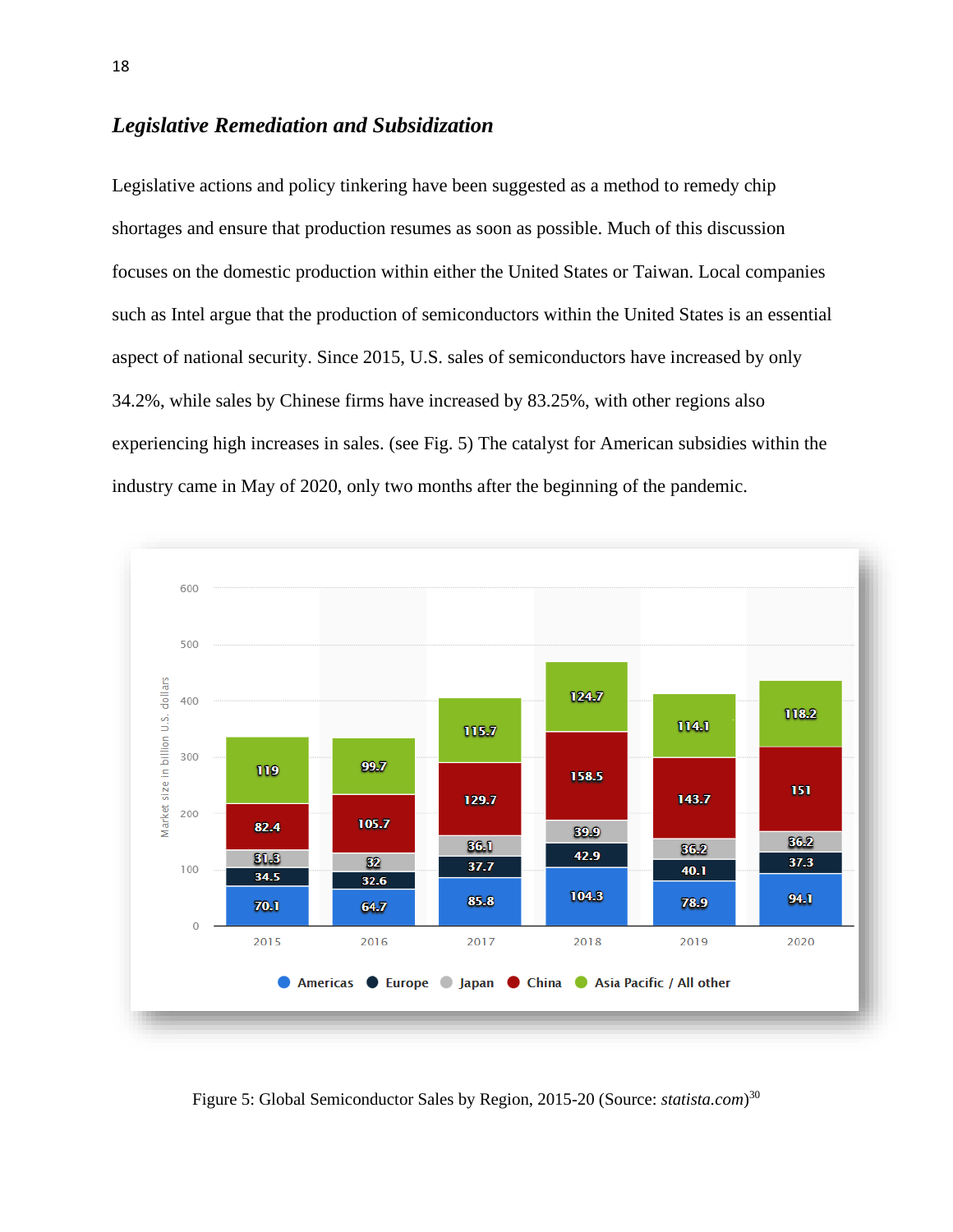Following a trade embargo involving Chinese electronics producer Huawei, the Chinese firm SMIC received \$2.2B in subsidies from their government to amortize both firms' production costs.<sup>31</sup> While subsidies to Chinese firms are common, the American government hesitates to interfere with the function of businesses, except in cases of extreme recessionary trends. However, as soon as a month after the announcement of these Chinese subsidies, American lawmakers were proposing that similar legislature be passed to support local manufacturers.<sup>32</sup> As part of his infrastructure plan, President Biden proposed \$52B in subsidies meant for the semiconductor industry, a facet of his plan that enjoyed unique and unprecedented bipartisan support.<sup>33</sup>

Given the incentives other nations offer to their firms, the demands of American semiconductor lobbyists have been reluctantly accepted by anti-economic interventionist politicians. Three quarters of the proposed funding would go directly to producers to construct new fabs so that they may expand their capacity. Of the \$52B, \$2B is reserved to produce low complexity, cheaper semiconductors to be used by automotive manufacturers and other various consumers, which should boost the capacity of those most ubiquitous chips. Importantly, \$10.5B of that money would also be dedicated to fund research and technical development by various institutions, including a newly established National Semiconductor Technology Center, which would then be equipped with lithographic machines from ASML and other equipment manufacturing firms like LAM Research to develop new breakthroughs. In addition to this \$10.5B, \$81B has been dedicated to fund the NSTC over the next five years. Much of this funding will go towards continued research into robotics, artificial intelligence, and machine learning. This signals a significant shift in the relationship between the U.S. legislative branch and the semiconductor industry. Additionally, in the last week of October 2021, the Biden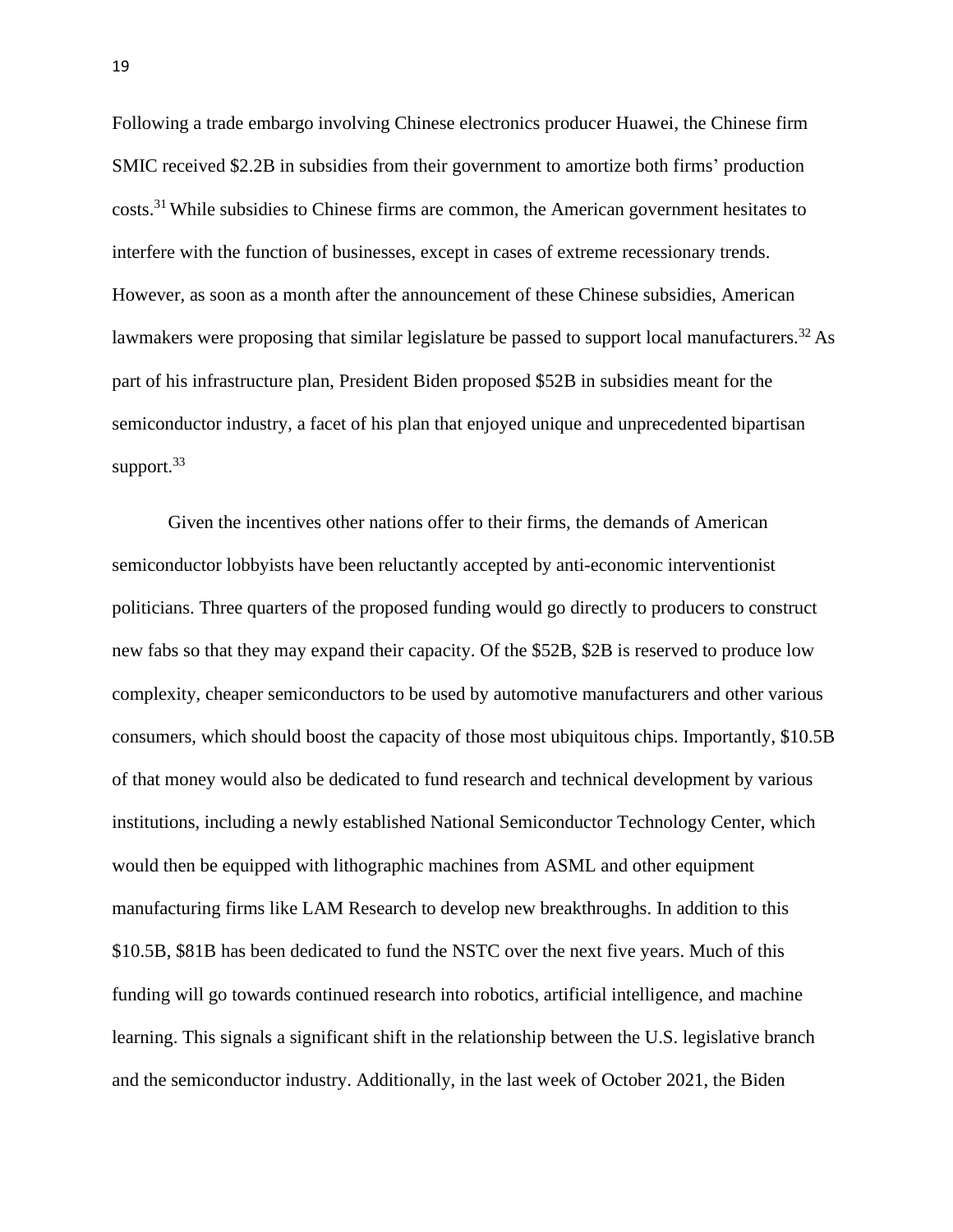Administration requested that major chip manufacturers submit data regarding their lead times, inventories, clients, and suppliers. With appropriate response, this information will help legislators assist the industry long-term with a well-structured and comprehensive bill.

While the shortage and COVID-19 pandemic may have catalyzed discussion regarding subsidies, Chinese firms and their economic relation to their government has introduced American legislators with an ultimatum. Chinese manufacturers' technology has already advanced to a point where both their capacity and expertise surpasses that of American firms. This has prompted companies like Apple and AMD to rely on them to an outsized degree. The possibility of American firms having no other option but to contract with Chinese manufacturers would present an existential problem to the operations and viability of all American consumers of semiconductors. Moreover, the Chinese government is infamously ambiguous regarding the term and degree of their subsidies, so while they may be providing support now, that can end unpredictably. Excessive reliance on such a fragile system would in turn jeopardize the global economy. While it will take years for these subsidies' effects to be felt by firms and consumers, it is a sure way to supplement both technological advancement and expanded capacity.

Although the implications of this increased capacity on the macroeconomy are difficult to foresee, the fragility of the supply chain is certain. This consistent instability must be examined and remediated, garnering a further analysis of the firms that constitute the industry and how they uniquely interact with the supply chain. While policy tinkering and legislation will largely determine the immediate recovery and viability of the industry, individual firms do have the capability to maximize their efficiency. So, while firm-level innovation and financial repositioning enables companies to establish inter-industry differentiation, those competitive advantages mean little when businesses struggle to rollout new products.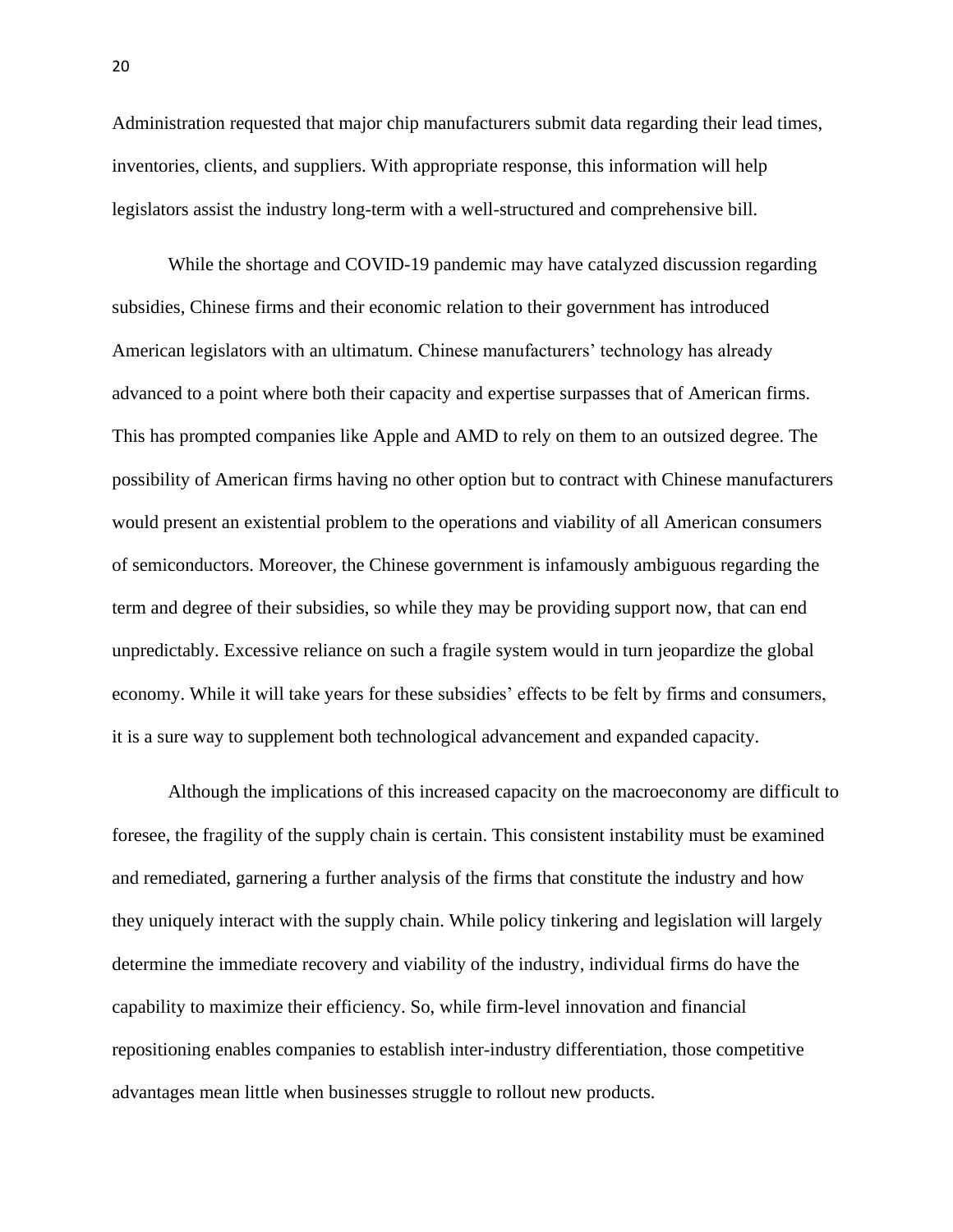Additionally, while improved capacity will greatly assist many firms in ramping production, it also pushes fabless firms to the periphery and incentivizes them to make material shifts in their business strategy. For example, since most of the funding proposed by President Biden in his Infrastructure Plan would go towards constructing fabs, fabless firms will receive marginal benefits. In fact, since Intel is the only manufacturer of considerable size in the United States, their direct competitors (e.g., AMD, Nvidia) will necessarily be at a disadvantage due to this legislation. Because of this, while the legislation is an appropriate response to an unprecedented shortage, its permanent establishment may centralize both financial and technical advantage within the industry for those who design and manufacture their chips in house. Instead, firms must focus on manipulating the ways they interact with the supply chain and examine what benefits could be gained from overhauling the industry's current habits. Because the three distinct segments of the industry- manufacturers, retailers, and equipment producers- all participate uniquely, further analysis of what the supply chain and shortage mean to them is necessary for future remediation and value maximization.

## *Industry Segment Analysis and the Efficient Supply Chain*

There are three principal stages of semiconductor production, with design being a prerequisite: wafer fabrication and probe, assembly, and back-end operations. Due primarily to high capital expenditure and infrastructure costs, the semiconductor industry is uniquely segmented and specialized, meaning the supply chain is both integrated but distinct. In recent years especially, vertically integrated firms specializing in one function of production have been able to avoid the risks associated with constructing expensive foundries when faced by uncertain demand.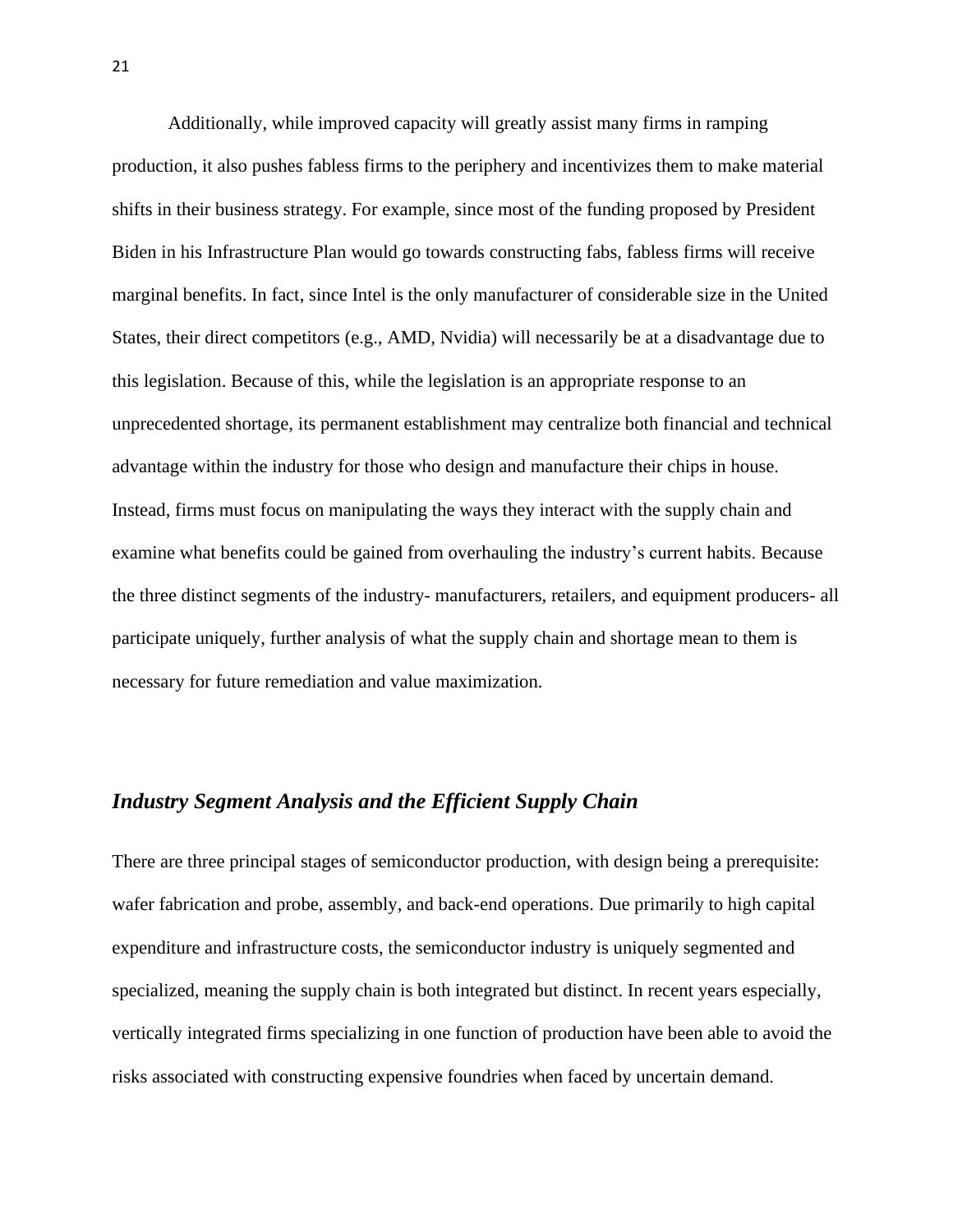Likewise, foundries have been able to focus solely on manufacturing while somewhat immune to issues involving product demand. Variations of the fabless firm model have arisen, giving firms the flexibility to forego manufacturing altogether or specialize in their own assembly and/or testing.

The businesses in the earliest iteration of the industry often served all three discrete functions of production, but as the industry has matured, the required pace of technological advancement increased drastically. So too have the funds needed to develop those iterations and the equipment that enables them. Although vertical disintegration still occurs and there are various trends that could lend towards its favorability, most firms still favor scenarios in which they perform 1-2 distinct functions of production. While many tech giants are rushing to design and integrate their own chips and bring development in-house, the resources necessary to fabricate, assemble, and test those chips is prohibitive. In fact, only two firms consistently serve all distinct functions at once, those being Samsung and Intel. However, it should be noted that both firms also contract with third-party component suppliers and fabrication firms to bolster their own production.

Despite TSMC and Intel increasing their capacity dramatically with new fabs under construction, they have both announced increased production fees, creating downstream effects for both fabless firms and end consumers.<sup>34</sup> Although these two most major manufacturers currently have something of a symbiotic relationship, their simultaneous construction of foundries puts them in a battle for talent and resources. Rising device complexity has also motivated the two most prominent equipment manufacturers, LAM Research and ASML, to continually increase the cost of their machinery.<sup>35</sup> For these businesses, an imbalance between demand and supply creates a spurt of economic opportunity. Whilst other firms within the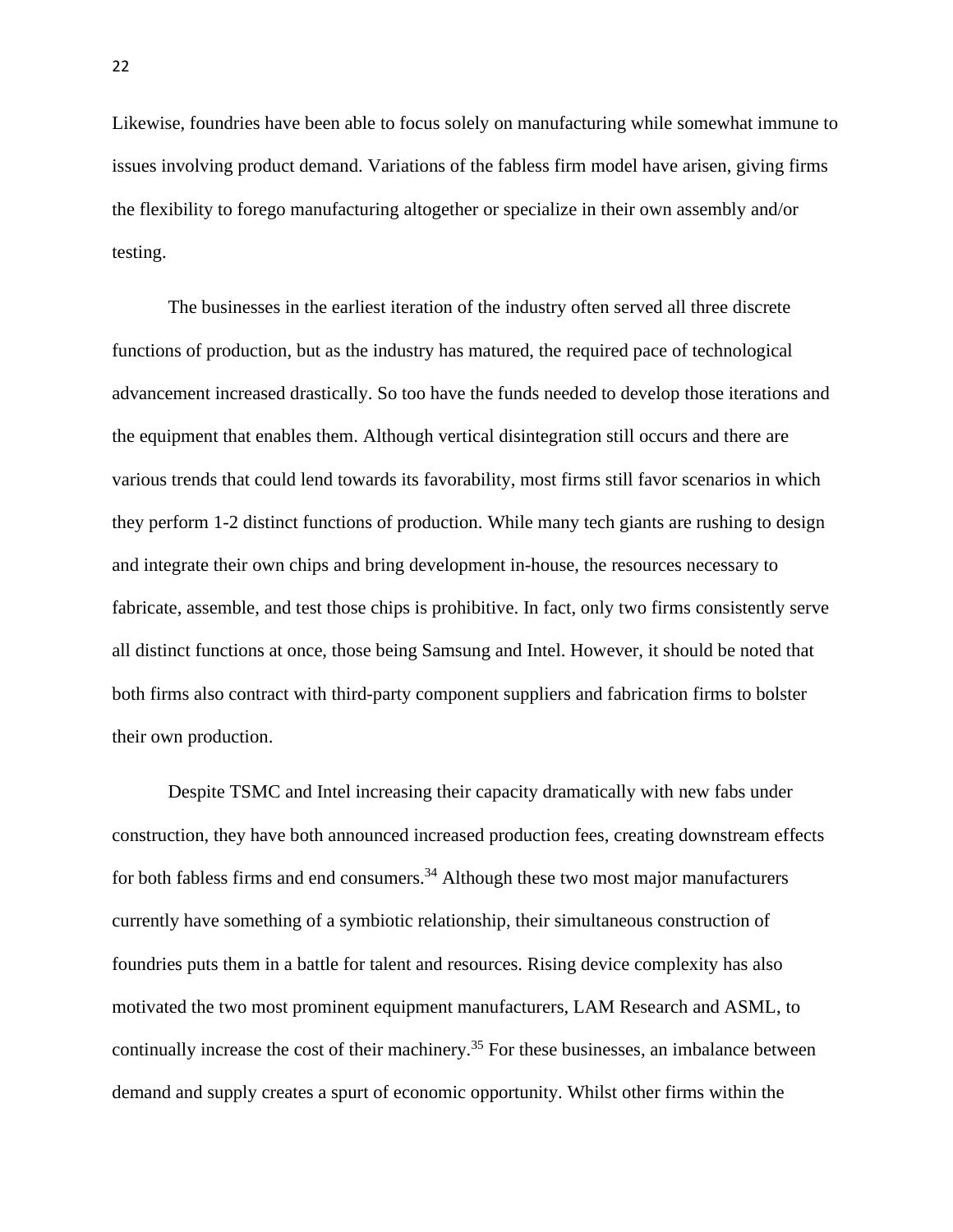industry struggle with their rollout, LAM and ASML thrive in periods of growing capacity (see Fig. 6). Directly parallel to Moore's Law, the so-called Stokes' Law proposes that the cost of



Figure 6: Q3 Financial Summary for LAM Research by Segment and Region (*source:* 

#### *investor.lamresearch.com*)

manufacturing within the industry roughly follows alongside transistor capacity. ASML, or Advanced Semiconductors Materials Lithography, is the industry's sole provider of the lithographic machines necessary to produce the most complex chips. Established in 1984, the Dutch manufacturing company's first products cost as little as \$300K (\$798.6k AFI).<sup>36</sup> In 2011, the average cost of their machinery was roughly equivalent to  $$31.4M.<sup>37</sup>$  Due to the exponential increase in transistor density, ASML's next-generation machines are forecast to cost \$150M.<sup>38</sup> The prohibitive cost of these machines continues to drive separation among the distinct firm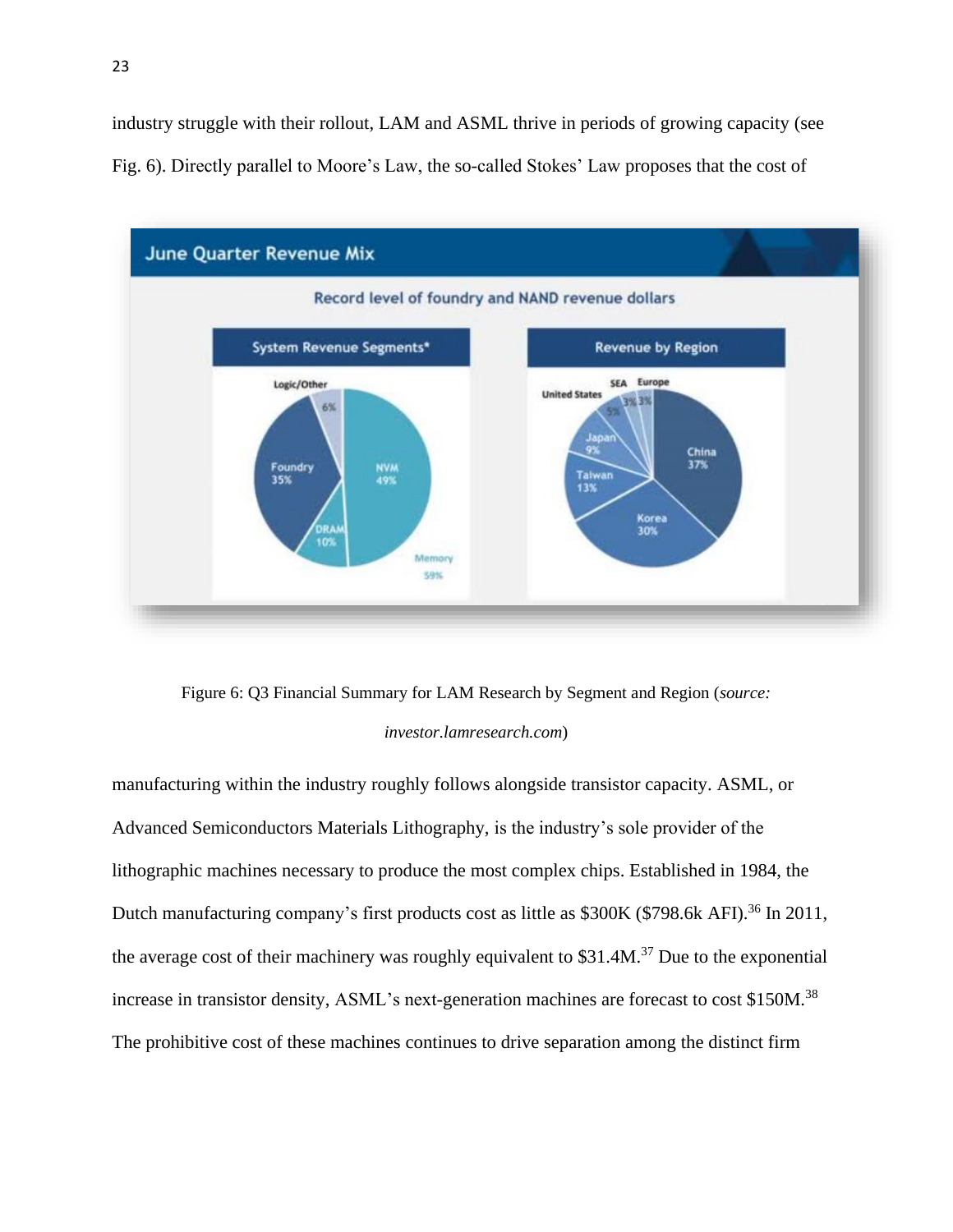types in the industry, prompting businesses to rely more on dedicated foundries to reduce fixed costs.

These production cost increases prompted AMD to spinoff their manufacturing arm into Global Foundries in 2008.<sup>39</sup> And Intel, a firm which historically designed and manufactured their chips in house has required manufacturing assistance from TSMC since widening their product mix to include discrete graphics processing units, a surprising yet necessary business partnership.<sup>40</sup>The technological advantages that TSMC enjoys has prompted many to consider the possibility of them adopting a retail arm of the business. However, like equipment manufacturers, TSMC benefits from having a sole function which enables them to amortize high fixed costs with contracting and production fees. Similarly, while subsidies will disproportionately benefit firms with dedicated foundries, increasing capital expenditures will likely prohibit fabless firms from expanding into manufacturing. The global distribution of these firms and their facilities, as well as the increased degree of specialization necessary to maintain financial viability has established the importance of supply chain efficiency and management. Additionally, it has drastically altered how firms interact and how they utilize modeling to gauge the performance of their supply chain.

Because the basic production process for integrated circuits (ICs) is relatively similar across technologies, certain supply chain trends prevail. The majority of these introduce an element of uncertainty, mostly concerning the supply and distribution of raw materials, the use of which varies widely by firm. While the underlying science necessary to improve yields and efficiency is complex and expensive, it is one of the sole ways fabless manufacturers can benefit from what is contentiously fought-over supply of materials. Yield uncertainty is also exaggerated by the characteristically short product cycles within the industry. As new technologies and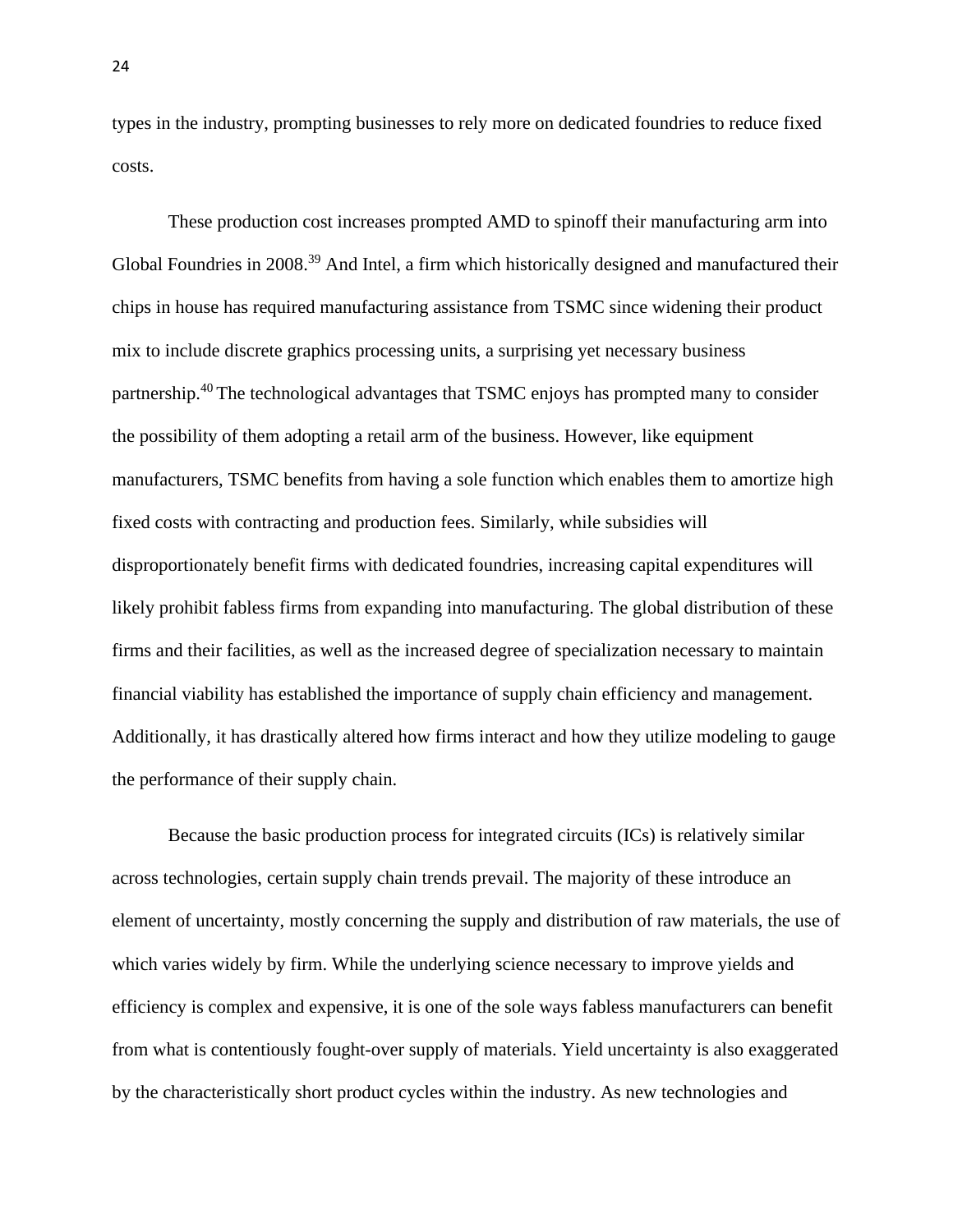products are developed, the introduction of new methods and materials necessarily gives rise to inefficiency. Again, this is something of a continuous issue for fabless firms since they must balance the development of new products with the high production cost of the utilized materials.

As previously mentioned, the semiconductor industry is also severely affected by irregular business cycles which fluctuate according to macroeconomic wellbeing. For example, global shipments between 1958 and 2007 varied from between -40% and 70% in five-year cycle periods.<sup>41</sup> Additionally, manufacturers must continually evaluate whether make-to-stock (MTS) or make-to-order (MTO) structures benefit them more. Volume manufacturing is generally favored by MTO production whilst the production of specialized products should utilize an MTS mode.<sup>42</sup> One of the most fundamental issues in the supply chain is the determination of which products become more reasonable under which mode of production, each faces their own advantages and disadvantages.

If the firm operates in MTS mode, they are often able to maintain high levels of inventory to amortize their high fixed costs as much as possible. However, the MTS mode of production comes without contractual agreements for production amounts, meaning there is no guarantee foundries will be able to distribute the extra inventory they produce. On the other hand, the MTO mode of production does come with contractual agreements, lending stability and visibility into future demand. However, the ramp on MTO environments is more severe, resulting in undesirably long cycle times. Some firms cope with this by utilizing modular designs which allow for many different finished products to be constructed from a bank of semi-finished wafers.<sup>43</sup> In addition to this supply chain strategy, the decision of how to resource certain components must also be continuously evaluated. Both decisions have historically been made using a hierarchical decision support framework based on customer lead time and what materials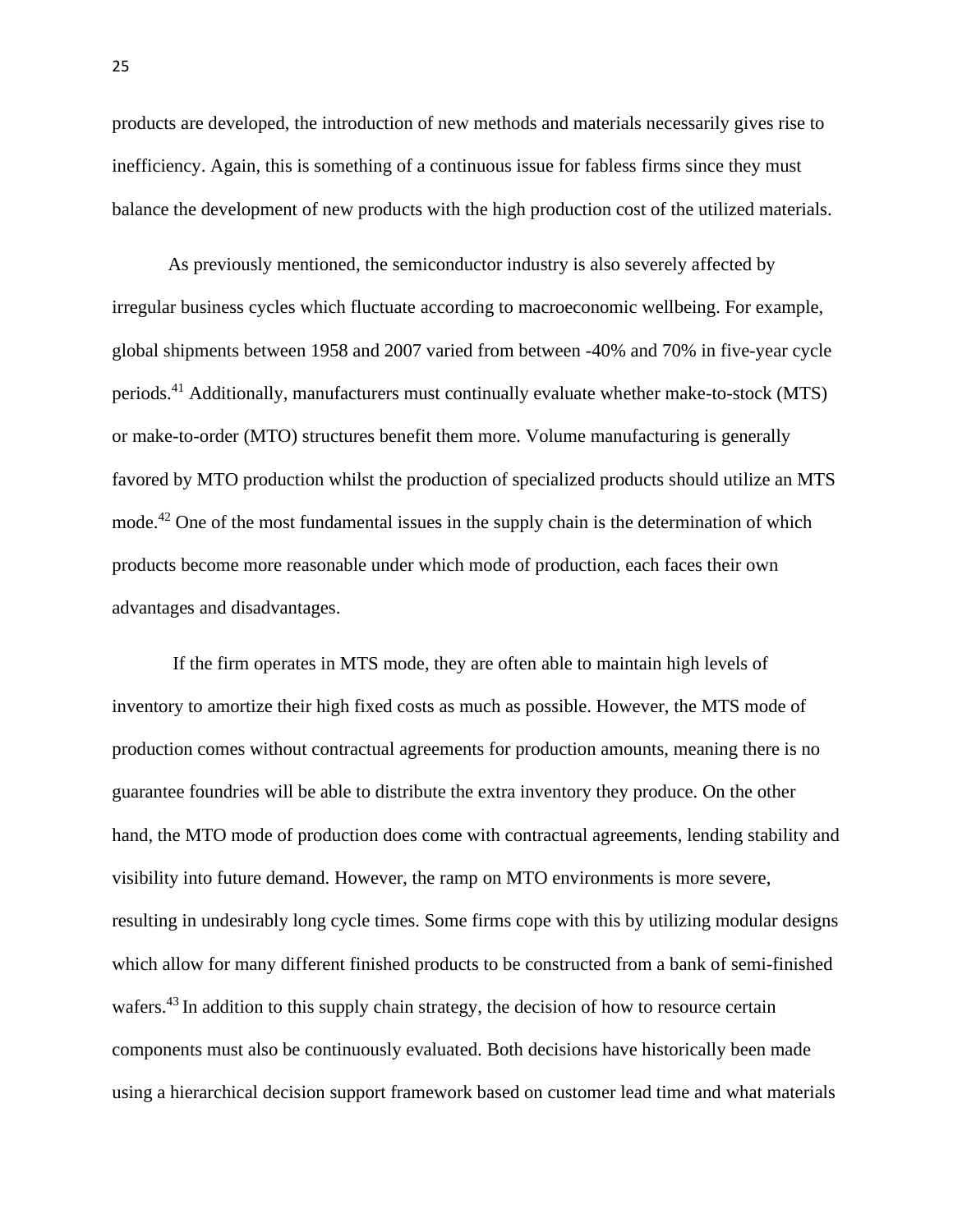are required to compose specific components.<sup>44</sup> Although these decisions are ubiquitous throughout any sector, the process within the semiconductor industry is once again made more complex by rapid and unpredictable business cycles and short lead times. Therefore, analytical frameworks addressing other characteristics of the supply chain must also be utilized.

Discrete-event simulation (DES) is a well-established analytical tool which enables production facilities to compile data and produce statistically valid results which indicate the efficiency (or lack thereof) based on a firm's interactions with the supply chain. Because the computational burden of the model is high, researchers have proposed that focusing only on certain process steps will solve computative bottleneck concerns whilst still yielding accurate results.<sup>45</sup>Capacity, yield, and delay are split into separate modules used to determine the number of lots a firm can expect from their manufacturing process, the timing of those units' distribution, and how efficient the process will be.<sup>46</sup> Historical data is also utilized to create probability distributions estimating the cycle time for upcoming production ramps. However, the DES model used assumes that these distributions for cycle times operate independent of resource utilization and supply, an assumption which the most recent shortage has proved thoroughly unreasonable.<sup>47</sup>

While a helpful resource, it is difficult to examine or state just how well these modeling techniques work. The amount of data and time needed to produce such computations is largely prohibitive, especially with shifting variables and short production cycles. These models and their development constitute an entirely separate realm of research and analysis a firm must undergo if they want both a successful and predictable production cycle. Like with designing both a competitive and efficient product platform, undergoing this process may result in a competitive advantage, or it may prove to be a waste of time and money. Still, because of the vertical integration and specialization of firms, many entities within the industry remain distant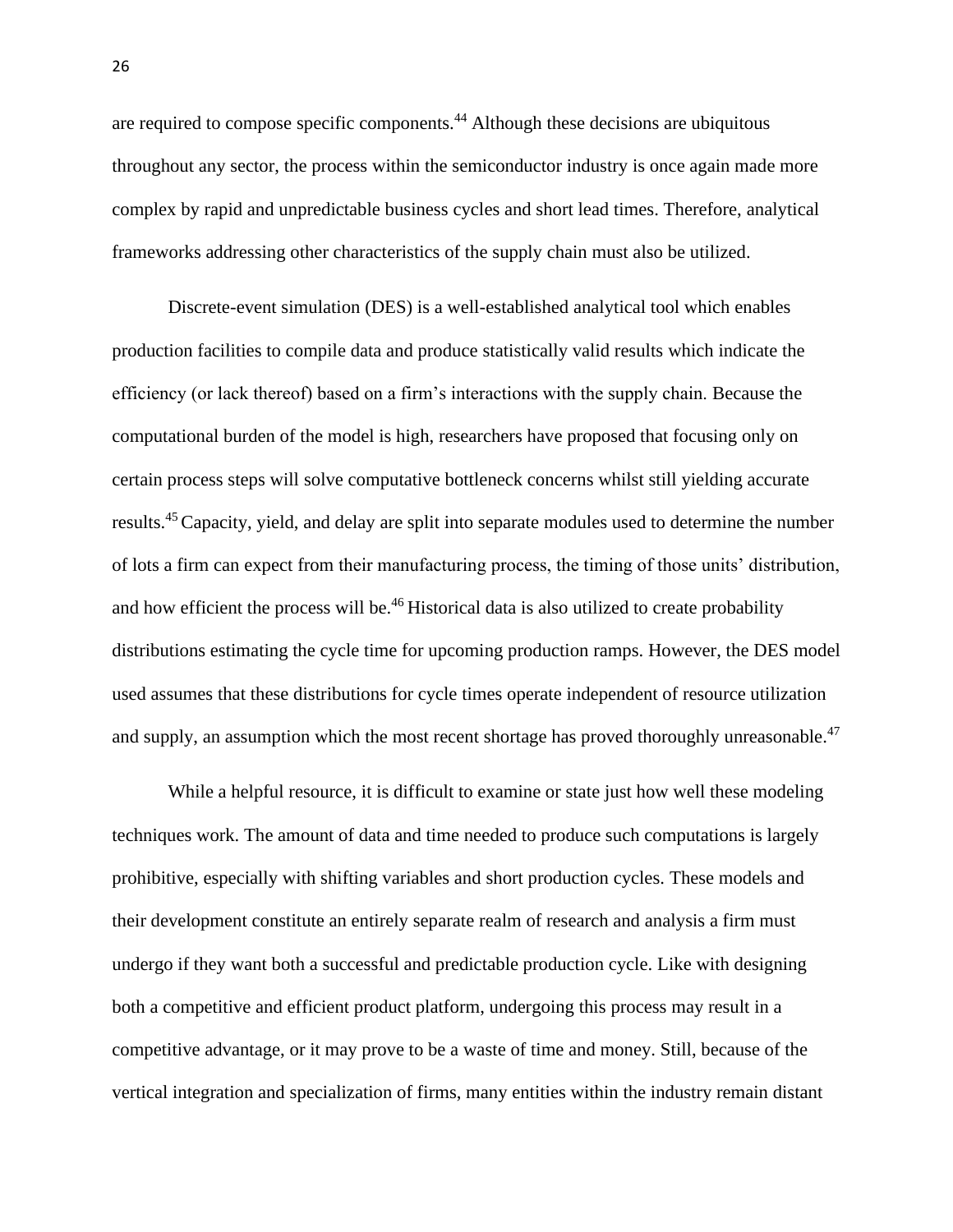from other steps in the supply chain. The degree of control they have in determining its efficiency and value is limited to utilizing these datasets and hoping they return statistically legitimate results. The sheer size of the industry accompanied with its pace means maximizing the return of the supply chain is often difficult for back-end firms. In other words, what can be done to draw efficiency from the supply chain, no matter the function of the firm, is already being done. While incremental improvements in efficiency and resource utilization can be made generationally, Moore's Law continuously marches on and requires iteration on old strategies. However, improvements can always be made to the byproducts of the supply chain.

One of the most ubiquitous topics within any industry is the sustainability of their supply chain and what negative impacts it may have. Semiconductor manufacturing particularly is highly resource intensive. A single wafer fab facility may consume as much as \$10M-\$20M in energy consumption, a fee only bound to rise due to larger fab sizes.<sup>48</sup> The emittance of CO2 and other greenhouse gases and the use of perfluorocarbons (PFCs) are also both notably high.

Despite this being a glaring issue with semiconductor production, it demands relatively little attention from researchers and industry experts. Papers suggesting infrastructural solutions to these issues remain few and far between. However, Santana-Viera *et al.* have proposed a new power generation system which takes better advantage of renewable resources and creates a more efficient distribution to optimize square footage. Specifically, the design would utilize photovoltaic cells and onsite wind generation to further amortize the high fixed costs of semiconductor manufacturing facilities via energy savings and offsets.<sup>49</sup> However, the financial reasoning for installing PV cells and wind turbines can be difficult to establish. Much of the proforma analysis necessary to justify such a decision would be based on highly fluctuating variables such as energy costs, the occurrence of natural disasters and their disruption of the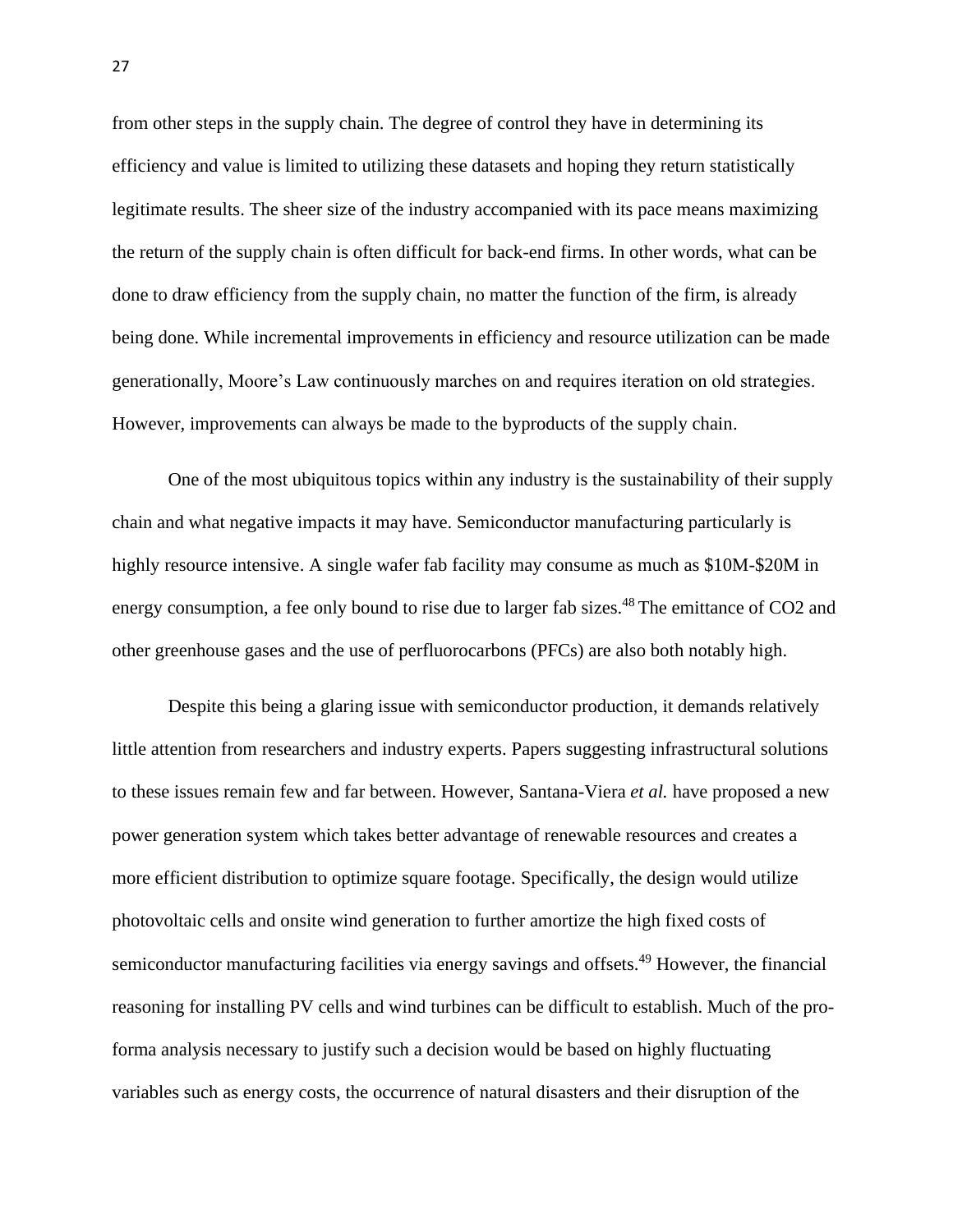energy infrastructure, and other unpredictable events.<sup>50</sup> In their 2016 paper, Hwang *et al.* compiled a framework to analyze the relationship between manufacturing firm, supplier, and environment. Causal relationships among these factors are evaluated using a quantitative methodology weighted based on the opinions of industry experts. An analysis of these causal relationships suggests there may be a quantifiable competitive advantage associated with reducing impacts on the environment, but that the infrastructural improvements necessary to make the supply chain green are often more expensive than unquantifiable or uncertain social advantages.

Alternatively, Chiang *et al.* propose an operational solution which would introduce less infrastructural improvements but rely on incorporating environmental considerations into the semiconductor manufacturing process. Carbon taxes and subsidies seek to offset greenhouse emittance, though the amount necessary to accomplish this on any large scale would drain firms of their financial resources.<sup>51</sup> The most likely proposal that would achieve this goal is a linear model that charges a firm based on their capacity or contractual agreements with a fixed variable assigned according to that firms estimated greenhouse emissions. These models would also be able to weight the allowance of particularly harmful byproducts or chemicals in the production process. In a field dominated by obsessively constant and rapid technical progression, the impacts on an already heavily polluted world and what solutions may remediate them may seem a distraction. However, the resources contributed towards technical development could easily be reduced to a level where at least some of the industry's emissions are offset. While this is generalizable across many industries, it is an especially important issue for the semiconductor industry to resolve given the ever-increasing application of semiconductors in diverse sets of products. (see Fig. 7).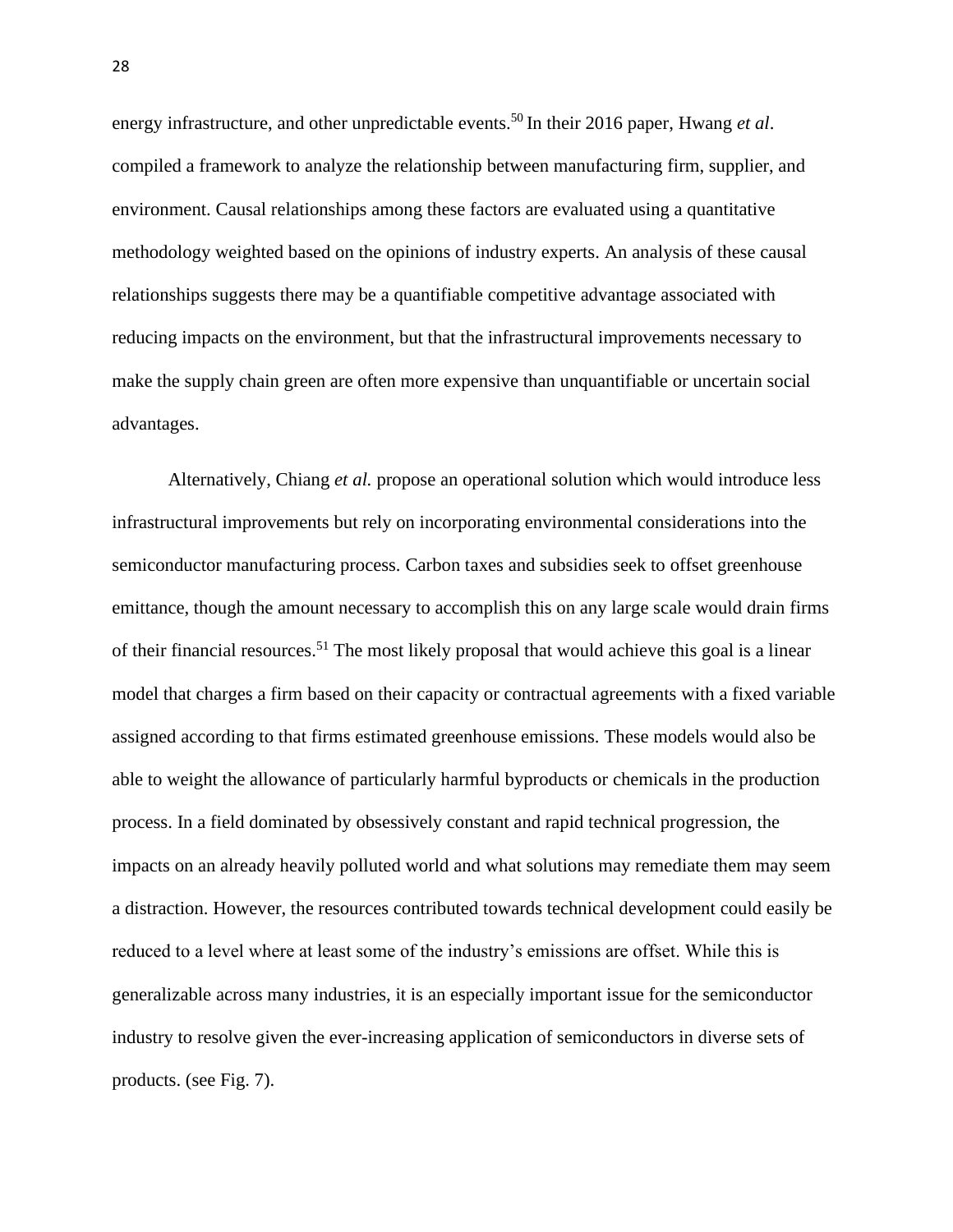

Figure 7: Greenhouse Gas Emissions of Semiconductor and Automotive Companies (*source:* 

*Bloomberg.com*) 52

## *Firm Financing and Repositioning*

As mentioned previously, many firms' response to the semiconductor shortage is to immediately expand or prioritize capacity. The construction of fabs is immensely expensive and significantly impacts the business' resources. However, more subtle cash outflows or cases of financial repositioning must also be considered. Different firm types will have diverse abilities and strategies in manipulating their resources. Therefore, a more in-depth analysis of their strategies becomes necessary in understanding how these changes interact.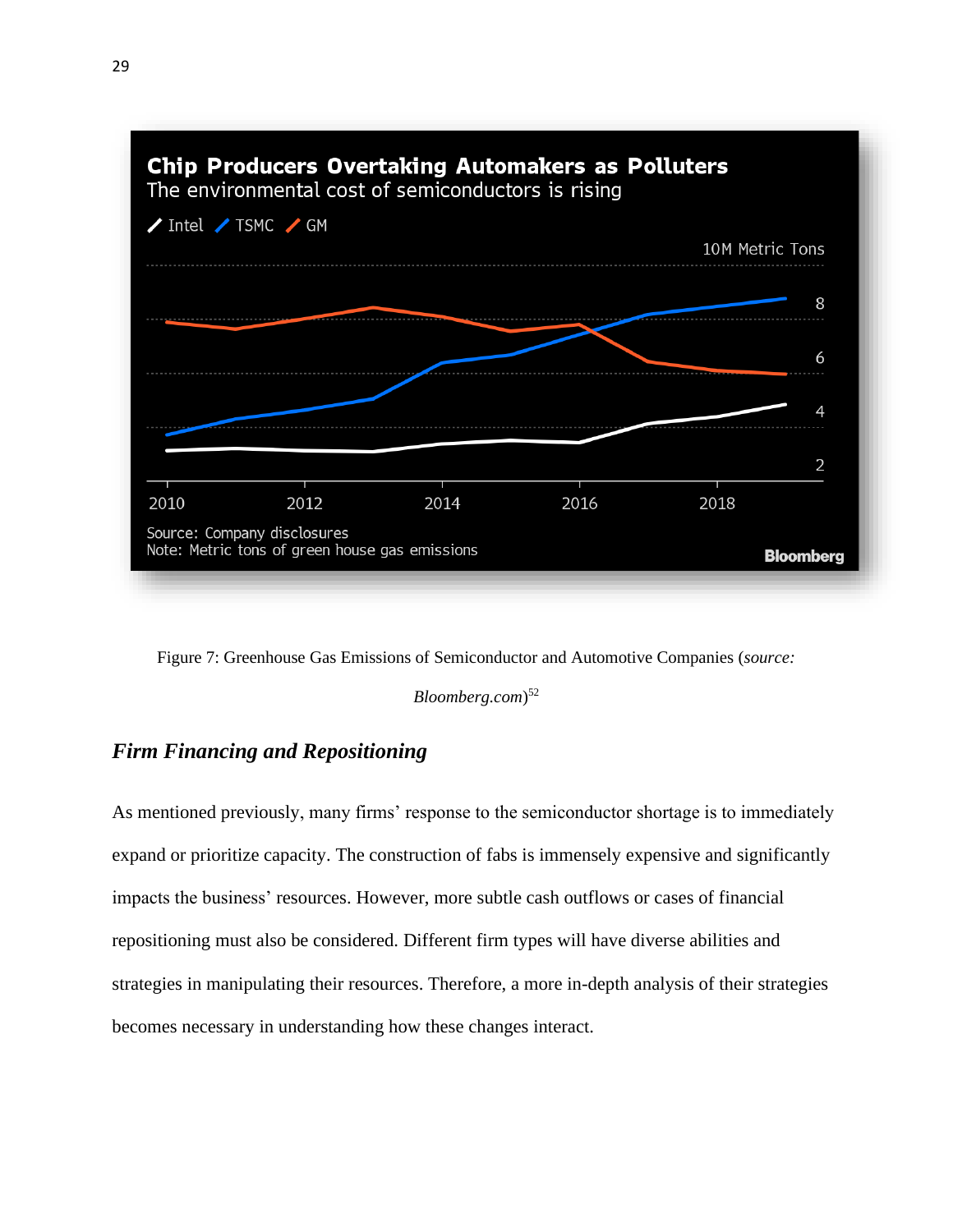The semiconductor industry depends heavily on iterative innovation on previous technological advancements, the demands for which become progressively more intense as competition rises. These developments are often discovered by utilizing inter-organizational relationships and strategies. For example, AMD's products take advantage of their manufacturer, TSMC, and their technological expertise. The firm's CPUs would not be nearly as performant were they not able to take advantage of TSMC's 5- and 3-nanometer technology. However, the fees resulting from these inter-firm interactions are ill-defined and the conditions unclear. Due to this high level of uncertainty, bargaining and financial power is centralized in the firm that supplies their technological designs.

Firms create these synergies not only to share the burden of innovation, but due to fluctuations within the industry. Collaboration allows them to share risks and expenses by pooling their financial and intellectual resources.<sup>53</sup> These businesses must be integrated not only via their R&D and manufacturing process, but their entire network must be collaborative. Because system technologies are only viable if *all* components are serviceable and on-time, the failure or dysfunction of a single component can materially hinder a product launch. In these partnerships, the semiconductor manufacturers provide financial support to component suppliers to reduce development risk. Although many firms are powerful enough to demand a fortified supply chain without synergies, smaller ones require organizational cooperation to guarantee a functioning supply of components.<sup>54</sup>

While this characteristic of the industry makes it more difficult to analyze the financial motivations of firms, it will hereafter be assumed that all firms have some sort of synergies in place, even those that appear competitively opposed. These partnerships materialize via both marketing and component agreements. For example, AMD and Nvidia regularly partner to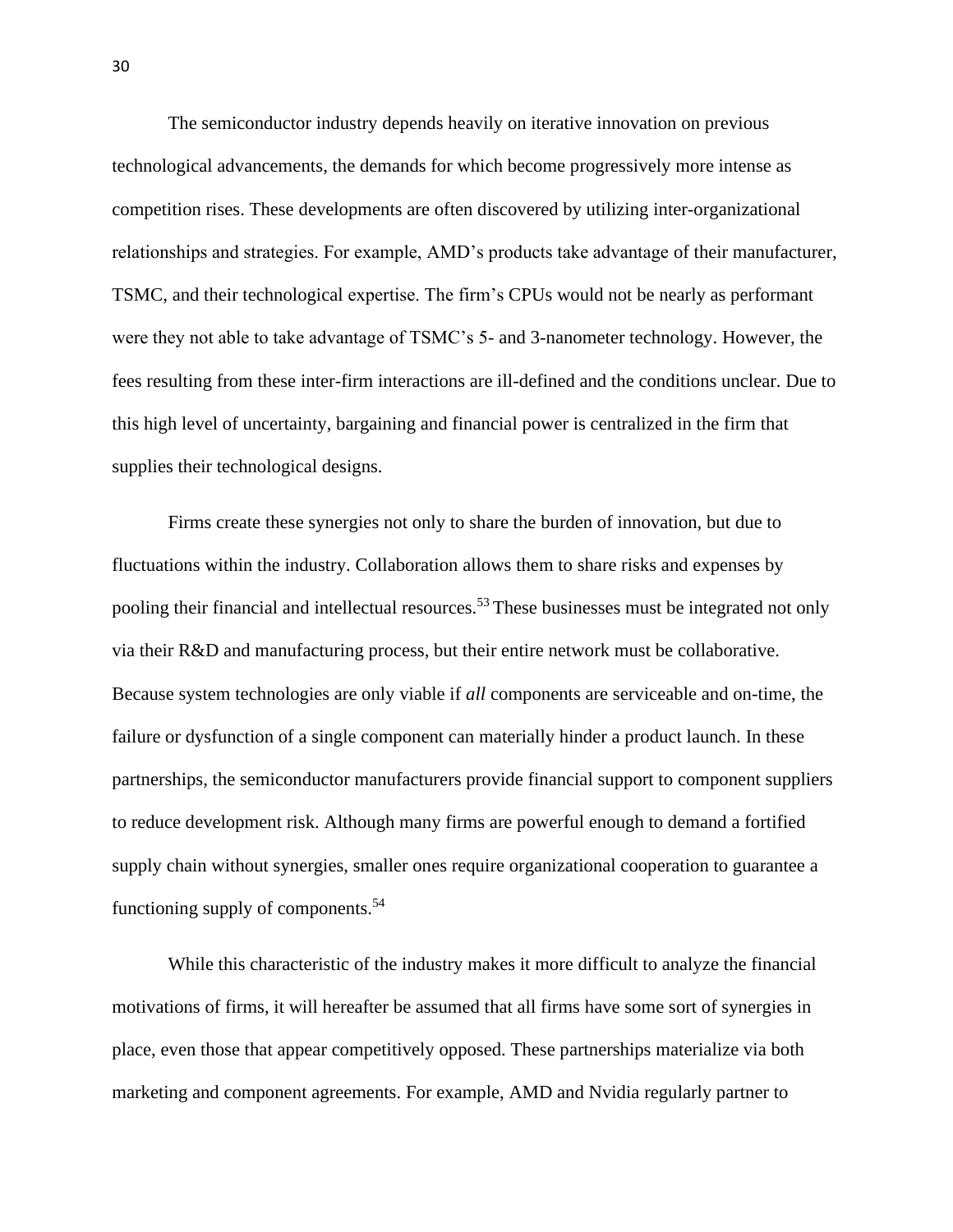integrate their technologies despite their GPUs being competitively opposed. To take advantage of AMD's strong data center chips, Nvidia's DGX A100, used for heavy computation and research workloads, utilizes AMD's dies for the product's machine-learning nodes. While these partnerships appear strange given the competition within the industry, every firm must maintain a diverse and distinct product line. So, although AMD and Nvidia compete via their GPU lines, their other product mixes, such as their data center platforms, often depend on collaboration between the firms. In this case, the firms' technological motivations for collaboration are clear, but the implications for market share are also relevant. Compared to Intel, AMD and Nvidia both enjoy relatively small market share in the domestic electronics market (see Fig. 8). By using collaborative technologies, they help each other by promoting parity within the market,



Figure 8: PC GPU (iGPU & dGPU) Global Shipments (2009-2021 Q2; *source: statista.com*) 55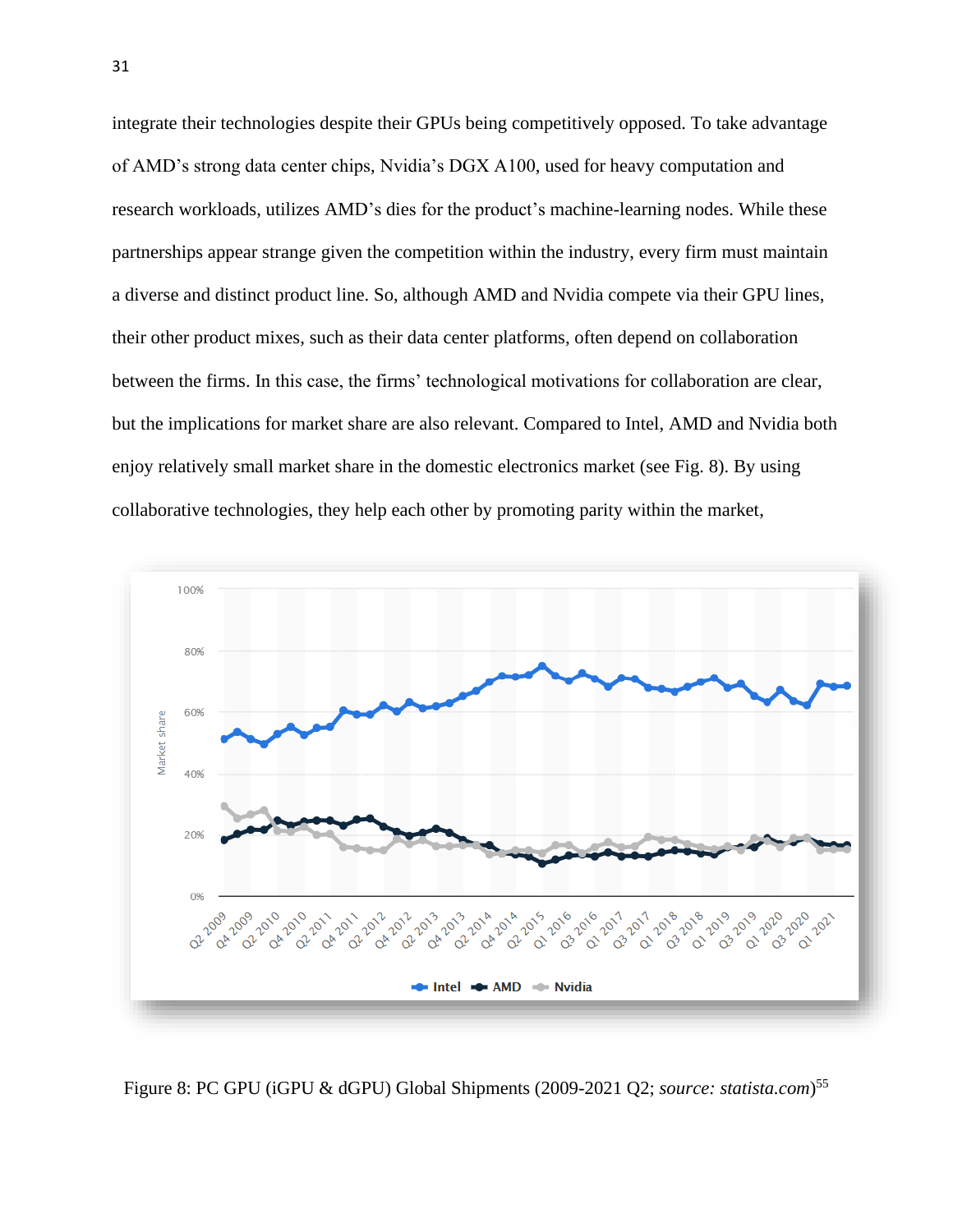slowly gaining market share to compete with Intel's strong graphics positioning.

In turn, Intel has responded with their own intra-firm collaboration to bolster their graphics dominance. Previously, only Nvidia and AMD produced and designed discrete GPUs, with Intel focusing on integrated graphics within their mobile and desktop CPUs. However, as more intense graphics requirements become necessary for workstation and content creation workloads, discrete GPUs rise in popularity, prompting Intel to launch their own line of discrete graphics cards. To accomplish a performant platform launch, Intel openly partnered with TSMC to cope with both capacity and cost restraints. Additionally, since TSMC has previously assisted other firms in GPU manufacturing, their supply of components is likely more robust than Intel's.<sup>56</sup> Additionally, these capacity demands from Intel limit the production available to AMD and Nvidia, who both contract with TSMC to produce their GPUs. Partnerships within the industry have innumerable motivations and impacts on the market and the firms within it. The inconsistent and perpetually shifting nature of these businesses both necessitate these collaborations and preclude their ongoing existence as financial and technological requirements and resources change.

Regardless of the source of funding, whether it is produced externally or provided within the firm, there are generally two major destinations for dedicated resources. As previously mentioned, capital expenditures and research and development are the major expenses within the industry. An efficient and productive mix of these major cash outflows is necessary to maximize a firm's future potential, and since the industry is obsessively focused on iterative development, the ratios must constantly be adjusted. Much like product development and production, financial budgets and the firms' spending must be planned well in advance to cope with changes within the industry. However, the strained supply chain and its effect on the industry have forced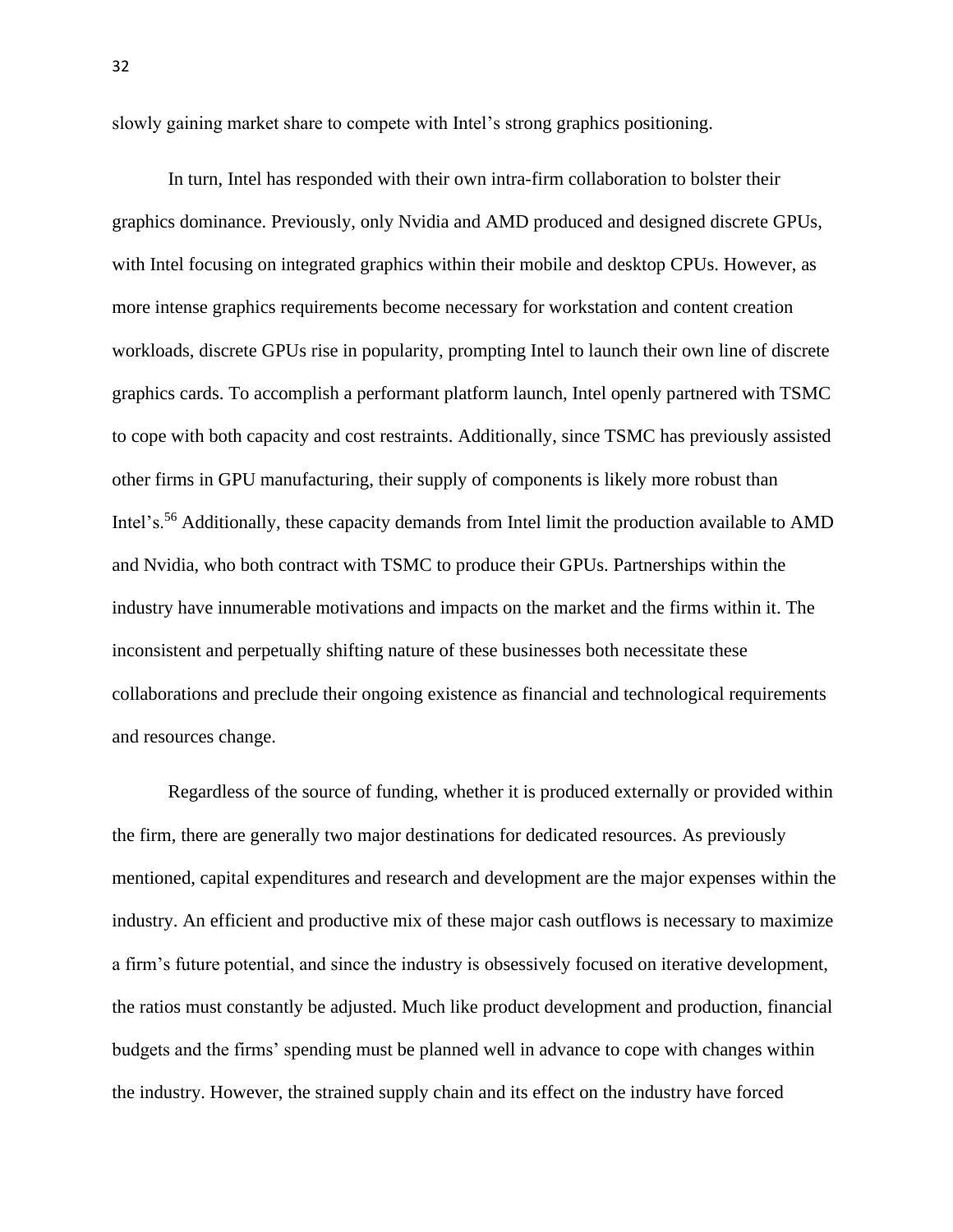manufacturers' hands. Both TSMC and Intel have rapidly shifted to capacity prioritization, whilst amid historically high competition. These factors have greatly influenced the decisions of firms, meaning that both CAPEX and research & development have been levered as high as is financially advisable. Although the businesses are still exceedingly viable and healthy, their margins are lower against historical comparisons as their expenditures have ramped up. The graphs below show historical data financial data for Intel, AMD, Nvidia, and TSMC, including net margin, R&D expenditures, and capital investments (see Figures 9-11).<sup>57</sup>



Figure 9: Profit Margin for Various Firms (2018-2021, *source: various 10Ks*)

Historically, the margins for these businesses have been remarkably consistent despite the need for rapid iterative development. Although high competition has led to lower sales prices, the number of unit sales and product launches per year make up for this. While the analysis of inter-firm success, or lack thereof, is not in scope for this paper, AMD's meteoric success in recent years reflects the competitive nature of the industry. The launch of their Zen line in 2017 challenged Intel for the first time in decades. Meanwhile, as Intel develops and launches their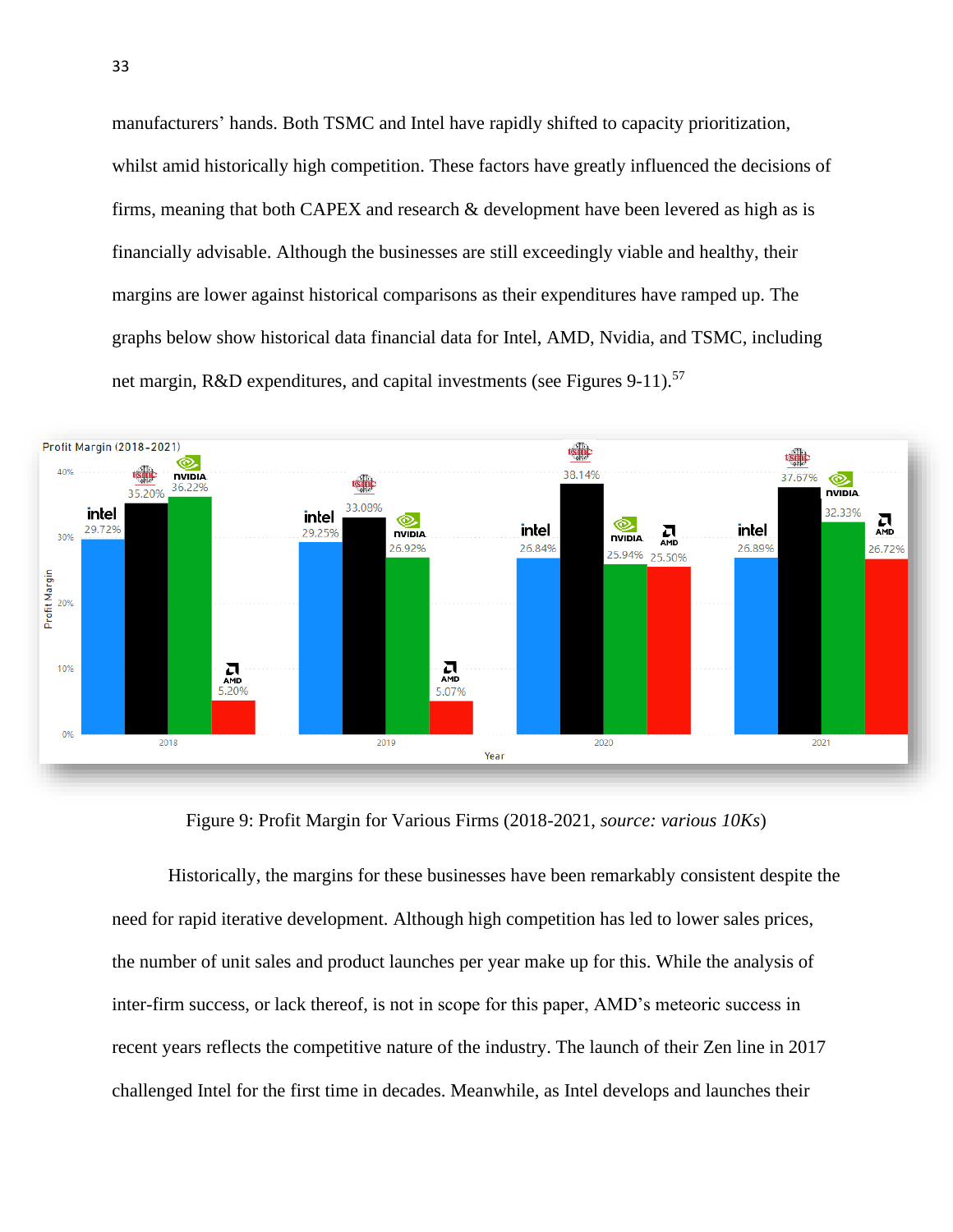discrete graphics line, they will also challenge AMD and Nvidia to increase the cadence of their discrete product launches and decrease the sales price of their units.



Figure 10: Research and Development for Various Firms (2018-2021, *source: various 10Ks*)

Implied by this high degree of competition is the necessity for continuous improvement and innovation. While this measure differs greatly by firm type and scale, competitors must respond to the investment of outside firms by levering up their research. Most of these expenses have to do with designing new architecture, maximizing the efficiency of current designs, and subsequently engineering chips that extend Moore's Law.<sup>60</sup> Of course, the exact focus of every firm's research will remain confidential until products release, but generating breakthroughs in chip architecture while emphasizing new areas of focus such as AI, VR/AR, high-performance computing, and immersive tech is the primary and ever-lasting objective of every semiconductor firm.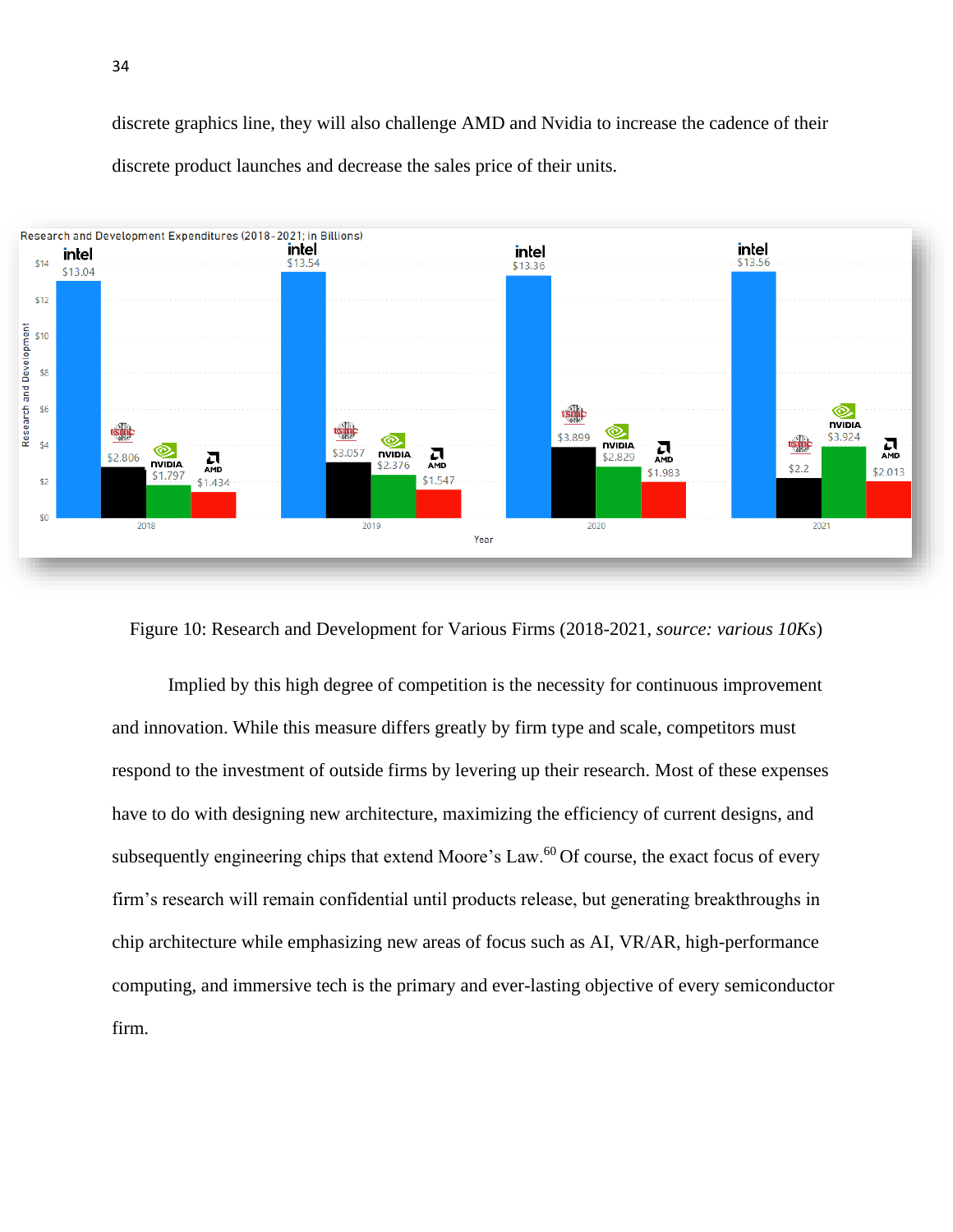

Figure 11: Capital Expenditures for Various Firms (2018-2021, *source: various 10Ks*)

Both Intel and TSMC plan to allocate enormous amounts of resources to building fabs and infrastructure. Intel's capital expenditures are expected to average \$19.273B per year over the next five years.<sup>58</sup> Meanwhile, TSMC has already pledged to spend \$100B over the next three years for R&D and capital investment.<sup>59</sup> Production capacity is an unwavering theme of the industry, and although the shortage has necessitated urgent response, experts wonder if the sudden and drastic investment in new fabs will not harm TSMC's and Intel's ability to innovate.

The semiconductor industry is highly reactive to logistic instability. Moreover, firms are reactionary to the decisions of other firms, creating a cycle of short-lived competitive and technical advantages. However, neither production capacity nor research & development will help firms cope with component shortages and other supply chain difficulties. Shortages and frugality among consumers drastically affected product rollouts in 2020, leading to slightly lower margins for retail firms. As time goes on, margins will continue to be impacted by high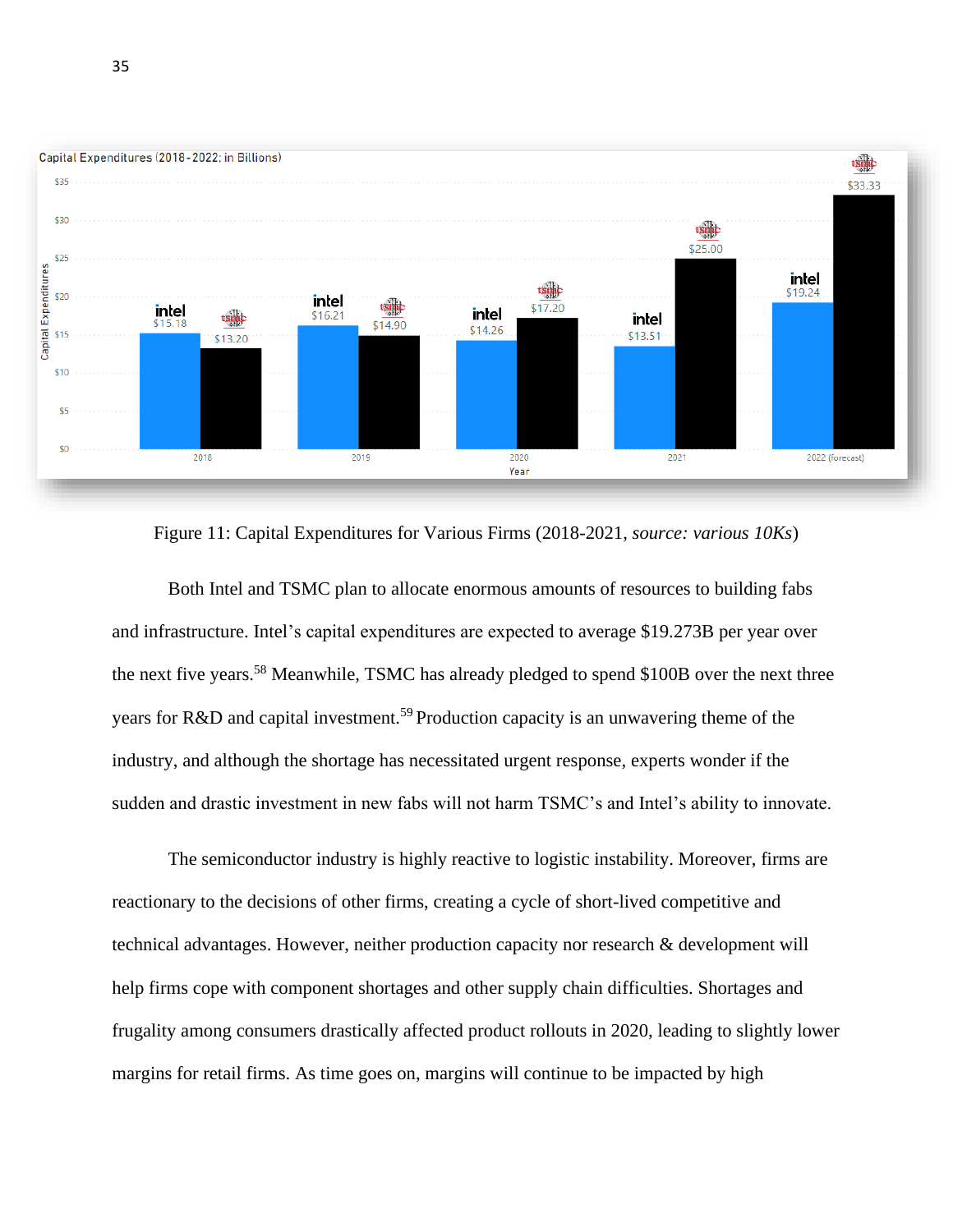expenditures. However, many forecast demand to continuously increase over the short-term, at least for the 10- and 14-nanometer chips that many downstream consumers integrate into their appliances, vehicles, etc.

Meanwhile, component suppliers and the supply chain must seek process improvements in order for businesses to take advantage of the future capacity increases. Component supply and the consistency of the semiconductor supply chain may occasionally falter, but the goal of the industry will always be to prolong and attend to Moore's Law. Although the continuation of this industry tenet leads to more affordable and performant products at a constant rate, the resources needed to accomplish this increase exponentially and define the future of the industry. Because new and innovative methods for extending Moore's Law are so resource-consumptive, the primary driver for its continuation is the need for competitive advantages. Were there a monopoly, there would theoretically be a point where incremental improvements become too expensive to develop and the industry would stagnate. However, because the industry has been competitive since its very beginning, the need for iterative development has always persisted.

For consumers and for society, Moore's Law is essential. No human invention has ever exhibited the rate of improvement so precisely summarized by Gordon Moore. Upon its creation, it defined the electronics industry and made it one of the most impactful and financially prosperous markets in the world. The invention of consumer electronics, minicomputers, servers, personal computers, and the internet have relied entirely upon Moore's Law. Were firms to agree upon stagnation, it would crash both the electronics industry- and thereby, the economy- as well as the state of innovation. Therefore, since the creation of the industry, each inhabitant has been engaged in a constant and very expensive arms race. No matter what else happens,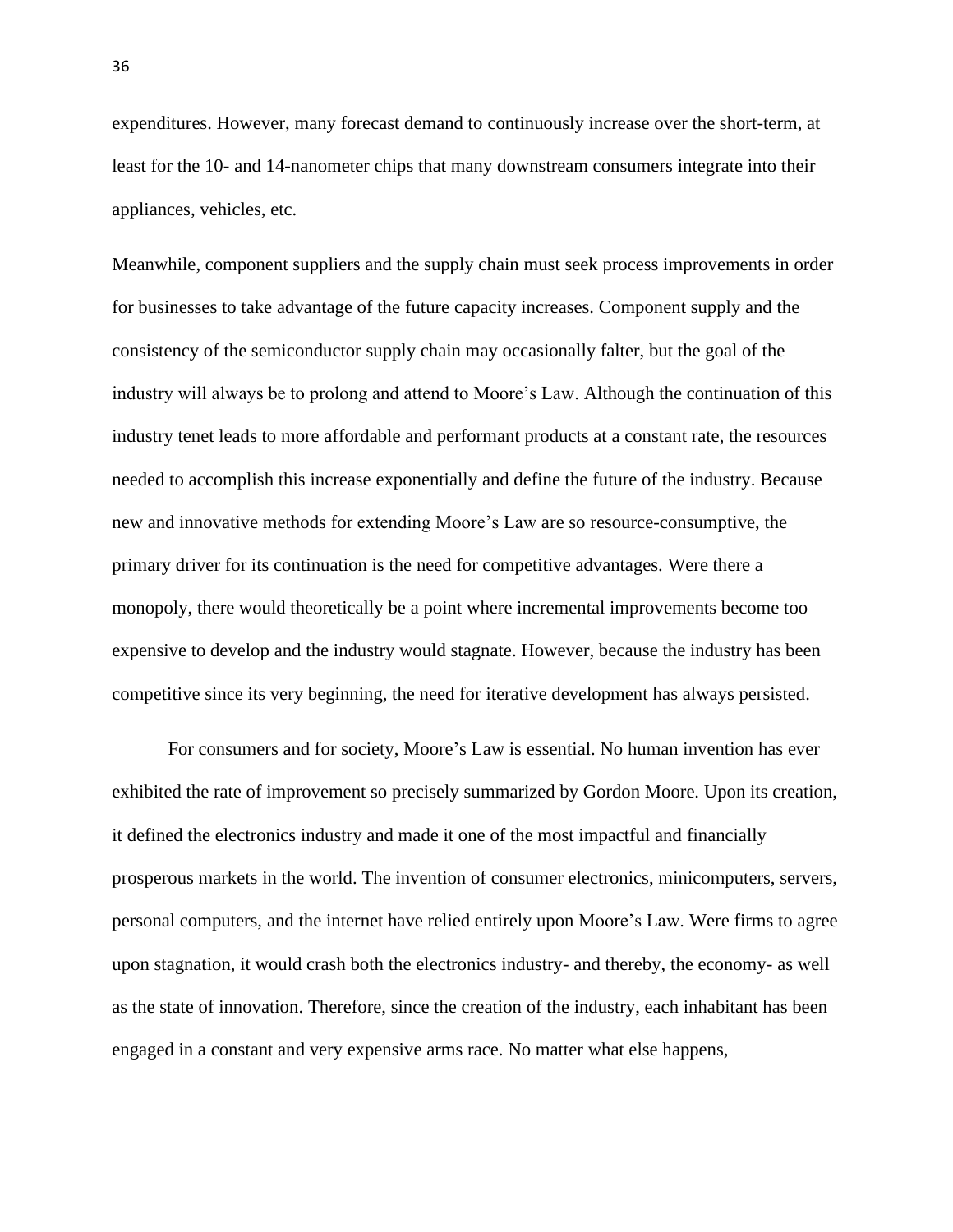accomplishing higher performance with a regular (and quickening) cadence will keep the industry and its firms afloat.

Their undying dedication to innovation renders firms a degree of inflexibility. No matter what condition they are in, firms must dedicate an appropriate amount of funds to finance future plans. Unfortunately, this severely reduces their ability to mitigate potential shortages. Development that simultaneously increases transistor density while also exploring the usage of more consistently available components may be an answer, but the usage of certain components is directly tied to a firm's product platform, making this a costly and risky transition. Instead, the largest and most financially viable firms must commit to investing in or even subsidizing component suppliers. As demand for both complex and simple semiconductors continue to increase, a steady stream of components will dictate the future of the industry. Like with all shortages currently affecting the macroeconomy, one of the only ways to reliably remediate future issues is to bolster the supply chain and support the originators of essential materials and services. Ensuring components are sourced sustainably and that shipping and other methods of distribution are reliable and well-funded is essential for the ongoing health of the industry, and this will require investment and dedication from every major firm. This holds true for all industries currently suffering, but given the vertical integration within the semiconductor industry, an unreliable supply chain can ruin smaller firms in a matter of months.

#### *Scenarios and Implications*

Hitherto, the various solutions and remedies the semiconductor industry relies on to cushion itself from fluctuation have been described, but the downstream effects and implications have been left relatively ambiguous. In large part, this is due to the fluctuation and irregular structure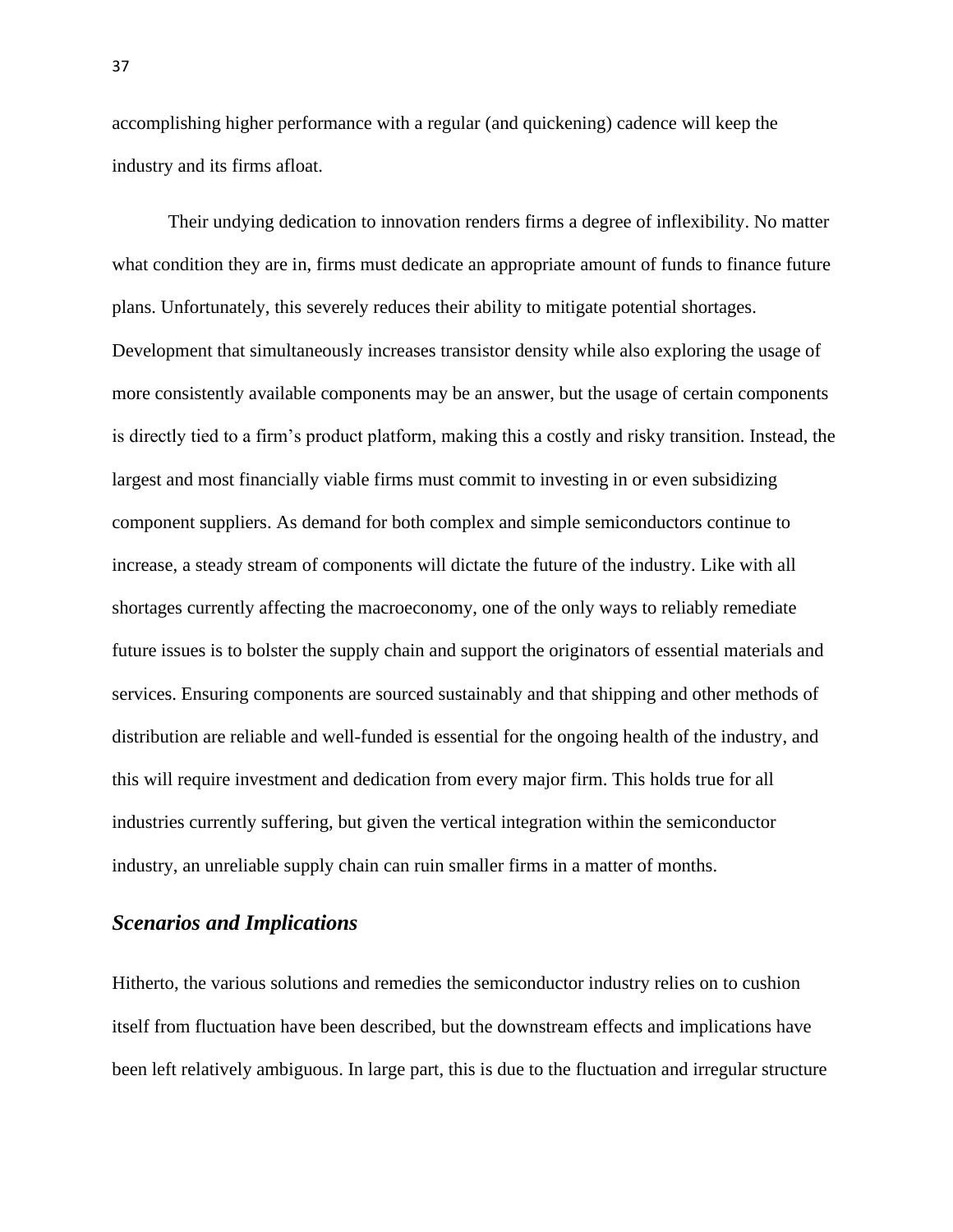that characterizes the semiconductor industry. A research commitment by one firm may either reap an enormous advantage, or fall flat, depending entirely on competition, timing, supply & demand, and other external factors. While this is true for any business' development period, the chaos and the uncertainty of this industry makes theoretical scenarios nearly impossible to identify and analyze on a single-firm level. Still, scenario analysis is a constant within the industry and is immensely important to the future wellbeing of the market. In the absence of datasets, individual firm analysis is impossible. However, by gauging the current state of the industry and applying different hypothetical lenses to it, analysts can better understand what remediations have already been enacted and which firms may be considering. The following section will describe, apply, and measure the impact of various standalone or parallel shortage solutions.

Beginning broadly, the effect of incoming subsidies and legislature could be industrydefining. Formulated in equal parts to respond to the trade war with China and the pandemic, these subsidies will lend firms the financial bulwark needed to weather future issues in two ways. First, they will directly benefit chip manufacturers by providing them funds to construct facilities and infrastructure to increase production capacity. Fabless design firms will directly benefit from increased capacity in the short-term, but demand may increase to the point where these improvements are only marginal. Additionally, equipment manufacturers will enjoy a period of heightened demand, - albeit a period already in full swing- giving them the funds and flexibility to explore new breakthroughs and drive the industry further. Second, the current legislature bill dedicates resources to establish and fund a national research facility. No matter where it is directed, research & development motivates technological advancement within the industry. However, this piece of legislation is more reactive than proactive. Simply put, Chinese subsidies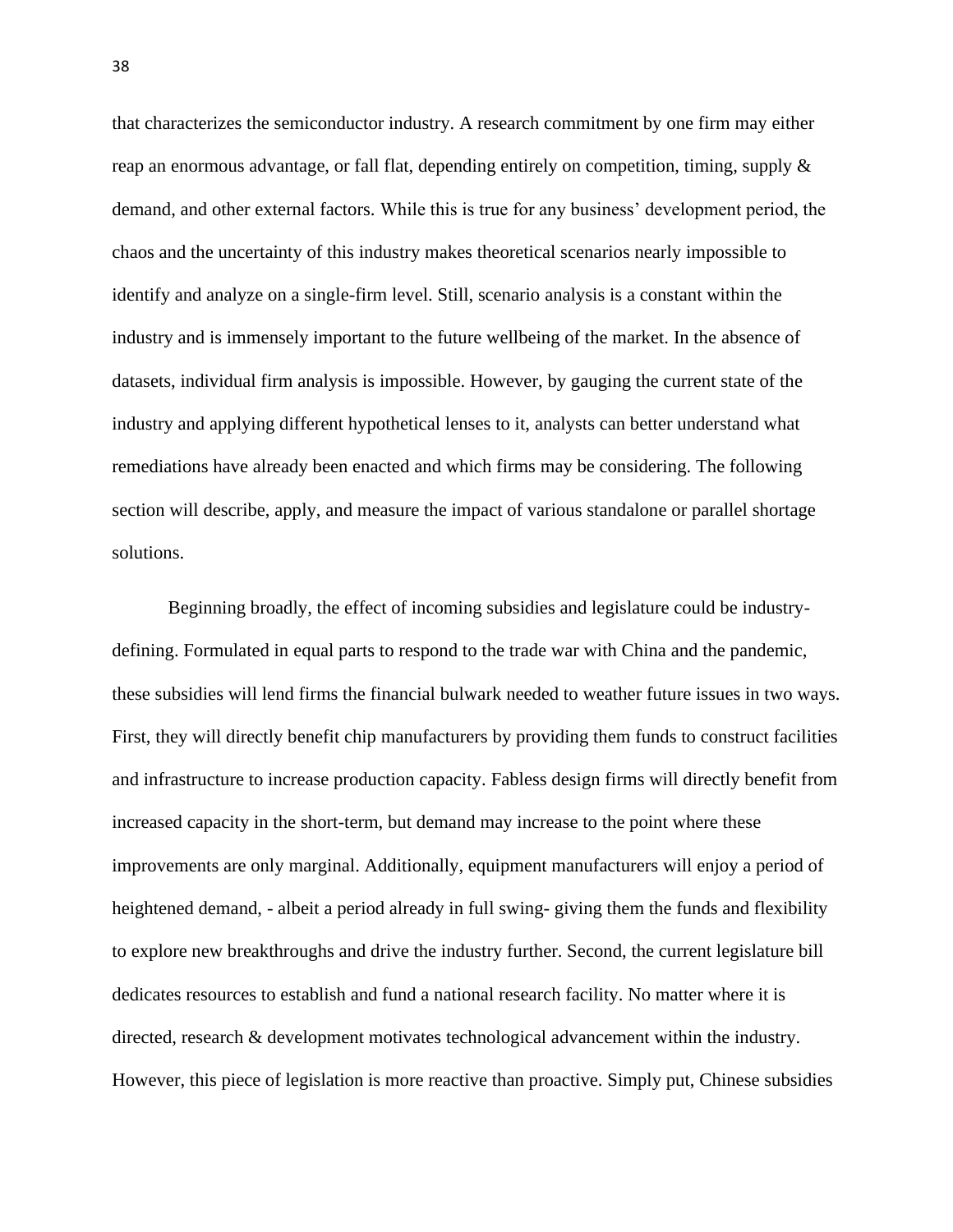forced the government's hand; domestic firms cannot afford to fall behind Chinese firms any longer. The rate at which resources are consumed to produce iterative improvements makes the dedicated \$16.2B per year for five years seem relatively paltry. Contextually speaking, that's still \$3B less than Intel is projected to spend in 2022.<sup>60</sup> Assuming this research is done with a similar efficiency to the industry standard, it will certainly assist firms in extending Moore's Law and improving significantly.

Despite the potential boon government-funded research offers, numerous issues persist. First, domestic firms are already working at a disadvantage and research takes years to affect firms' decision-making. Second, while the amount dedicated may be enough to achieve global parity within the industry given unshifting variables, Chinese firms have enjoyed research subsidies for markedly longer than domestic firms. Realistically, domestic firms can expect to be in the same position as they currently are five years down the line. Most importantly, these research subsidies may become a crutch for the domestic industry. No doubt the shortage has catalyzed research & development prioritization for every firm. However, if China subsidizes the research of TSMC and others, the state of the domestic industry depends on the American government doing the same.

Regardless of the future result of government research subsidies, ensuring that the industry's supply chain is well-equipped and efficient is necessary. By collecting lead time, supplier, and inventory data from major firms, the Biden Administration has committed to ensuring the ongoing viability of the supply chain.<sup>61</sup> Identifying the various bottlenecks in the global supply chain will help the industry to cope with and predict future challenges. The shortage has significantly affected several sectors, to the point where automobile and semiconductor executives lobbied alongside one another for the subsidies and oversight to pass.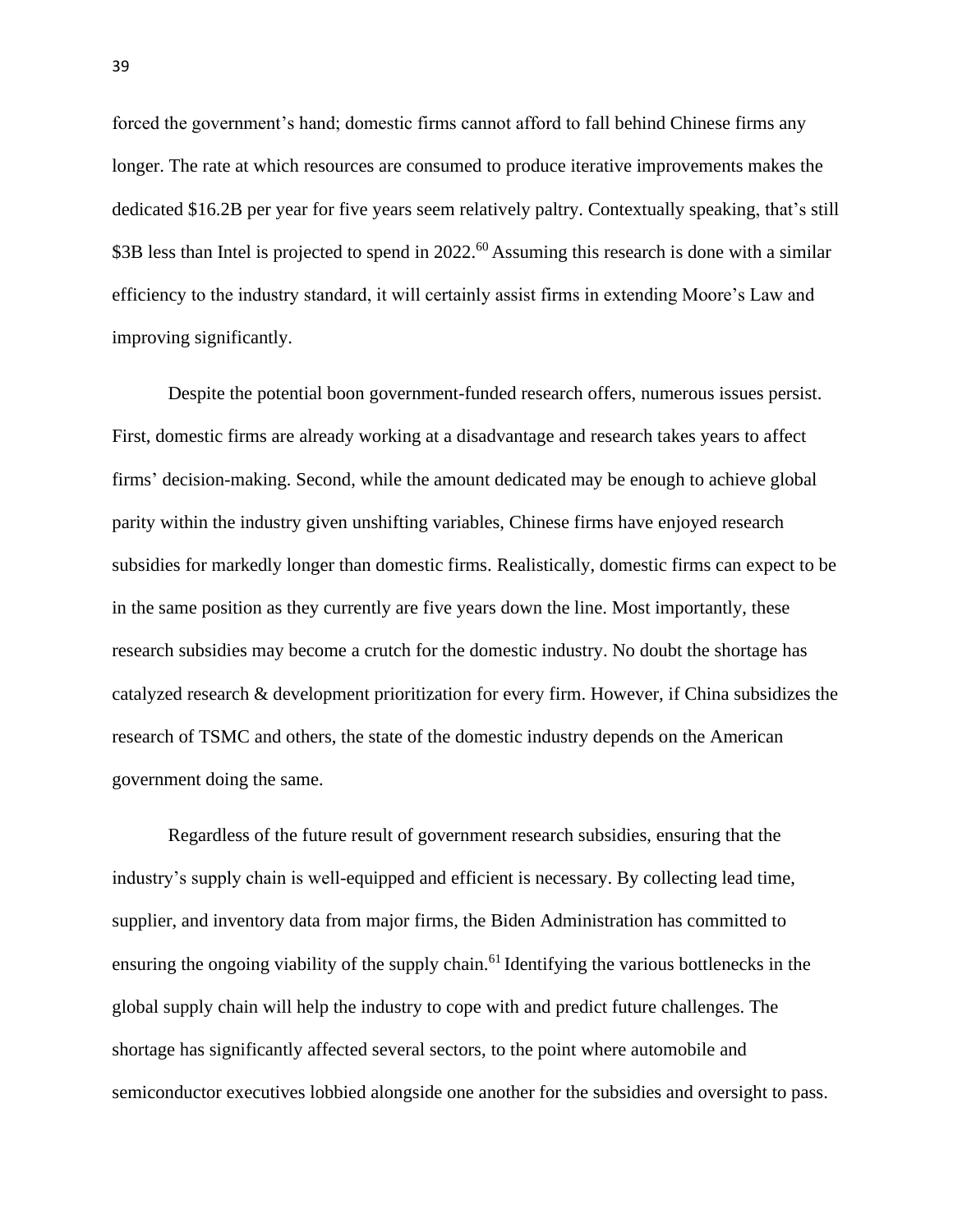Given its scope, legislation to fix supply chain issues will lend the industry ongoing security and prevent future issues from destabilizing the economy. However, government involvement is not enough to stimy supply chain instability. Firms must also commit to supporting their suppliers and distributors enough to prevent potential gaps. While some may not view this as the responsibility of individual firms, the onus to create a more reliable industry is on them. Regular analysis and oversight of their own logistical bandwidth will enable firms to develop and produce chipsets without interruption of supplies, thereby bolstering the viability of the industry. Simply put, industry standards must change for the current development and production cadences to remain attainable.

In the first week of October, America's second largest foundry, GlobalFoundries, announced that they had sold out of production capacity through  $2023<sup>62</sup>$  Many experts expect that the industry will be chasing supply, not demand, for the determinable future.<sup>63</sup> Increasing production capacity is a natural response to the shortage. It benefits manufacturers by allowing them to maximize profits whilst giving fabless design firms the bandwidth to do the same. Given the trajectory of the industry, capacity increases are necessary. However, were demand to suddenly shift lower in the next 5-10 years, a glut could spell disaster for many small firms. Firms must recognize the possibility of this occurring and prioritize their investment activities very carefully. Because a supply surplus would force firms to sell units at survival cost, they must maintain a financial cushion that will keep them afloat during such a period. Similarly, firms' attention must always be geared towards future progression. Capacity increases and financial bulwarks will do them little good if their chips are generations behind. Therefore, the potential impact of increased production capacity is only realized when a firm's finances are well-balanced and appropriately allocated.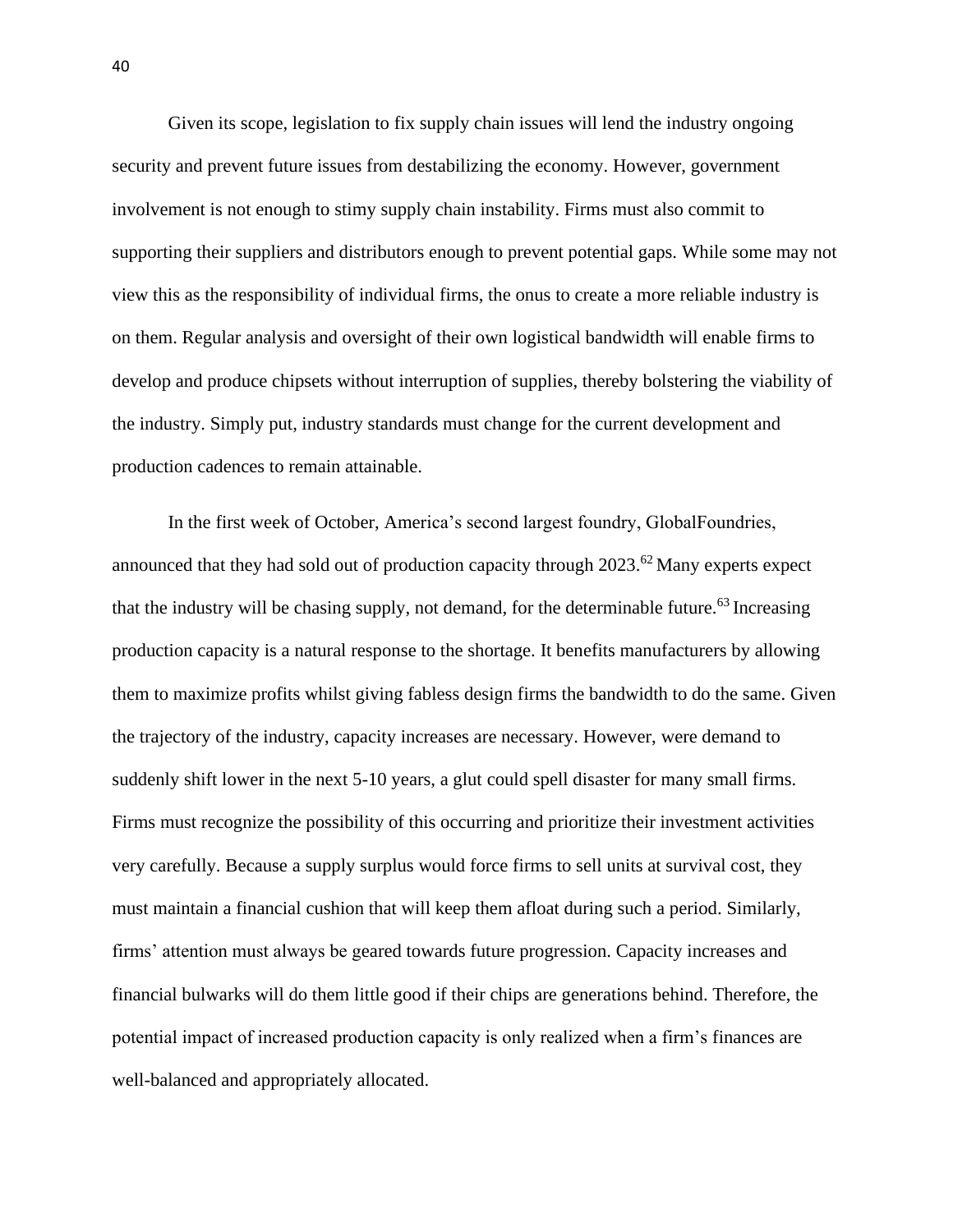Achieving iterative improvements has set the pace of the semiconductor industry since its founding. Regardless of firm structure and capability, research and development will always be the most essential component of building a viable semiconductor firm. Rather than dedicating an exponentially greater amount of resources into technical advancement- something already required by Moore's Law- it is more apropos to ensure that a firm's R&D investments remain efficient and appropriately speculative. Given its confidential nature, research scenarios are difficult to generalize and analyze. However, as the funds required to iterate increase, a misstep becomes continuously more costly. Analytical frameworks and appropriate product platform development will help firms avoid major pitfalls in their research phase, ensuring their future security. Simultaneously, the industry would be nowhere if firms did not take risks. Speculative breakthroughs in architecture, component usage, and instruction sets can give firms a material competitive advantage. Depending on the technical capability of any individual firm, the appropriate mix of risk and certainty in the development phase will differ greatly. Regardless, striking that balance adequately is perhaps the most important thing a firm can do to guarantee its future. The semiconductor industry is at a crossroads, and the actions and decisions of a few major firms will dictate the future of not only the industry, but the world and macroeconomy.

### *Conclusion*

Although the semiconductor industry has experienced innumerable downturns due to supply gluts or recessions, it has been forever changed by this most recent shortage. While capacity and component supply restraints have always existed, the ongoing shortage shows no signs of abating until at least 2023. Moreover, fiscal & monetary policy, capacity increases, and both internal and non-firm innovation will do nothing to shorten it. By the time any of those changes are enacted, the shortage will have been over with. Instead, the shortage should signal to the industry a need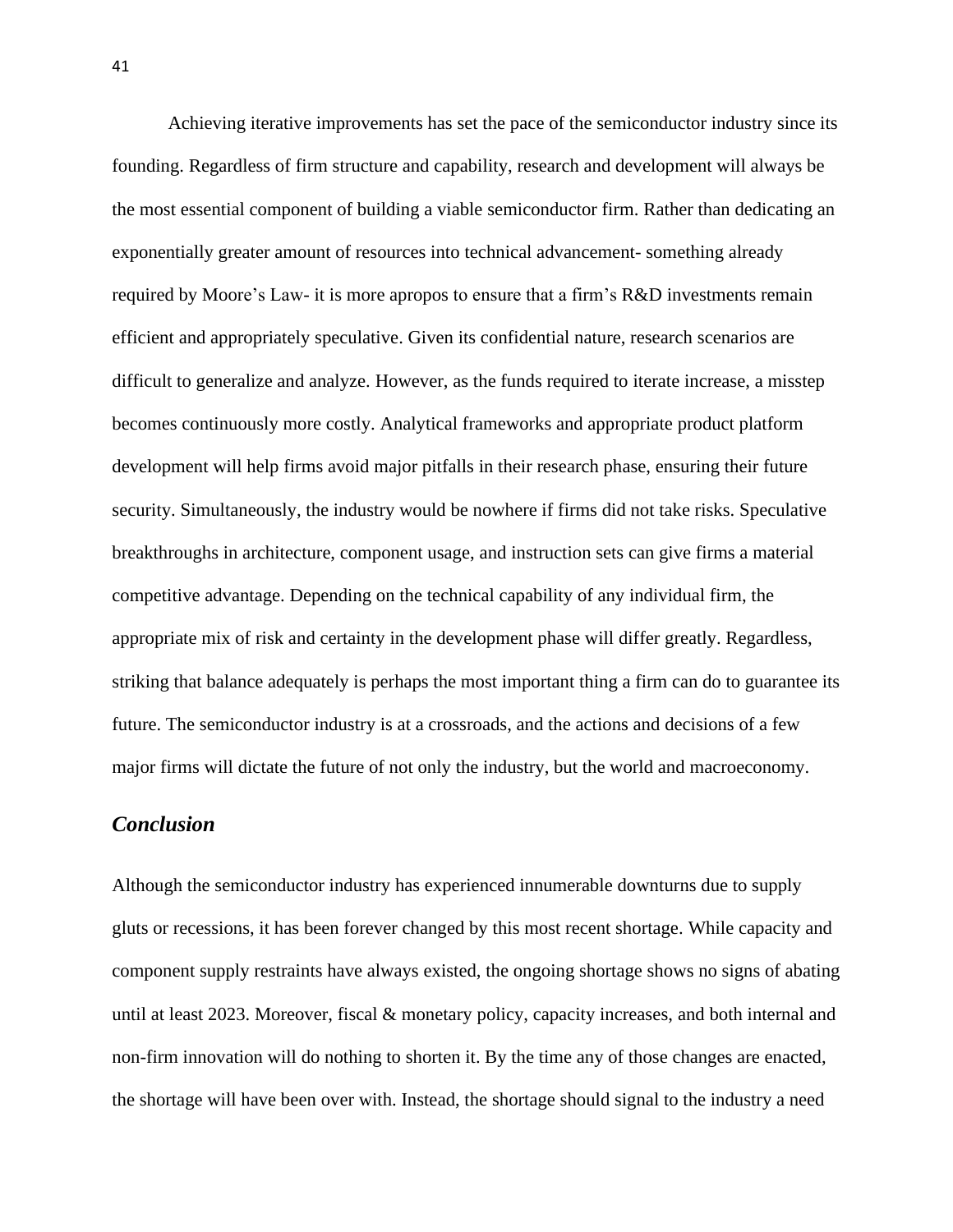for permanent change. Whilst extending Moore's Law and expanding capacity, there must also be investments to build a more hardy, sustainable, and efficient supply chain. Product platforms, previously developed to handle the production of multiple products, can be more flexibly designed to take advantage of a range of components. While the largest firms already have ample financial cushions, these changes will protect them and the marketplace against future issues.

Due to the vertical integration within this industry, efficiency maximization whilst still maintaining a beneficial intra-firm structure is difficult, though mandatory. Moreover, the diverging capabilities of firms within the industry create obstacles for material and ubiquitous change. Catalysts for issues may vary from being logistical, financial, or technical in nature, making them difficult for any one firm to adequately address. However, the future of the economy largely relies on the reliable and steady progression of the semiconductor industry. The application of its products into cars, appliances, and other consumer goods has led to rapid growth for many sectors. And now, as with Moore's Law, breaking that chain would result in a multi-generational economic trough characterized by halting innovation. In many ways, the creation of the semiconductor industry led humankind to many different, hugely implicative discoveries. Now, as the industry reaches a hitherto incomprehensible scale, its beneficial impact must be extended and its negative consequences reigned in.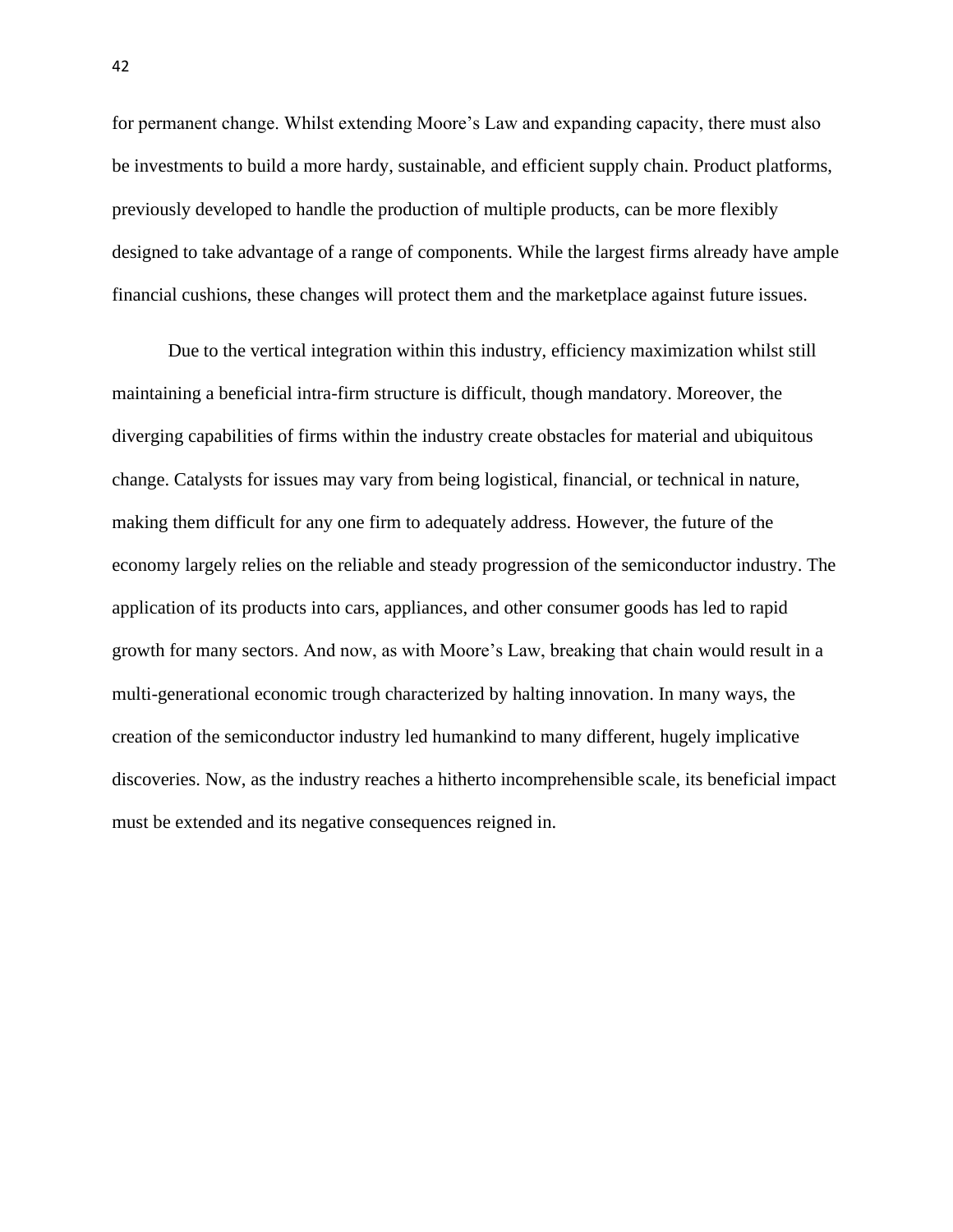#### **Bibliography**

- Allan, A. (2001, April). Business cycle market/demand forecasts vs. TSCR cycle model. In International SEMATECH. Presentation at the global economic workshop, Monterey, California, USA.
- AMD. (2021, January). Form 10‐K. Retrieved from NetAdvantage database.
- Barlevy, G. (2004). On the Timing of Innovation in Stochastic Schumpeterian Growth Models. *SSRN Electronic Journal*. Published. https://doi.org/10.2139/ssrn.583803
- Belvardi, G. (2012). Monte Carlo Simulation Based Performance Analysis of Supply Chains. *International Journal of Managing Value and Supply Chains*, *3*(2), 1–15. https://doi.org/10.5121/ijmvsc.2012.3201
- Bottani, E., Mantovani, M., Montanari, R., & Vignali, G. (2017). Inventory management in the presence of inventory inaccuracies: an economic analysis by discrete-event simulation. *International Journal of Supply Chain and Inventory Management*, *2*(1), 39. https://doi.org/10.1504/ijscim.2017.086374
- Brown, A. O., Lee, H. L., & Petrakian, R. (2000). Xilinx Improves Its Semiconductor Supply Chain Using Product and Process Postponement. *Interfaces*, *30*(4), 65–80. https://doi.org/10.1287/inte.30.4.65.11650
- Cherney, M. A. (2021, March 27). *Intel Presents a \$20 Billion Bill for a Turnaround. Investors Don't Like It.* Barron's. https://www.barrons.com/articles/intel-presents-a-20-billion-billfor-a-turnaround-investors-dont-like-it-51616805452
- Chin, C. L., Lee, P., Chi, H. Y., & Anandarajan, A. (2006). Patent Citation, R&D Spillover, and Tobin's Q: Evidence from Taiwan Semiconductor Industry. *Review of Quantitative Finance and Accounting*, *26*(1), 67–84. https://doi.org/10.1007/s11156-006-7034-1
- Clark, D. (2021, November 8). *Chip Shortage Creates New Power Players*. The New York Times. https://www.nytimes.com/2021/11/08/technology/computer-chip-shortage.html
- Coombs, J. E., & Bierly, P. E. (2006). Measuring technological capability and performance. *R and D Management*, *36*(4), 421–438. https://doi.org/10.1111/j.1467-9310.2006.00444.x
- Crawford, A., King, I., & Wu, D. (2021, August 4). *The Chip Industry Has a Problem With Its Giant Carbon Footprint*. Bloomberg. https://www.bloomberg.com/news/articles/2021- 04-08/the-chip-industry-has-a-problem-with-its-giant-carbon-footprint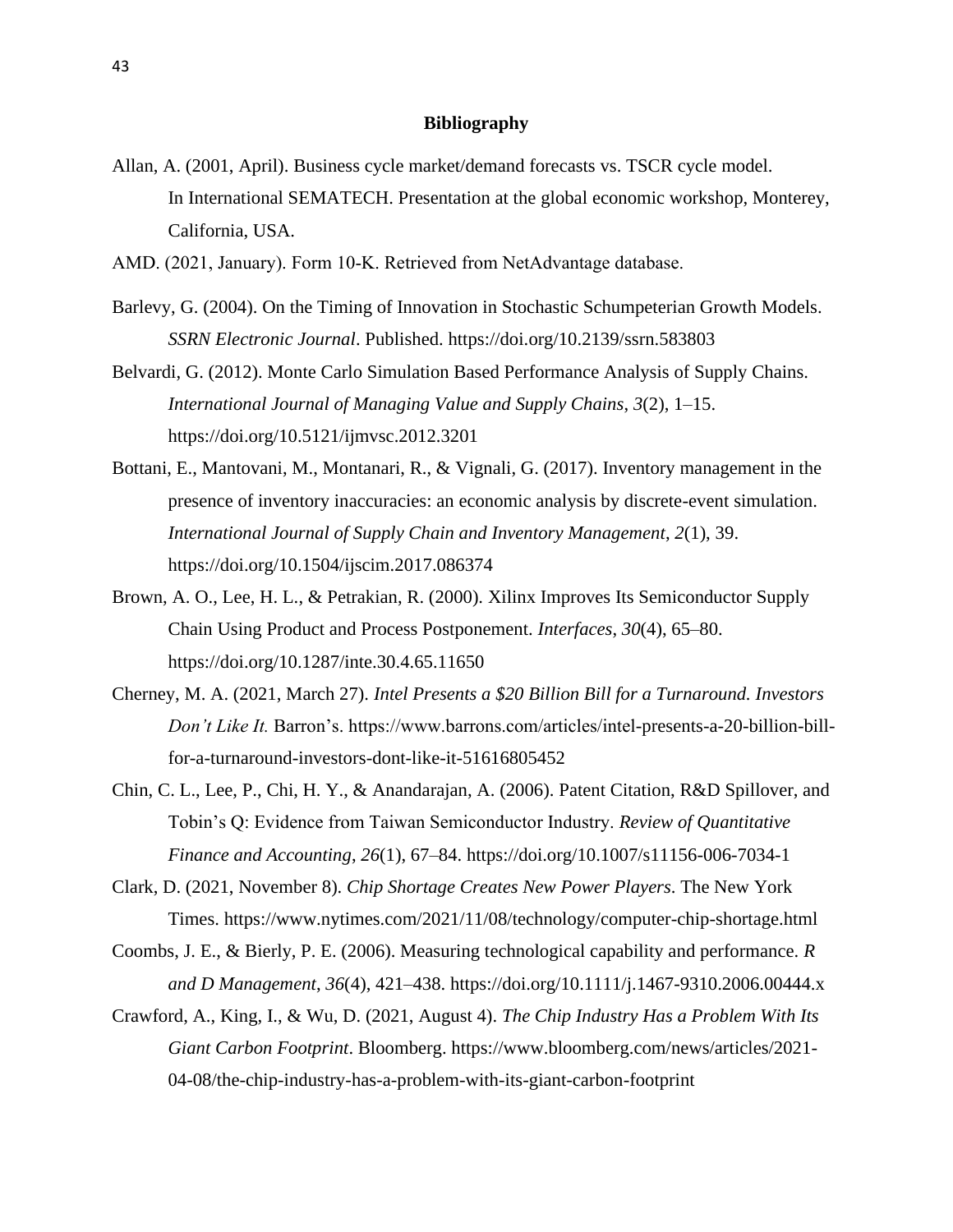- Cutress, I. (2021, October 21). *Intel Reaffirms: Our Discrete GPUs Will Be On Shelves in Q1 2022*. AnandTech. https://www.anandtech.com/show/17026/intel-reaffirms-our-discretegpus-will-be-on-shelves-in-q1-2022
- Dyckhoff, H., Dirksen, A., & Mbock, E. (2012). Measuring the Balanced Efficiency of Decision Making Units. *SSRN Electronic Journal*. Published. https://doi.org/10.2139/ssrn.1990233
- Guan, J., & Chen, K. (2010). Measuring the innovation production process: A cross-region empirical study of China's high-tech innovations. *Technovation*, *30*(5–6), 348–358. https://doi.org/10.1016/j.technovation.2010.02.001
- Haneda, S., & Odagiri, H. (1998). Appropriation Of Returns From Technological Assets And The Values Of Patents And R&D In Japanese High-Tech Firms†. *Economics of Innovation and New Technology*, *7*(4), 303–321. https://doi.org/10.1080/10438599800000038
- Hung, Y. F., & Leachman, R. (1999). Reduced simulation models of wafer fabrication facilities. *International Journal of Production Research*, *37*(12), 2685–2701. https://doi.org/10.1080/002075499190473
- Hwang, B. N., Huang, C. Y., & Wu, C. H. (2016). A TOE Approach to Establish a Green Supply Chain Adoption Decision Model in the Semiconductor Industry. *Sustainability*, *8*(2), 168. https://doi.org/10.3390/su8020168
- Intel. (2021, January). Form 10‐K. Retrieved from NetAdvantage database.
- King, I. (2021a, October 10). *China stockpiles chips and chip making machines to resist U.S.* Bloomberg. https://www.bloomberg.com/news/articles/2021-02-02/china-stockpileschips-and-chip-making-machines-to-resist-u-s
- King, I. (2021b, October 10). *Chip Delivery Time Surpasses 20 Weeks in No Sign Shortage Easing*. Bloomberg. https://www.bloomberg.com/news/articles/2021-08-10/chipdelivery-time-surpasses-20-weeks-in-no-sign-shortage-easing
- Knight, W. (2021, August 30). *The \$150 Million Machine Keeping Moore's Law Alive*. Wired. https://www.wired.com/story/asml-extreme-ultraviolet-lithography-chips-moores-law/
- Leckie, R. (2001). The semiconductor cycle—Here we go again. Infrastructure. Special report sponsored by Scottish Enterprise. Infrastructure, Irving, Texas.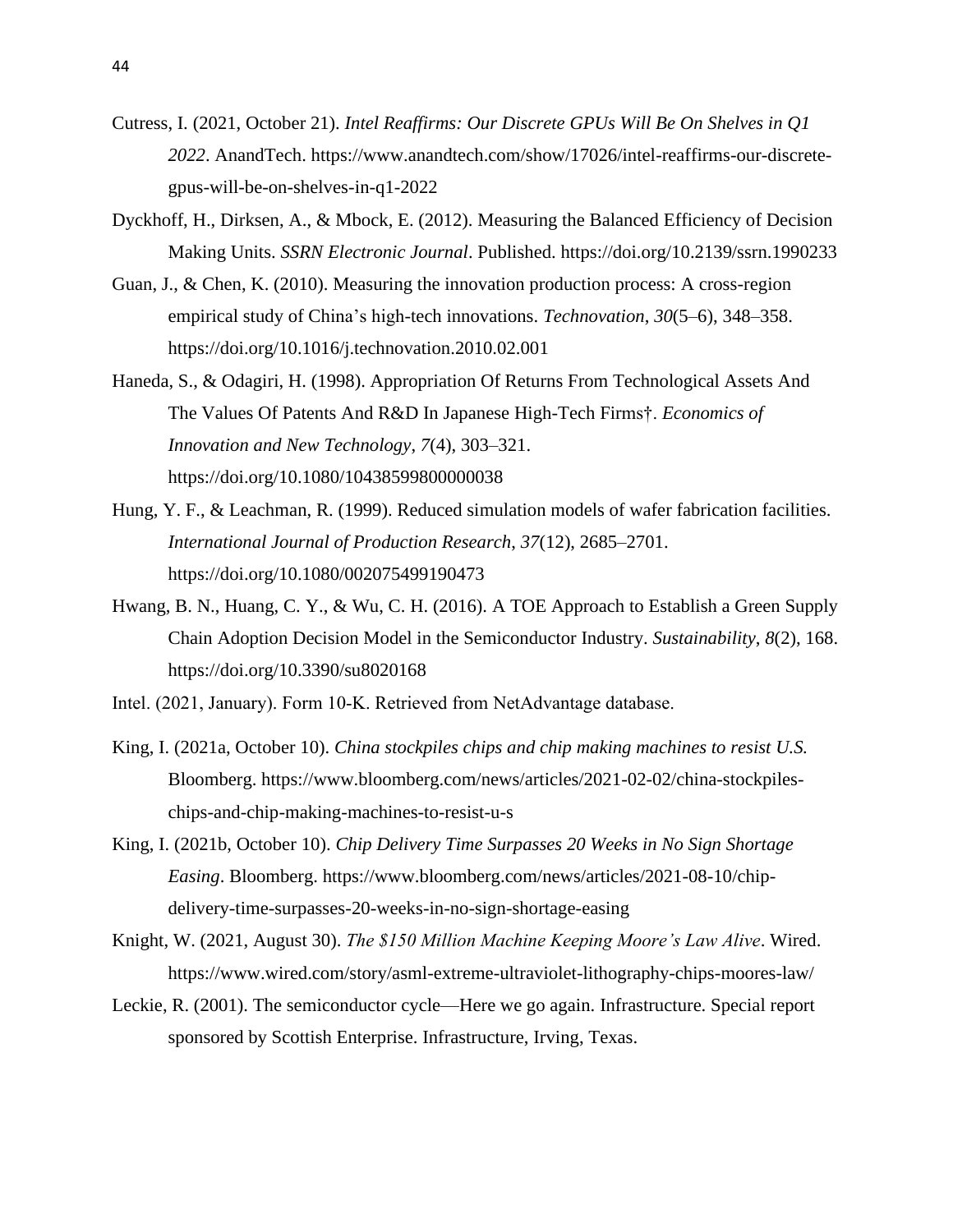- Leswing, K. (2021, November 1). *GlobalFoundries CEO: We're sold out of semiconductor chip capacity through 2023*. CNBC. https://www.cnbc.com/2021/10/30/globalfoundries-ceowere-sold-out-of-semiconductor-chip-capacity-through-2023.html
- Li, Y., Huang, M., & Chen, D. (2011). Semiconductor industry value chain: characters' technology evolution. *Industrial Management & Data Systems*, *111*(3), 370–390. https://doi.org/10.1108/02635571111118260
- Liu, W. H., & Chyi, Y. L. (2006). A Markov regime-switching model for the semiconductor industry cycles. *Economic Modelling*, *23*(4), 569–578. https://doi.org/10.1016/j.econmod.2006.02.007
- Liu, W.-H. (2005). Determinants of the semiconductor industry cycles. *Journal of Policy Modeling*, 27(7), 853–866. https://doi.org/10.1016/j.jpolmod.2005.05.009
- Lu, W. M., & Hung, S. W. (2008). Assessing the performance of a vertically disintegrated chain by the DEA approach–a case study of Taiwanese semiconductor firms. *International Journal of Production Research*, *48*(4), 1155–1170. https://doi.org/10.1080/00207540802484929
- MALIAR, L., & MALIAR, S. (2004). ENDOGENOUS GROWTH AND ENDOGENOUS BUSINESS CYCLES. *Macroeconomic Dynamics*, *8*(5), 559–581. https://doi.org/10.1017/s1365100504040064
- Manufacturing systems integration. (1990). *Computer Integrated Manufacturing Systems*, *3*(2), 121. https://doi.org/10.1016/0951-5240(90)90115-u
- McClean, B. (2001). IC industry at the crossroads. *Semiconductor International*, 24(1), 73-75.
- Nellis, S. (2021, September 25). *Intel breaks ground on \$20 bln Arizona plants as U.S. chip factory race heats up*. Reuters. https://www.reuters.com/technology/intel-breaks-ground-20-bln-arizona-plants-us-chip-factory-race-heats-up-2021-09-24/

Nvidia. (2021, October). Form 10‐K. Retrieved from NetAdvantage database.

Oregonian/OregonLive, T. R. M. |. (2021, October 27). *Intel promises another decade of Moore's Law as it strives to reconnect with 'geeks.'* Oregonlive. https://www.oregonlive.com/silicon-forest/2021/10/intel-promises-another-decade-ofmoores-law-as-it-strives-to-reconnect-with-geeks.html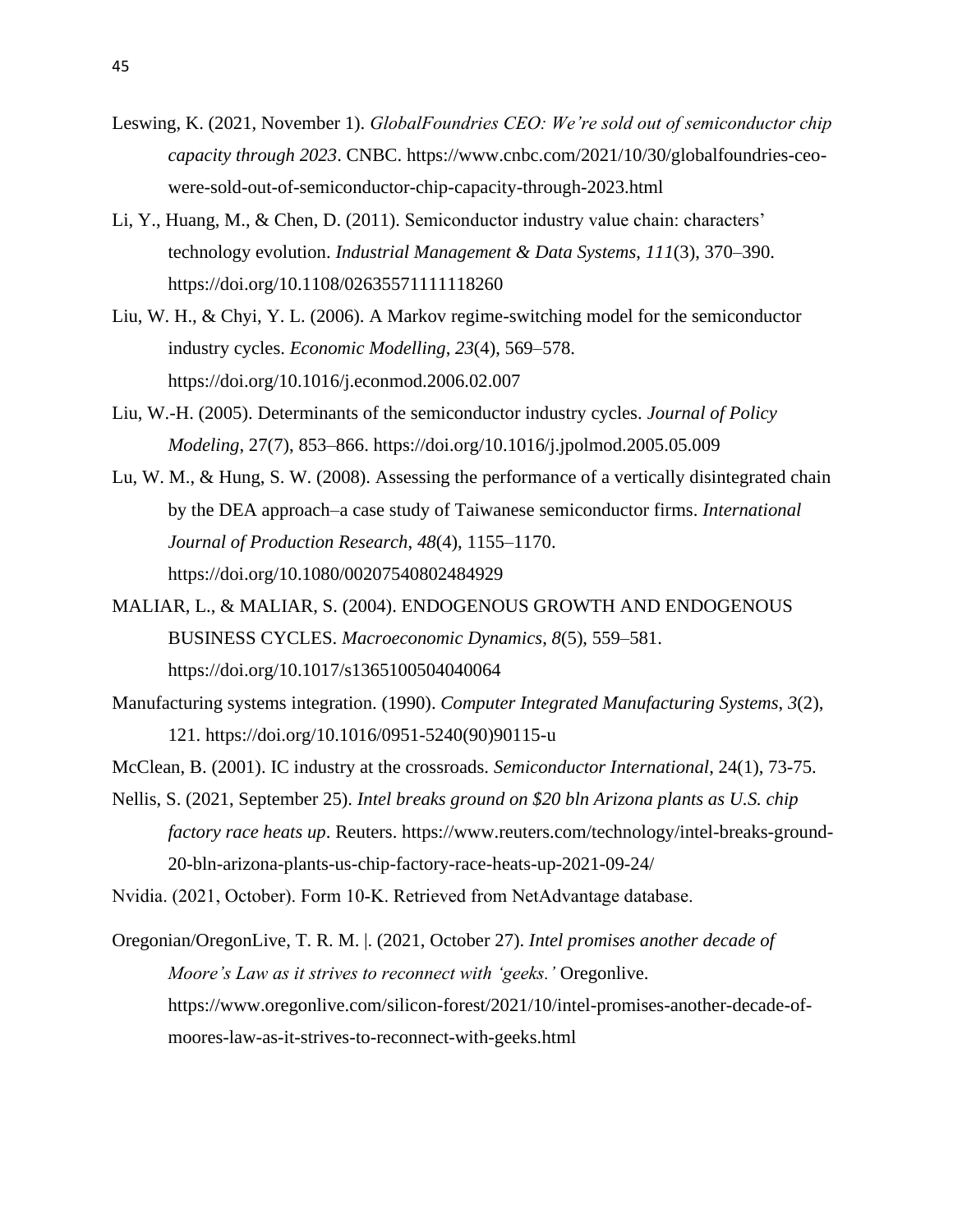- Park, K. (2021, November 7). *South Korean chipmakers will submit semiconductor data to the U.S. by Nov. 8 deadline*. TechCrunch. https://techcrunch.com/2021/11/07/south-koreanchipmakers-will-submit-semiconductor-data-to-the-u-s-by-nov-8-deadline/
- PricewaterhouseCoopers. (2020, August 10). *Opportunities for the global semiconductor market: Growing market share by embracing AI*. PwC. https://www.pwc.com/gx/en/industries/tmt/publications/global-tmt-semiconductor-report-2019.html
- Ravi, S. (2021, March 1). *Semiconductor Shortage Highlights Need to Strengthen U.S. Chip Manufacturing, Research*. Semiconductor Industry Association. https://www.semiconductors.org/semiconductor-shortage-highlights-need-to-strengthenu-s-chip-manufacturing-research/
- Rees, K., Schussler, K., Wittenstein, J., & Remondini, C. (2021, March 30). *Here's How the World's Chip Shortage Is Playing Out for Stocks*. BloombergQuint. https://www.bloombergquint.com/technology/here-s-how-the-world-s-chip-shortage-isplaying-out-for-stocks
- Reuters. (2021, June 2). *TSMC says has begun construction at its Arizona chip factory site*. https://www.reuters.com/technology/tsmc-says-construction-has-started-arizona-chipfactory-2021-06-01/
- Santana-Viera, V., Jimenez, J., Jin, T., & Espiritu, J. (2014). Implementing factory demand response via onsite renewable energy: a design-of-experiment approach. *International Journal of Production Research*, *53*(23), 7034–7048. https://doi.org/10.1080/00207543.2014.957877
- *Sectors & Industries Overview - U.S. Sectors- Fidelity*. (2021, August 11). Fidelity.Com. Retrieved August 11, 2021, from
	- https://eresearch.fidelity.com/eresearch/markets\_sectors/sectors/sectors\_in\_market.jhtml
- Seeking Alpha. (2021, March 9). *Lam Research Riding The Rising Tide Of Long-Term Chip Demand*. Seeking Alpha. https://seekingalpha.com/article/4453391-lam-research-ridingthe-rising-tide-of-long-term-chip-demand
- Shimokawa, K., Jürgens, Ulrich, & Fujimoto, Takahiro. (1997). Transforming automobile assembly : experience in automation and work organization. Springer.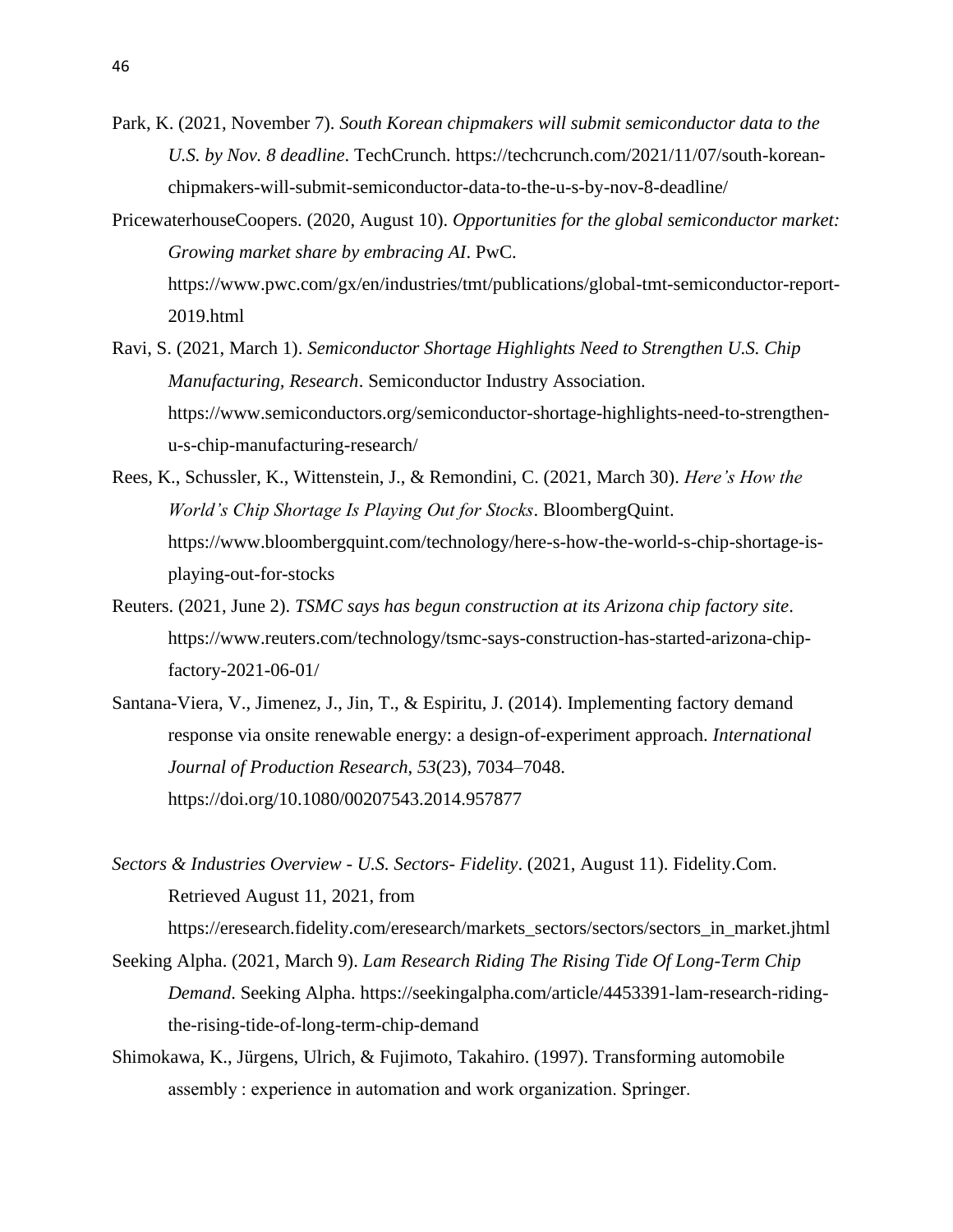- Smialek, J., & Nelson, E. (2021, October 29). *The world's top central bankers see supply chain problems prolonging inflation.* The New York Times. https://www.nytimes.com/2021/09/29/business/central-bankers-supply-chainsinflation.html
- Staff, R. (2020, May 18). *China semiconductor fab SMIC gets \$2.2 bln investment from gov't funds amid global chip spat*. U.S. https://www.reuters.com/article/china-semiconductorsmic-idUSL4N2D019Y
- Statista. (2021a, April 23). *Semiconductor sales worldwide 2015–2020, by region*. https://www.statista.com/statistics/249509/forecast-of-semiconductor-revenue-in-theamericas-since-2006/
- Statista. (2021b, October 19). *PC GPU shipment share worldwide Q2 2009 - Q2 2021, by vendor*. https://www.statista.com/statistics/754557/worldwide-gpu-shipments-marketshare-by-vendor/
- Swanson, A., & Clark, D. (2020, June 17). *Lawmakers Push to Invest Billions in Semiconductor Industry to Counter China*. The New York Times. https://www.nytimes.com/2020/06/11/business/economy/semiconductors-chips-congresschina.html
- TSMC. (2021, January). Form 10‐K. Retrieved from NetAdvantage database.
- Thomas, P. (2021, October 17). *Selling Cars in the Era of the Chip Shortage: Online Chats and No More Haggling*. WSJ. https://www.wsj.com/articles/selling-cars-in-the-era-of-thechip-shortage-online-chats-and-no-more-haggling-11634463001
- Vance, A. (2008, October 7). *A.M.D. to Split Into Two Operations*. The New York Times. https://www.nytimes.com/2008/10/07/technology/07chip.html
- Villarreal, S., Jimenez, J. A., Jin, T., & Cabrera-Rios, M. (2013). Designing a Sustainable and Distributed Generation System for Semiconductor Wafer Fabs. *IEEE Transactions on Automation Science and Engineering*, *10*(1), 16–26. https://doi.org/10.1109/tase.2012.2214438
- Wang, E. C., & Huang, W. (2007). Relative efficiency of R&D activities: A cross-country study accounting for environmental factors in the DEA approach. *Research Policy*, *36*(2), 260– 273. https://doi.org/10.1016/j.respol.2006.11.004